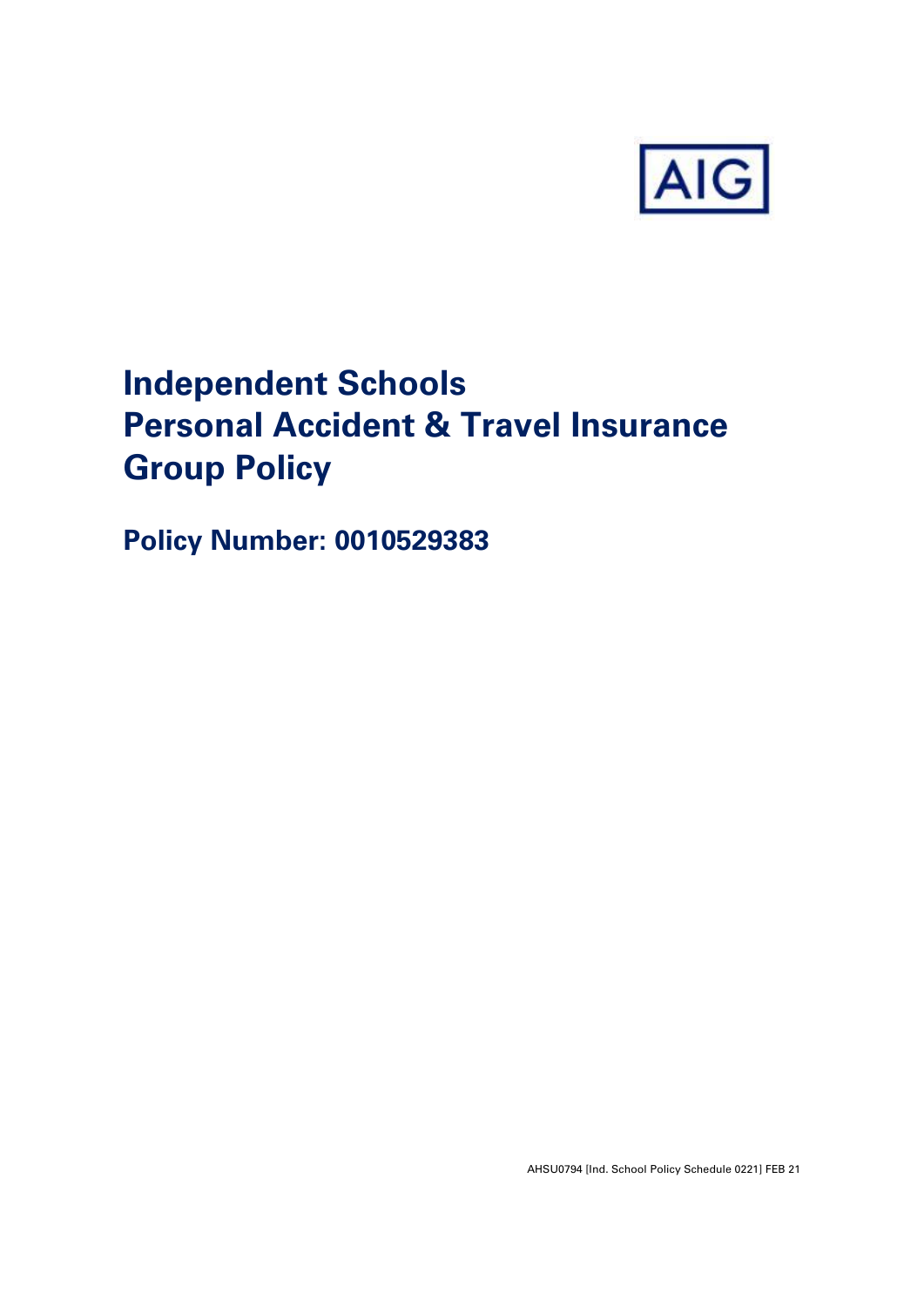# **American International Group UK Limited SPECIALTY MARKETS**



# **Group Policy Schedule**

# **Group Policy Wording Applicable – AHSU0792 (Ind. School Policy Wording 0221) FEB 21**

| <b>American International Group UK Limited</b>                                                               |                                                            |                                                                                                                                  | <b>Policy Number: 0010529383</b> |                                                                                                                                                                                                                                                                                                       |  |
|--------------------------------------------------------------------------------------------------------------|------------------------------------------------------------|----------------------------------------------------------------------------------------------------------------------------------|----------------------------------|-------------------------------------------------------------------------------------------------------------------------------------------------------------------------------------------------------------------------------------------------------------------------------------------------------|--|
| Group policyholder                                                                                           | St Albans School and All Subsidiary Trusts and Legal Funds |                                                                                                                                  |                                  |                                                                                                                                                                                                                                                                                                       |  |
| Address:                                                                                                     | Abbey gateway, St Albans, Hertfordshire, AL3 4HB           |                                                                                                                                  |                                  |                                                                                                                                                                                                                                                                                                       |  |
| Insurance<br>intermediary:                                                                                   | Gallagher Heath                                            |                                                                                                                                  |                                  | Code: DR5740                                                                                                                                                                                                                                                                                          |  |
| <b>Period of insurance:</b><br>start date of cover:<br>To:<br><b>Renewal Date:</b>                           | 24 June 2021<br>23 June 2022<br>24 June 2022               | And for any<br>Premium<br>subsequent<br>period for<br><b>IPT</b><br>£<br>which a<br>Total<br>premium is<br>paid and<br>accepted. |                                  | Premium & Insurance Premium Tax (IPT) @ 12.00%<br>£ 7,839.00<br>940.68<br>£ 8,779.68<br>Calculated in accordance with rates agreed between<br>American International Group UK Limited and the<br>group policyholder and paid to American International<br>Group UK Limited by the group policyholder. |  |
| any one accident limit<br>scheduled aircraft accumulation limit<br>non-scheduled aircraft accumulation limit |                                                            | £ 5,000,000<br>£ 5,000,000<br>£ 5,000,000                                                                                        |                                  |                                                                                                                                                                                                                                                                                                       |  |
| <b>Silver Plan</b>                                                                                           |                                                            | Inoperative                                                                                                                      |                                  |                                                                                                                                                                                                                                                                                                       |  |
| <b>Gold Plan</b>                                                                                             |                                                            | <b>Operative</b>                                                                                                                 |                                  |                                                                                                                                                                                                                                                                                                       |  |

# **Table of Benefits A**

| Insured persons   |                                                                                                                                                |  |  |
|-------------------|------------------------------------------------------------------------------------------------------------------------------------------------|--|--|
| <b>Category A</b> | Any pupil enrolled at the participating establishment.                                                                                         |  |  |
| <b>Category B</b> | Any employee of the participating establishment.                                                                                               |  |  |
| <b>Category C</b> | Any adult who is acting in a supervisory capacity as a volunteer, assistant or helper and is authorised by<br>the participating establishment. |  |  |
| <b>Category D</b> | Any child other than as described in Category A that is authorised by the participating establishment to<br>undertake a trip.                  |  |  |

# **Operative time**

Whilst an **insured person** is undertaking an organised **trip** (including exchange visits and work experience placements) with the authorisation of the **participating establishment** and involving travel outside the boundaries of the **participating establishment's** premises.

Cover commences from the time of departure from the **insured person's** place of residence or the **participating establishment's** premises boundaries, whichever is left last, at the commencement of the **trip** until arrival back at the **insured person's** place of residence or the **participating establishment's** premises, whichever is reached first, upon completion of the **trip**. A **trip** will not include travel outside of the **participating establishment's** premises boundaries from one site to another where the **participating establishment** has a split site or campus.

A **trip** will include travel undertaken solely by **employees** whilst on the business of the **group policyholder** but will not include travel by other authorised adults unless it is for the purpose of assessing or managing future **trips** to be undertaken by **pupils**. Cover for cancellation under Section B4 commences when the **trip** is booked during the **period of insurance**. Cover under all other sections of the policy commences when the **insured person** departs for a **trip** during the **period of insurance**.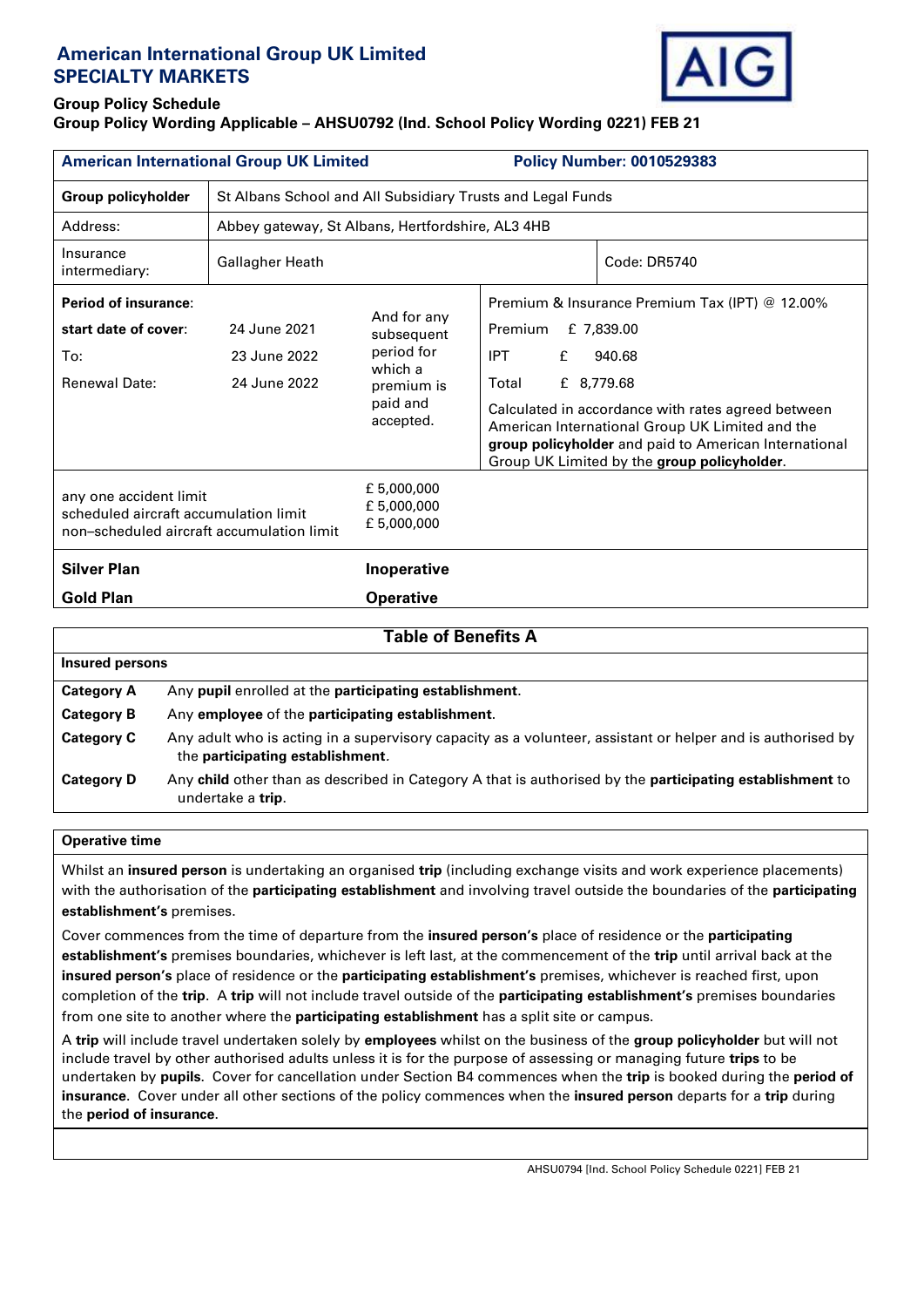| <b>Table of Benefits A (continued)</b> |                                                                                                                                                                                           |                                                                                                                                                                                                                                                                                                                                                                                                                                                                                                                                                                                                                                             |                 |                                                                                                                                                                                                                                                                                                                |                             |                                                                                                                                      |
|----------------------------------------|-------------------------------------------------------------------------------------------------------------------------------------------------------------------------------------------|---------------------------------------------------------------------------------------------------------------------------------------------------------------------------------------------------------------------------------------------------------------------------------------------------------------------------------------------------------------------------------------------------------------------------------------------------------------------------------------------------------------------------------------------------------------------------------------------------------------------------------------------|-----------------|----------------------------------------------------------------------------------------------------------------------------------------------------------------------------------------------------------------------------------------------------------------------------------------------------------------|-----------------------------|--------------------------------------------------------------------------------------------------------------------------------------|
| <b>Section</b>                         | Item                                                                                                                                                                                      | <b>Sum insured</b><br><b>Sum insured</b><br><b>Description</b><br><b>Silver Plan</b>                                                                                                                                                                                                                                                                                                                                                                                                                                                                                                                                                        |                 | <b>Gold Plan</b>                                                                                                                                                                                                                                                                                               |                             |                                                                                                                                      |
| A                                      | 1<br>$\boldsymbol{2}$<br>3a                                                                                                                                                               | Death*<br>Loss of sight in one eye or loss of limb (one)<br>Loss of sight in both eyes or loss of limbs (two or more), or loss<br>of sight in one eye and loss of limb (one)                                                                                                                                                                                                                                                                                                                                                                                                                                                                |                 | £30,000<br>£60,000<br>£30,000<br>£60,000<br>£30,000<br>£60,000                                                                                                                                                                                                                                                 |                             |                                                                                                                                      |
|                                        | 3 <sub>b</sub><br>3c(i)<br>3c(ii)<br>4                                                                                                                                                    | Loss of speech<br>Loss of hearing in both ears<br>Loss of hearing in one ear<br><b>Permanent partial disablement</b>                                                                                                                                                                                                                                                                                                                                                                                                                                                                                                                        |                 | £30,000<br>£60,000<br>£30,000<br>£60,000<br>25% of 3c(i)<br>25% of 3c(i)<br>Up to £30,000<br>Up to £60,000                                                                                                                                                                                                     |                             |                                                                                                                                      |
|                                        | 5                                                                                                                                                                                         | Temporary total disability (Categories B & C only**)<br><b>Benefit Period 52 weeks</b><br>Deferment period nil                                                                                                                                                                                                                                                                                                                                                                                                                                                                                                                              | £50.00 per week |                                                                                                                                                                                                                                                                                                                |                             |                                                                                                                                      |
|                                        | 6<br>7                                                                                                                                                                                    | Hospitalisation payable for up to 182 days<br><b>Dental treatment</b>                                                                                                                                                                                                                                                                                                                                                                                                                                                                                                                                                                       |                 |                                                                                                                                                                                                                                                                                                                | £35 per day<br>Up to £1,500 |                                                                                                                                      |
|                                        | 8                                                                                                                                                                                         | Accident medical expenses incurred in connection with a valid claim under items 1-4 of the policy not<br>exceeding 15% of the compensation paid under items 1 - 4 or 30% under item 5, whichever is the<br>greater, but subject to a maximum of £15,000 per person.                                                                                                                                                                                                                                                                                                                                                                         |                 |                                                                                                                                                                                                                                                                                                                |                             |                                                                                                                                      |
|                                        | *Death benefit is reduced to £10,000 in respect of any pupil or accompanying person under the age of 18 years.<br>** Refer to Insured Persons defined category in the Table of Benefits A |                                                                                                                                                                                                                                                                                                                                                                                                                                                                                                                                                                                                                                             |                 |                                                                                                                                                                                                                                                                                                                |                             |                                                                                                                                      |
| <b>Section</b>                         | Item                                                                                                                                                                                      | <b>Description</b>                                                                                                                                                                                                                                                                                                                                                                                                                                                                                                                                                                                                                          |                 | <b>Sum Insured</b>                                                                                                                                                                                                                                                                                             |                             | <b>Excess</b>                                                                                                                        |
| B                                      | 1.1<br>1.2<br>1.3<br>1.4<br>$\overline{c}$<br>3<br>4a<br>4 <sub>b</sub><br>4c<br>5<br>6<br>$\overline{7}$<br>8<br>9<br>10<br>11                                                           | Medical, Hospitalisation and Emergency Travel Expenses<br><b>Repatriation Expenses</b><br><b>On-going Medical Treatment</b><br><b>Emergency Travel Expenses in the United Kingdom</b><br>Assistance<br><b>Search and Rescue</b><br>Cancellation, Curtailment, Disruption & Replacement<br><b>Travel Delay</b><br><b>Missed Departure</b><br><b>Personal Property</b><br>Money<br><b>Winter Sports</b><br>Ski Hire<br>Ski Pass<br>$\blacksquare$<br><b>Piste Closure</b><br>Legal Expenses<br>Personal Liability (Limit of Liability)<br>Hi-jack, Kidnap, or Hostage<br>- Kidnap for Ransom Consultants Costs<br><b>Political Evacuation</b> |                 | Unlimited<br>Unlimited<br>Up to £10,000<br>Up to £10,000<br>Unlimited<br>Up to £25,000<br>Up to £5,000<br>£25 per hour up to £150<br>Up to £2,500<br>Up to £2,000<br>Up to £1,000<br>Up to £250<br>Up to £250<br>Up to £250<br>Up to £50,000<br>£2,000,000<br>Up to £15,000<br><b>INCLUDE</b><br>Up to £50,000 |                             | £50<br>Nil<br>Nil<br>Nil<br>Nil<br>Nil<br>£50<br>4 hours<br>£50<br>£50<br>Nil<br>Nil<br>Nil<br>Nil<br>Nil<br>Nil<br>Ni<br>Nil<br>Nil |
| C                                      |                                                                                                                                                                                           | <b>Crisis Management</b>                                                                                                                                                                                                                                                                                                                                                                                                                                                                                                                                                                                                                    |                 | £50,000                                                                                                                                                                                                                                                                                                        |                             |                                                                                                                                      |
| D                                      |                                                                                                                                                                                           | <b>Virtual Medical Care</b>                                                                                                                                                                                                                                                                                                                                                                                                                                                                                                                                                                                                                 |                 | Unlimited                                                                                                                                                                                                                                                                                                      |                             |                                                                                                                                      |

This Insurance is underwritten by American International Group UK Limited. American International Group UK Limited is authorised by the Prudential Regulation Authority and regulated by the Financial Conduct Authority and the Prudential Regulation Authority (FRN 781109). This can be checked by visiting the FS Register [\(https://register.fca.org.uk/\)](https://register.fca.org.uk/).

American International Group UK Limited is a member of the Association of British Insurers. Registered in England: Company number 10737370. Registered address: The AIG Building, 58 Fenchurch Street, London EC3M 4AB, United Kingdom.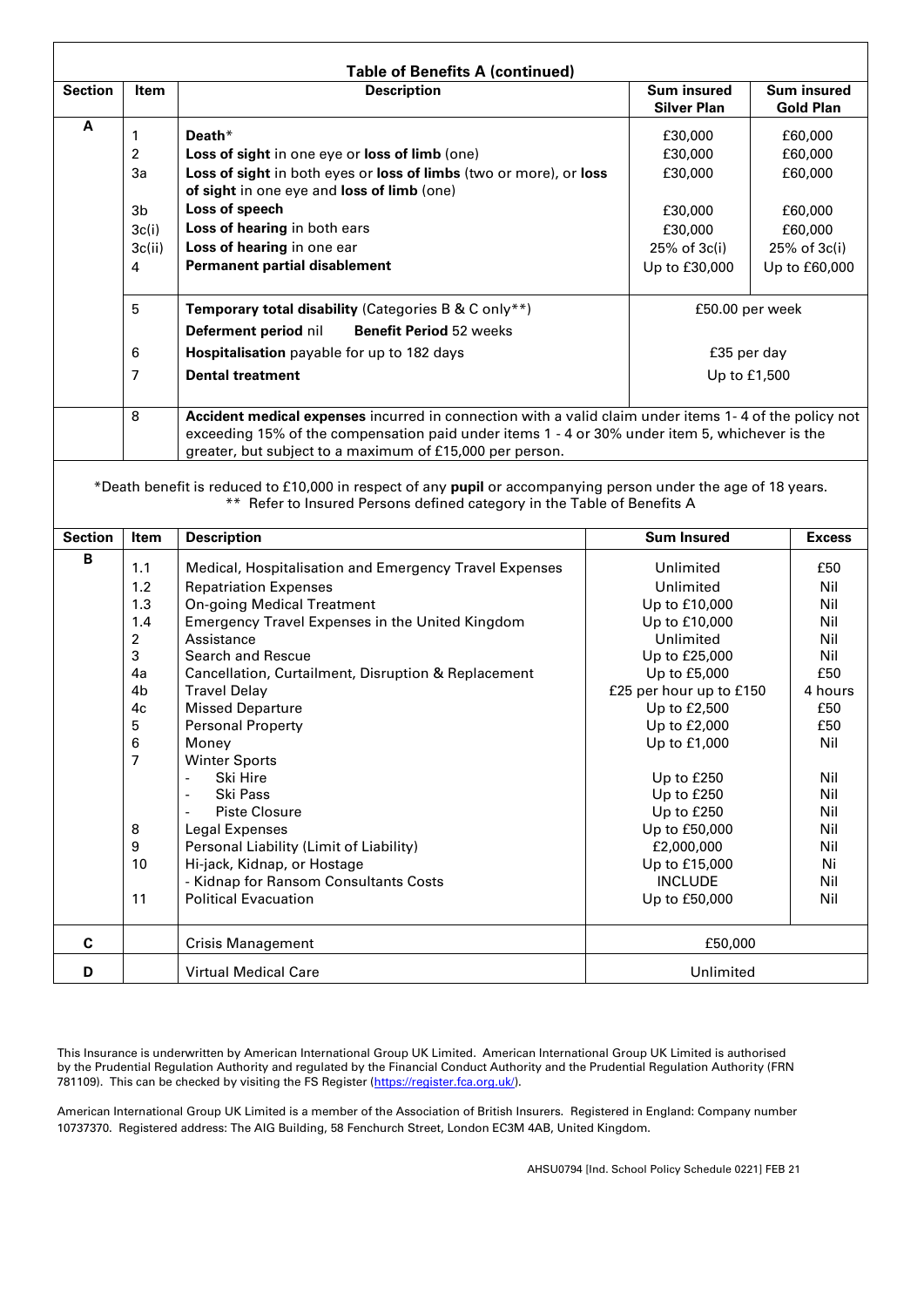

# **Independent Schools Personal Accident and Travel Insurance Group Policy**

This group policy is evidence of the contract between the **group policyholder** and **us**, American International Group UK Limited.

**We** agree to give the insurance cover set out in this group policy document. **We** will provide cover only to those people who are shown as being **insured persons** and who have been included in the **insurance arrangement** and as long as the required premium has been paid and **we** have accepted it.

This group policy, the **schedule** and any attached memoranda or endorsements, show details of the cover and the terms and conditions which apply. The **group policyholder** should read these documents to make sure that they understand the cover provided and the limitations which apply.

It is the **group policyholder's** responsibility to ensure that the **policyholders** are given full details of this group insurance and that the **policyholders** agree to observe, fulfil and comply with the terms and conditions which apply.

If there are any elements of the cover that require clarification or do not meet the needs of the **group policyholder**, the **group policyholder** should in the first instance raise these with their insurance intermediary.

#### **American International Group UK Limited**

This Insurance is underwritten by American International Group UK Limited. American International Group UK Limited is authorised by the Prudential Regulation Authority and regulated by the Financial Conduct Authority and the Prudential Regulation Authority (FRN 781109). This can be checked by visiting the FS Register [\(https://register.fca.org.uk/\)](https://register.fca.org.uk/).

American International Group UK Limited is a member of the Association of British Insurers. Registered in England: Company number 10737370. Registered address: The AIG Building, 58 Fenchurch Street, London EC3M 4AB, United Kingdom.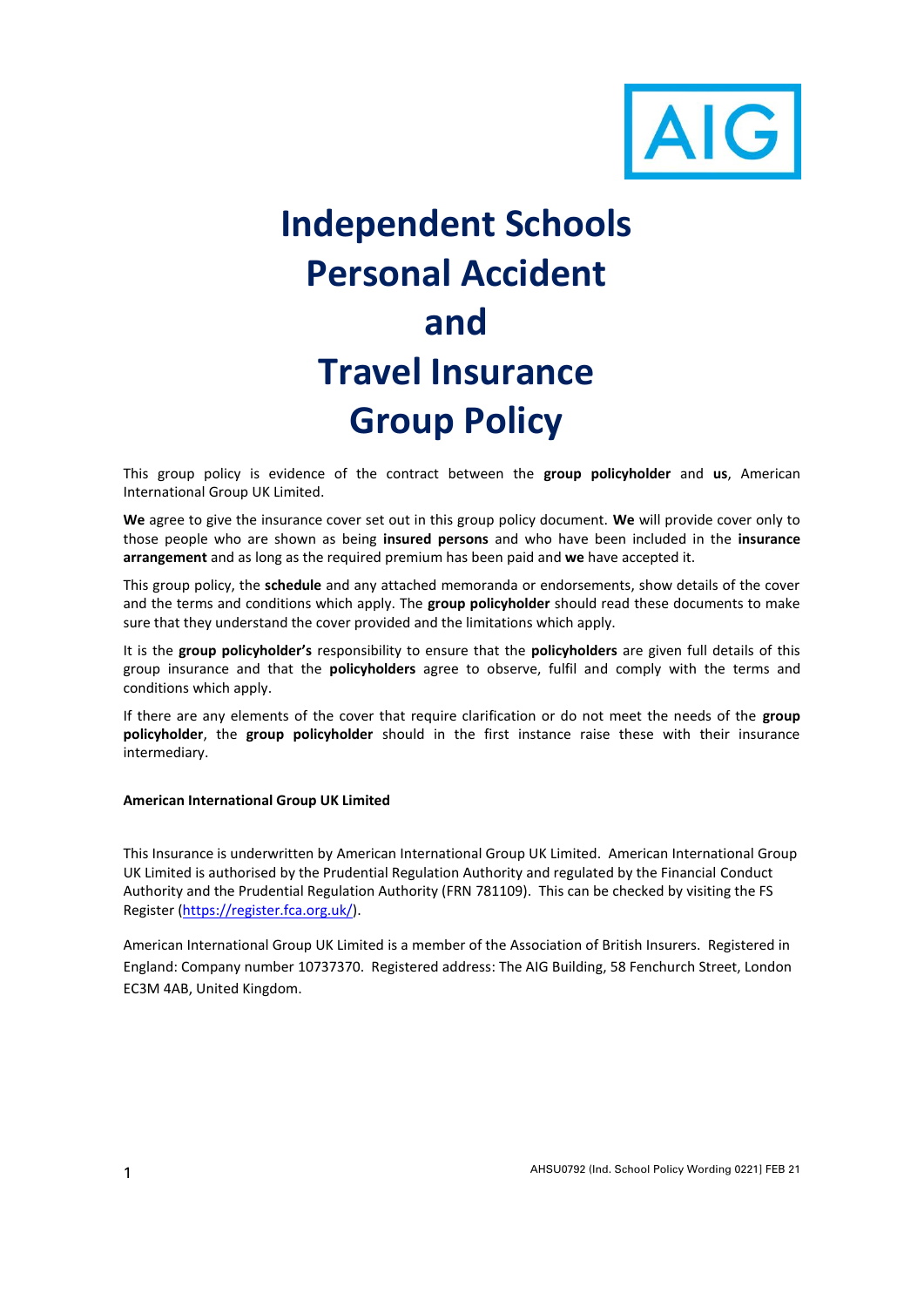# **Contents Page**

| Section B4 - Cancellation, Curtailment, Travel Disruption, Replacement, Travel Delay & Missed |  |
|-----------------------------------------------------------------------------------------------|--|
|                                                                                               |  |
|                                                                                               |  |
|                                                                                               |  |
|                                                                                               |  |
|                                                                                               |  |
|                                                                                               |  |
| Section B10 - Hijack, Kidnap, Hostage or Kidnap for Ransom Consultants Costs  22              |  |
|                                                                                               |  |
|                                                                                               |  |
|                                                                                               |  |
|                                                                                               |  |
|                                                                                               |  |
|                                                                                               |  |
|                                                                                               |  |
|                                                                                               |  |
|                                                                                               |  |
|                                                                                               |  |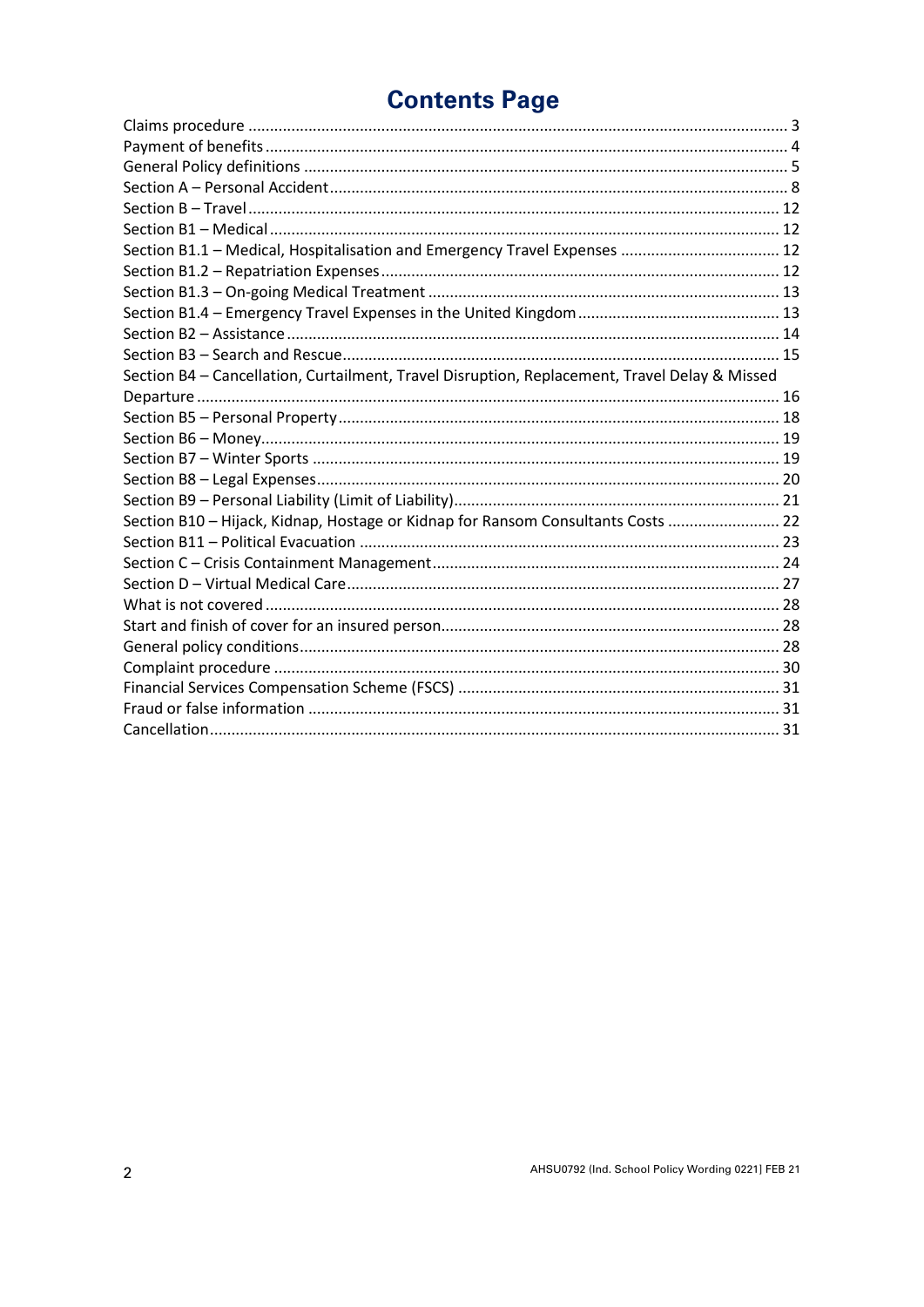# <span id="page-5-0"></span>**Claims procedure**

**We** should be notified as soon as reasonably practicable. The claim may be rejected if it is made so long after the event that **we** are unable to investigate the claim fully or may result in the **policyholder** not receiving the full amount claimed for if the amount claimed is increased as a result of the delay. Claims are to be notified to:

For a claim under Section B5 - Personal Property or Section B6 – Money, please contact:

**Concierge Claims Service** Call: +44 (0) 207 359 3433 Email: [lifelinebaggageclaims@aig.com](mailto:lifelinebaggageclaims@aig.com)

Lines are open Monday to Friday 9am to 5pm, excluding public holidays)

For all other claims contact:

Write to: Claims Manager, Personal Accident Customer Service Centre, American International Group UK Limited, The AIG Building, 2-8 Altyre Road, Croydon CR9 2LG.

Call: +44 (**0**) **345 602 9429**

Email: claimsuk@aig.com

Lines are open Monday to Friday 9am to 5pm, excluding public holidays)

**We** will ask the **policyholder** to complete a claim form and to provide at their own expense all reasonable and necessary evidence required by **us** to support a claim. If the information supplied is insufficient, **we** will identify the further information which is required. This evidence may include written confirmation from the **group policyholder** that the **insured person** was insured at the time of the event giving rise to the claim and, if applicable, that they have paid the premium for the period of their inclusion under this group policy. If **we** do not receive the information **we** need, **we** may reject the claim.

**We** may also contact third parties which have or which were to provide services to the **insured person** (for example an airline, travel company or hotel) to verify the information provided to support a claim.

**We** may ask the **insured person** to have one or more medical examinations. If **we** do, **we** will pay the cost of the examination(s) and for any medical reports and records and the **insured person's** reasonable travelling expenses to attend (and their **parent** if the **insured person** is a **child** under 18 years of age), if these expenses are agreed by **us** in advance. If the **insured person** fails to attend without reasonable cause, **we** may reject the claim.

The **policyholder** must give **us** permission to obtain any medical reports or records needed from any **medical practitioner** who has treated the **insured person** otherwise **we** may not pay any claim.

**We** will only pay for the **bodily injury** the **insured person** has suffered if it is directly as the result of an **accident**. Any existing physical impairment or medical condition the **insured person** has before the **accident** will be taken into consideration in calculating the amount payable on the basis of the difference between the **insured person's** physical impairment or medical condition before and after the **accident**.

**We** will ask the **insured person's medical practitioner** (if suitably qualified) or the **medical consultant** who treated the **insured person** to make these assessments (or an independent **medical consultant** or other suitably qualified person if they are unable or unwilling to do so). This assessment will be converted into a percentage and applied to the policy benefit payable.

If an **insured person** dies, **we** have the right to ask for a post-mortem examination at **our** expense. If this is refused, **we** may not pay the claim**.**

If the **insured person** (or the person claiming on the **insured person's** behalf if the **insured person** dies) does not comply with any reasonable request by **us** under this claims procedure **we** may not pay the claim.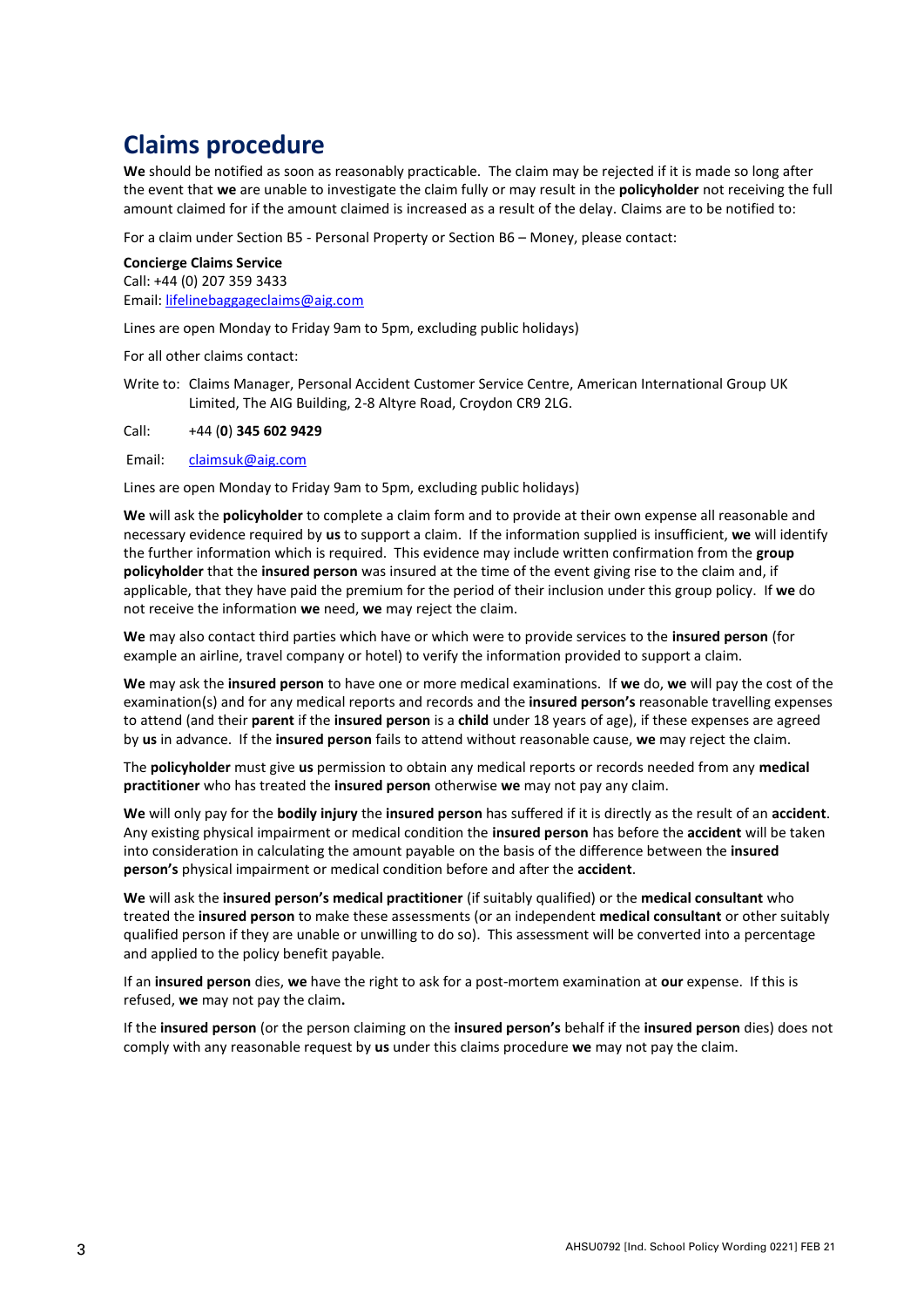# <span id="page-6-0"></span>**Payment of benefits**

**We** will deal with covered **death** claims as follows:

- a. If an **insured person** is 18 years of age or over **we** will pay the **sum insured** to the executor or legal representative of the deceased **insured person's** estate**.**
- b. If an **insured person** is under18 years of age **we** will pay the **sum insured** to a **parent** of the deceased **insured person**.

**We** will deal with all covered claims, other than **death** claims, as follows:

- a. If an **insured person** is 18 years of age or over **we** will pay the **sum insured** to the **insured person**.
- b. If an **insured person** is under 18 years of age **we** will pay the **sum insured** to a **parent** of the **insured person** for the benefit of the **insured person**.

The receipt of the payment will be a full discharge of all liability by **us** in respect of the claim.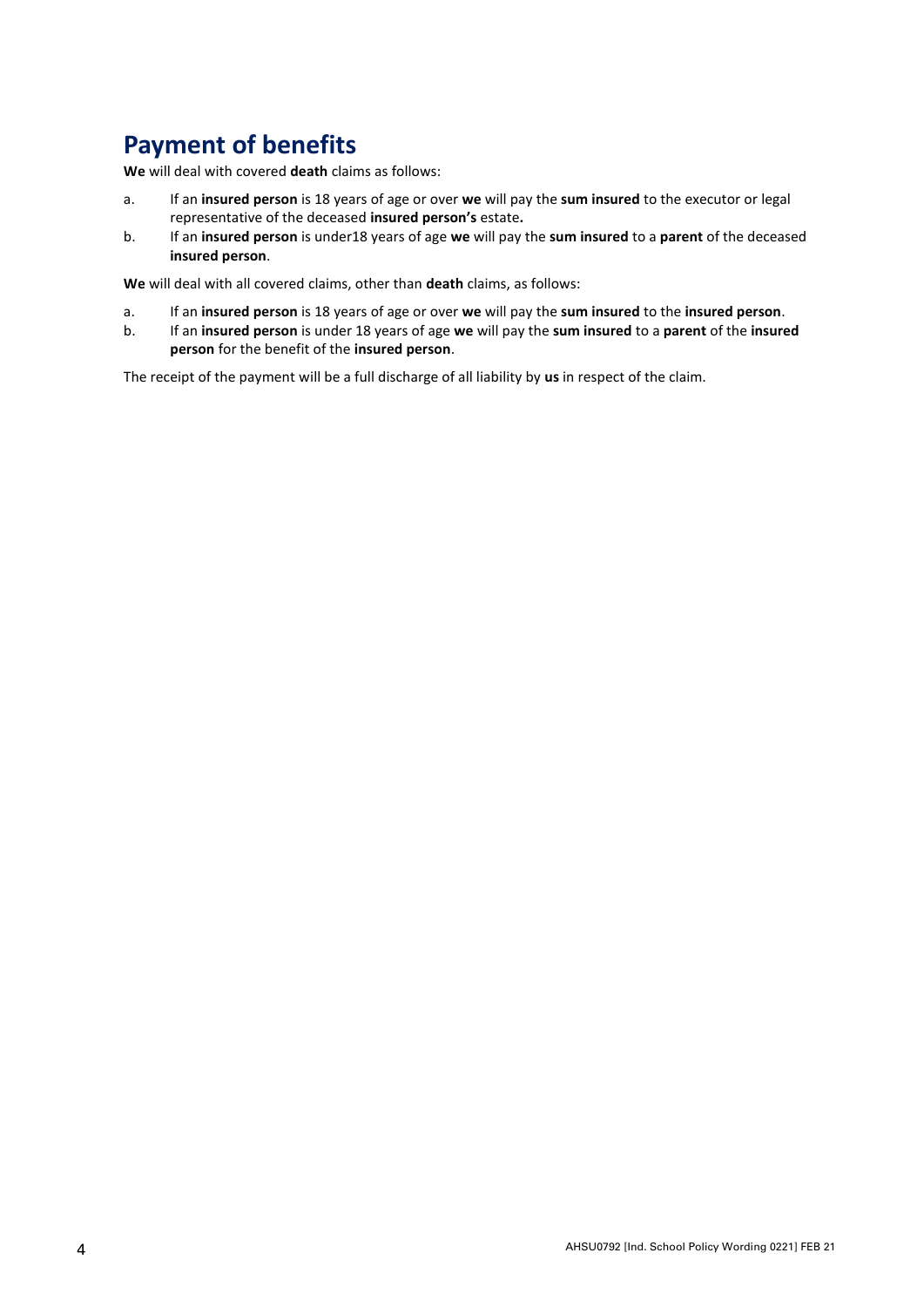# <span id="page-7-0"></span>**General Policy definitions**

**We** use words and expressions in this group policy which have a specific meaning and sometimes those meanings are unique to this group policy. They have this specific meaning wherever they appear in the policy document and the **schedule** and are shown in **bold** type. Plural forms of the words defined have the same meaning as the singular form. General definitions are described in this section of the policy. Other definitions are contained in the section to which they apply.

# **Accident**

A sudden, unexpected and specific event, external to the body, which occurs at an identifiable time and place.

# **Bodily injury**

Identifiable physical injury to an **insured person's** body which is caused directly and solely by an **accident**, is not intentionally self-inflicted and does not result from sickness or disease.

# **Channel Islands**

Jersey, Guernsey, Alderney and Sark, Herm, Jethou, Brecqhou and Lihou.

# **Child**

A person who is under 18 years of age or 23 years of age, if in full-time education.

# **Dental practitioner**

A suitably qualified dental practitioner registered by the General Dental Council in the **United Kingdom** or foreign equivalent, other than:

- a. an **insured person**;
- b. a **relative** of an **insured person**; or
- c. an **employee**.

#### **Director**

A person holding the position of director with the **group policyholder** but excluding non-executive directors unless otherwise agreed in writing with **us**.

#### **Economic sanctions**

Any sanction, prohibition or restriction under United Nations resolutions or the trade or economic sanctions, laws or regulations of the European Union, **United Kingdom** or United States of America.

#### **Employee**

Any person under a contract of service or apprenticeship with the **group policyholder**.

#### **Employer**

The company, partnership or organisation where an **insured person** is employed under a contract of employment or apprenticeship in connection with the business of that employer.

#### **Excess**

The first amount, as specified on the **schedule,** of any claim which a **policyholder** must pay.

#### **Group policyholder**

The organisation shown on the **schedule**.

# **Hijack**

Unlawful seizure or taking control of an aircraft or conveyance in which an **insured person** is travelling as a passenger**.**

# **Hospital**

An institution which has accommodation for **inpatients** and facilities for diagnosis, surgery and treatment. It does not include a long term nursing home, for example, palliative care, a rehabilitation centre, a retirement home, an extended-care facility or a convalescence home.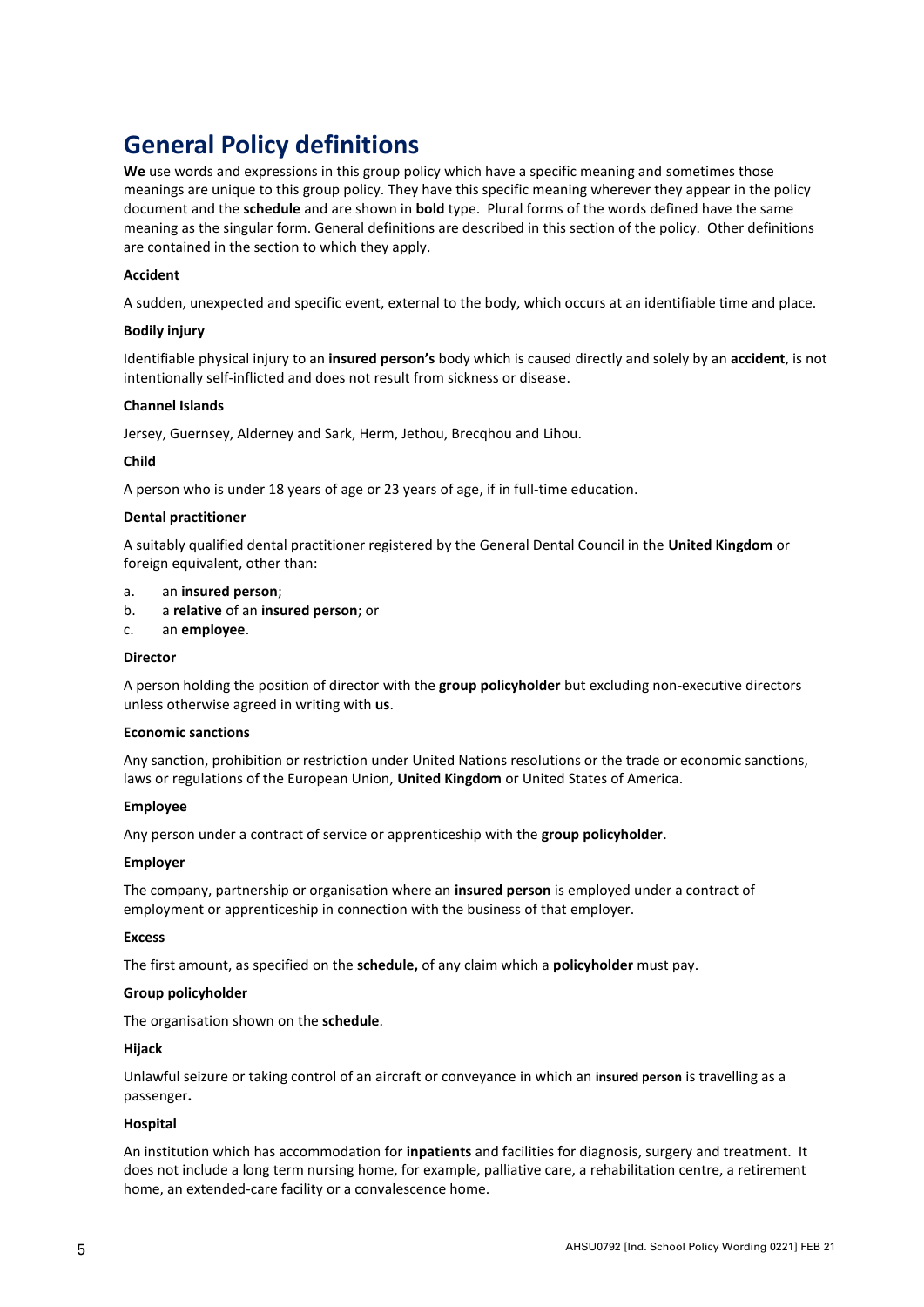# **Hospitalisation**

Admission to a **hospital** as an **inpatient** as a result of **bodily injury** (within the **United Kingdom**) or **bodily injury** or illness (outside the **United Kingdom**) for a continuous period of 24 hours or more on the advice of and under the supervision of a **medical practitioner**.

#### **Inpatient**

An **insured person** who has gone through the full admission procedure and for whom a clinical case record has been opened and whose admission is necessary for the medical care and treatment of **bodily injury** (within the **United Kingdom**) or **bodily injury** or illness (outside the **United Kingdom**) and not merely for any form of nursing, convalescence, rehabilitation, rest or extended care.

#### **Insurance arrangement**

The process by which an **insured person** is added to this insurance operated by the **group policyholder**.

#### **Insured person** or **insured persons**

The person or persons shown on the schedule.

# **Medical consultant**

A Medical Practitioner or Medical Specialist (other than an **Insured Person**, a relative of an **Insured Person**, or works for or with an **Insured Person**) who holds a medical specialist accreditation issued by the General Medical Council (or foreign equivalents) or by another similarly recognised body, and who specialises in assessing patient's medical data.

For dental treatment, the definition is a dental practitioner who holds a specialist dental accreditation or who specialises in a specific branch of dentistry and specialises in assessing patient's medical data.

# **Medical practitioner**

A suitably qualified medical practitioner other than:

- a. an **insured person**,
- b. a **relative** of an **insured person***;* or
- c. an **employee**

who is currently registered with the General Medical Council in the **United Kingdom** (or foreign equivalent) to practise medicine.

#### **Operative time**

When the cover provided by this policy operates as described on the **schedule**.

#### **Parent**

A person with parental responsibility including a legal guardian acting in that capacity.

#### **Participating establishment**

A school or other establishment within the jurisdiction of the **group policyholder** shown on the **schedule** and which has been declared by the **group policyholder** to **us** as being insured by this policy.

#### **Partner**

A person who is the **insured person's** husband or wife, civil partner, fiancé or fiancée, boyfriend or girlfriend and who is living at the same address as the **insured person** for a period of six months or longer, unless agreed by **us** in writing.

# **Period of insurance**

The period shown on the **schedule** commencing from the **start date of cover** shown until the 'To' date shown on the **schedule**, for the **group policyholder**.(Please see the section 'Start and finish of cover for an insured person' relating to the period of insurance for an **insured person**).

#### **Permanent country of residence**

A country in which an **insured person** has resided, or intends to reside, for a period of 12 months or longer for reasons of employment, self-employment or education.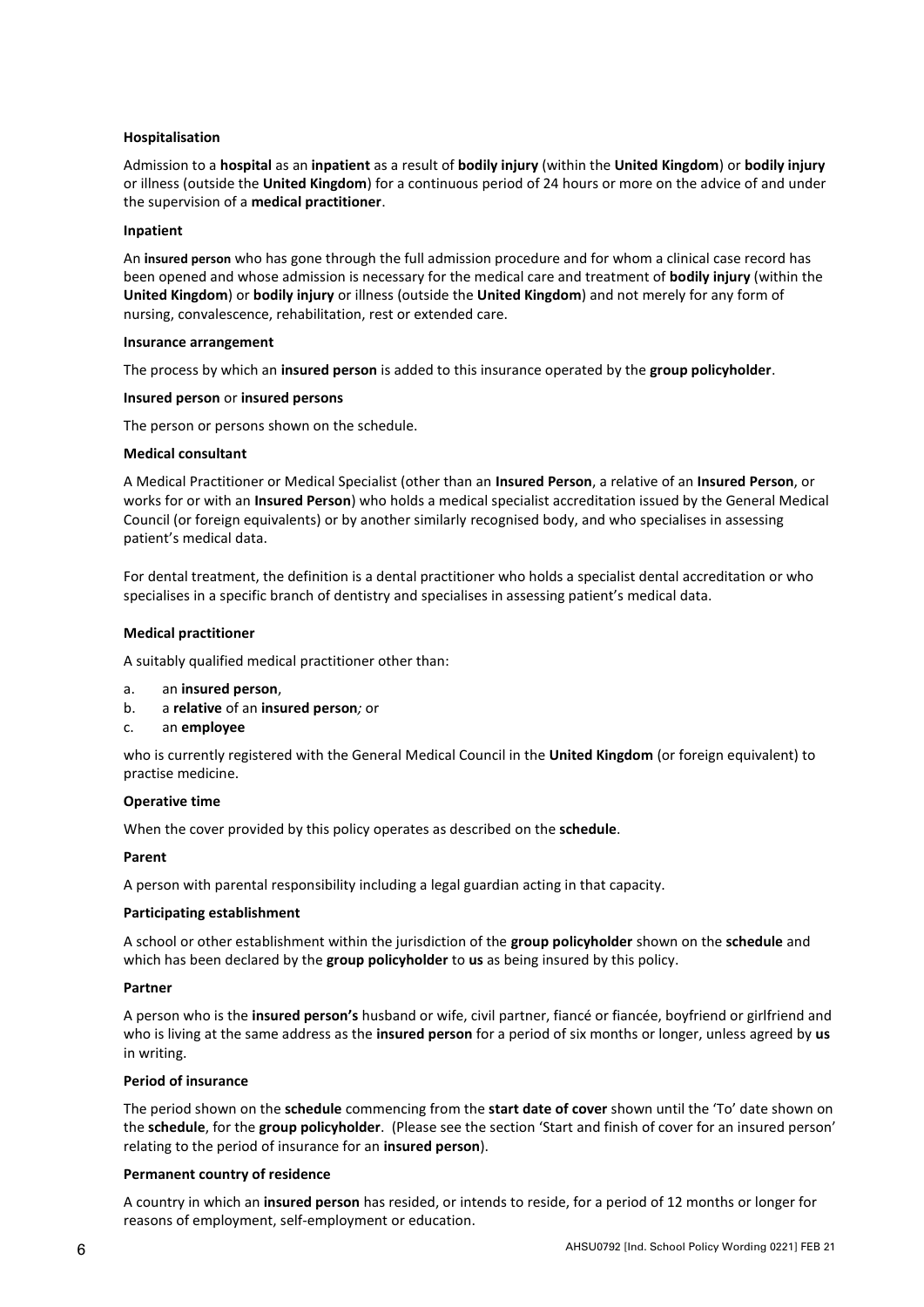# **Policyholder**

A person described as an **insured person** or, in respect of **insured persons** under the age of 18 years, a **parent** of such **insured person**.

# **Pupil**

A **child** who is enrolled at a **participating establishment**.

# **Relative**

A parent, brother, sister, grandparent, stepparent, stepbrother, stepsister, aunt, or uncle of an **insured person** under this policy.

#### **Schedule**

The document showing details of the cover purchased and provided under this policy, incorporating the Tables of Benefits, and which should be read together with this policy document.

#### **Scheduled aircraft**

An aircraft which flies from an internationally recognised airport on a published schedule and which has more than 18 seats.

#### **Start date of cover**

The date on which cover commences for the **group policyholder** as shown on the **schedule**.

#### **Sum insured**

The maximum amount **we** will pay for each item shown in the Table of Benefits of the **schedule**.

# **Trip**

Any trip described on the **schedule** undertaken by an **insured person** which commences during the **period of insurance** from the time an **insured person** leaves their home address or **participating establishment**'s address in **their permanent country of residence** until arrival back to the **insured person**'s home address or **participating establishment**'s address in their **permanent country of residence**.

Where a trip continues beyond the expiry of the **period of insurance**, such period is extended for up to a maximum of three months if agreed with **us** in advance.

# **United Kingdom**

England, Scotland, Wales, Northern Ireland, the Isle of Man and the **Channel Islands**.

#### **War**

Military action, either between nations or resulting from civil war or revolution.

#### **We**, **us** or **our**

American International Group UK Limited.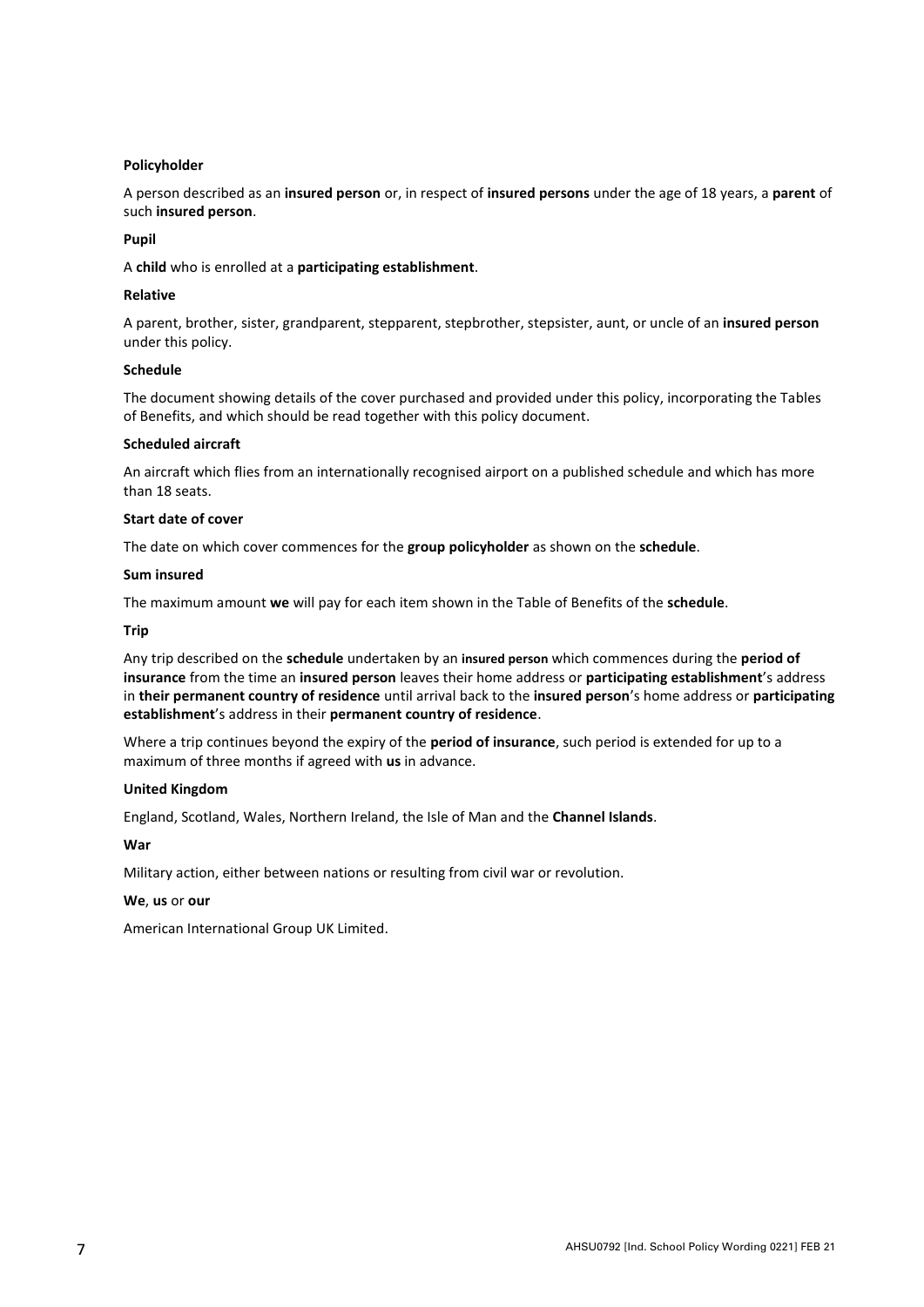# <span id="page-10-0"></span>**Section A – Personal Accident**

If an **insured person** sustains **bodily injury** during the **period of insurance** and the **operative time** as defined on the **schedule**, and which within two years (or 30 days in respect of **dental treatment**) solely and independently of any other cause results in their **death**, **disability** or **hospitalisation** or the incurring of **accident medical expenses** or **dental treatment** expenses, **we** will pay up to the **sum insured** shown in the Table of Benefits.

# **Definitions applicable to Section A**

#### **Accident medical expenses**

The cost of medical, surgical or other remedial attention or treatment given or prescribed by a **medical practitioner** and all **hospital**, nursing home and ambulance charges connected with a valid claim under Section A items 1- 4 in the Table of Benefits.

# **Any one accident limit**

The maximum amount **we** will pay in the aggregate under this and any other policy of Personal Accident Insurance issued by **us** in the name of the **group policyholder** in respect of all **insured persons** suffering **bodily injury** in the same **accident** or series of **accidents** contributed to, caused by, or consequent upon the same original cause, event, or circumstance.

# **Benefit period**

The maximum period during which the specified **sum insured** under item 5 of Section A shown on the **schedule** is payable.

# **Death**

A fatal **accident**.

# **Deferment period**

The initial period of **temporary total disability**, calculated from the commencement date of **temporary total disability**, during which the **sum insured** under item 5 of Section A shown on the **schedule** is not payable.

# **Dental treatment**

Treatment received in a dental surgery or in an Accident and Emergency department of a **hospital** following an external oral impact resulting in accidental damage to sound and natural teeth (including loss or damage to any prostheses while in the mouth) when such treatment is given by a **medical practitioner** or **dental practitioner**.

#### **Disability**

**Loss of hearing**, **loss of limb**, **loss of sight**, **loss of speech, permanent partial disability** and **temporary total disability**.

# **Foodstuff**

Food or drink including any foreign body in such food and drink.

#### **Gradually operating cause**

A cause that is the result of a series of events, which occur or develop over time and, which, cannot be attributable to a single **accident**.

# **Loss of hearing**

Permanent, total and irrecoverable loss of hearing resulting in the **insured person** being classified as **profoundly deaf**.

#### **Loss of limb**

In the case of a leg or lower limb:

- a. loss by permanent physical severance at or above the ankle; or
- b. permanent, total and irrecoverable loss of use of a complete foot or leg.

In the case of an arm or upper limb:

a. loss by permanent physical severance of the four fingers at or above the metacarpophalangeal joints (where the fingers join the palm of the hand); or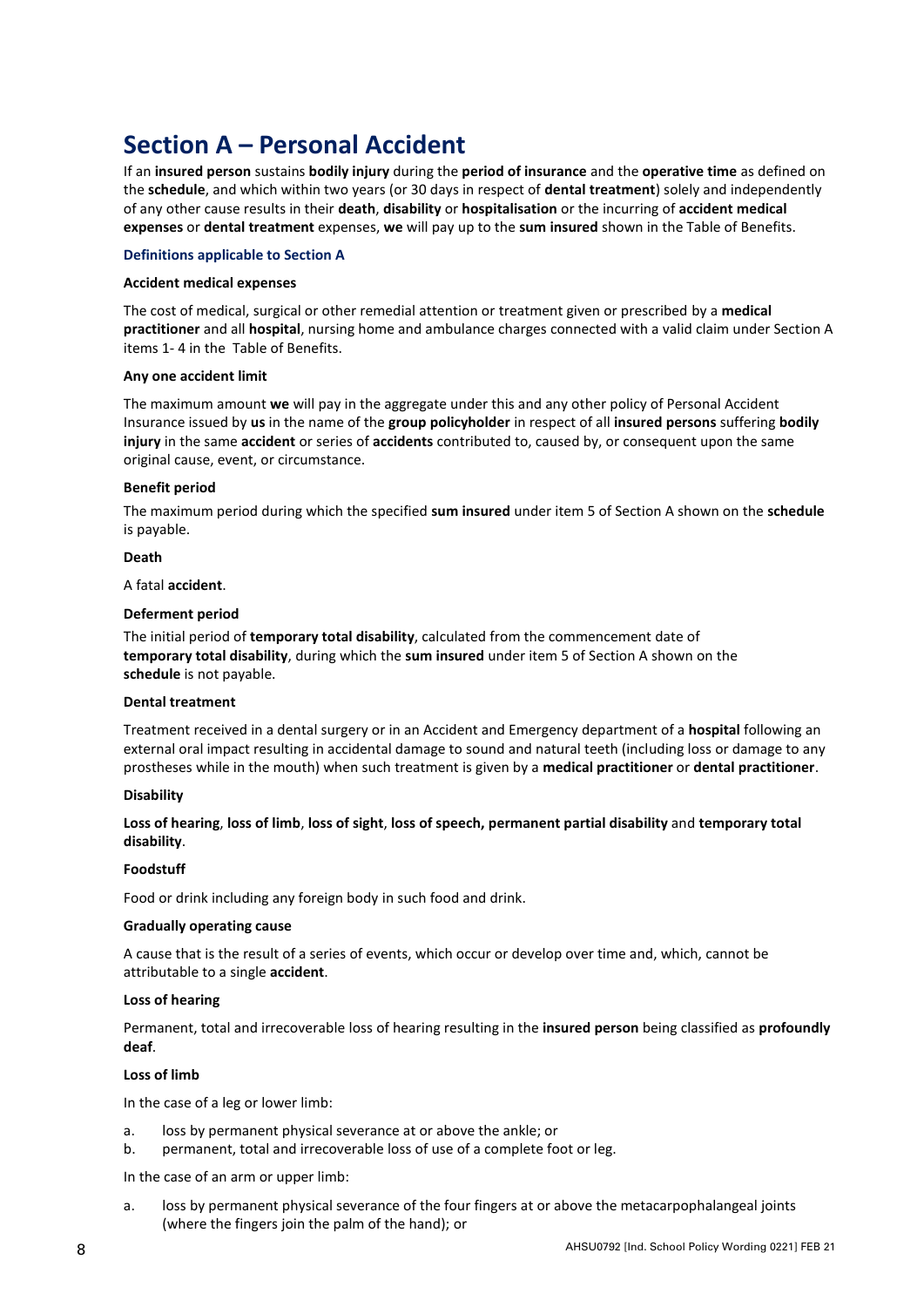b. permanent, total and irrecoverable loss of use of a complete arm or hand.

# **Loss of sight**

Permanent, total and irrecoverable loss of sight:

- a. in both eyes if the **insured person's** name is added to the Register of Blind Persons on the authority of a fully qualified ophthalmic specialist.
- b. in one eye if the degree of sight remaining after correction is 3/60 or less on the Snellen Scale (seeing at 3 feet what the **insured person** should see at 60 feet).

# **Loss of speech**

Permanent, total and irrecoverable loss of the ability to speak.

# **Non-scheduled aircraft accumulation limit**

The maximum amount **we** will pay in the aggregate under this and any other policy of Personal Accident Insurance issued by **us** in the name of the **group policyholder** in respect of all **insured persons** suffering **bodily injury** in the same aircraft accident (this not being a **scheduled aircraft** accident) or series of aircraft accidents contributed to, caused by, or consequent upon the same original cause, event or circumstance.

# **Permanent partial disability**

A permanent disability benefit payable as a percentage of the **sum insured** under Section A item 4, shown in the Table of Benefits, depending on the degree of permanent disability. The benefits payable for specific disabilities are:

1. Permanent severance or permanent total loss of use of:

| a. one thumb                                                             | 30% |     |
|--------------------------------------------------------------------------|-----|-----|
| b. forefinger                                                            |     | 20% |
| c. any finger other than forefinger                                      |     | 10% |
| d. big toe                                                               |     | 15% |
| e. any toe other than big toe                                            |     | 5%  |
| f. shoulder or elbow                                                     | 25% |     |
| g. wrist, hip, knee or ankle                                             |     | 20% |
| h. lower jaw by surgical operation                                       |     | 30% |
| i. the entire spine (vertebral column) with no injury to the spinal cord |     | 35% |

2. Permanent disability which is not provided for under items 2, 3a, 3b, 3c(i) & (ii) and 4 of Section A on the **schedule** or any of the amounts above, up to a maximum of 100% of item 4 of Section A of the **schedule**.

Any **permanent partial disability** payable under item 2 above will be assessed by considering the severity of the disablement expressed as a percentage in conjunction with the stated percentages of the specific types of disablement mentioned above. The **insured person's** occupation will not be a relevant factor.

In the event that the **bodily injury** suffered cannot be assessed by reference to the stated percentages of the specific types of disablement mentioned in the table above, **we** will assess the injury as a percentage of the body as a whole. To do this an independent **medical consultant** will evaluate the impairment and disability by reference to the American Medical Association Guide to the Evaluation of Permanent Impairment Sixth Edition (and any subsequent revisions thereof) or other similar guides.

When more than one form of disablement results from one **accident** the percentages from each are added together but **we** will not pay more than 100% of the **sum insured** under item 4 of Section A.

If a claim is payable for loss of, or loss of use of a whole part of the body a claim for any component of that whole part cannot also be made.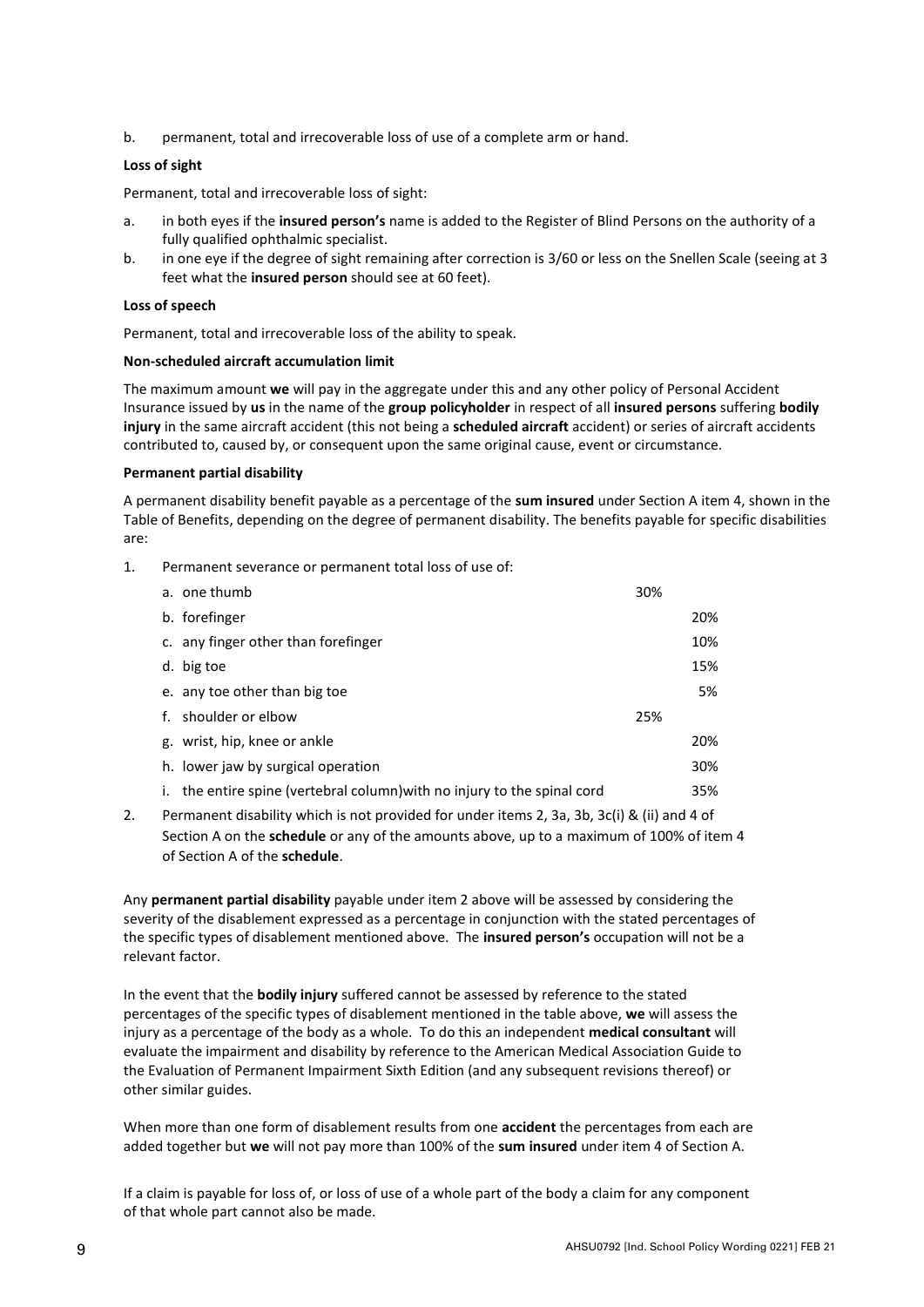# **Profoundly deaf**

The inability to hear sounds when tested by a qualified audiologist quieter than 90 decibels across frequencies between 500Hz and 3,000 Hz.

#### **Scheduled aircraft accumulation limit**

The maximum amount **we** will pay in the aggregate under this and any other policy of Personal Accident Insurance issued by **us** in the name of the **group policyholder** in respect of all **insured person's** suffering **bodily injury** in the same **scheduled aircraft** accident or series of **scheduled aircraft** accidents contributed to, caused by, or consequent upon the same original cause, event or circumstance.

# **Temporary total disability**

Disablement which prevents an **insured person** from carrying out all parts of their usual occupation for their **employer** or the **group policyholder**.

# **Provisions applicable to Section A**

- 1. If a claim exceeds the **scheduled aircraft accumulation limit**, the **non-scheduled aircraft accumulation limit** or the **any one accident limit** shown in the s**chedule**, **we** will pay an amount which is proportionately reduced until the total does not exceed the limit shown on the **schedule**.
- 2. The amount payable will be reduced to 10% of the **sum insured** shown on the **schedule** or £50,000, whichever is less, in respect of items 1-3 of Section A and no amount will be payable in respect of item 4 of Section A, for an **insured person** over 70 years of age at the time of **bodily injury** resulting in a claim.
- 3. The **sum insured** under Section A item 1 will be limited to £10,000 for an **insured person** who is under 18 years of age.
- 4. If an **insured person** is not covered under Section A item 1 **we** will not pay for Section A items 2 4 until at least 13 weeks after the date of the **accident** and **we** will only then pay if the **insured person** has not in the meantime died as a result of the **accident**.
- 5. If an **insured person** is covered under Section A item 1 but the benefit payable is less than for items 2 4, **we** will not pay more than the amount of the **death** benefit if **bodily injury** does not immediately result in **death** until at least 13 weeks after the date of the **accident**.
- 6. If an **insured person** is covered under item 5, single days of **temporary total disability** will be calculated as one-seventh of the weekly rate or the proportion of the week for which the **insured person** is employed.
- 7. **We** will not pay more than 15% of any amount paid under items 1- 4 of Section A or 30% under item 5 of Section A, whichever is the greater, up to a maximum of £15,000 per **insured person** for **accident medical expenses**.
- 8. **We** will not pay any amount under item 5 for an **insured person** under 18 years of age or over 65 years of age at the time of **temporary total disability**; or who is not in gainful employment at the time of a **bodily injury** giving rise to a claim.
- 9. The **sum insured** for **hospitalisation**, Section A item 6, is payable up to a maximum of 182 days. **We** will only pay one amount under Section A or Section B1.1.
- 10. Once **we** have paid any benefit under items 1-4, cover under this section ceases.

#### **Extensions applicable to Section A**

- 1. If an **insured person** disappears and after a suitable period of time it is reasonable to believe that **death**  resulted from **bodily injury, we** will pay the **sum insured** as shown in the Table of Benefits providing that the **insured person's** legal representative or executor signs an agreement that if it later transpires that the **insured person** has not died, any amount paid will be refunded to **us**.
- 2. **We** agree that **death** or **disability** resulting from exposure to severe weather conditions will be considered to have been caused by **bodily injury***.*
- 3. In the event of a claim being paid for item 1 of Section A, **death***,* **we** agree to pay reasonable funeral expenses incurred up to a maximum of £5,000 for any one **insured person***.*

# **What is not covered under Section A**

In addition to "What is not covered", shown on page 28, this group policy does not cover: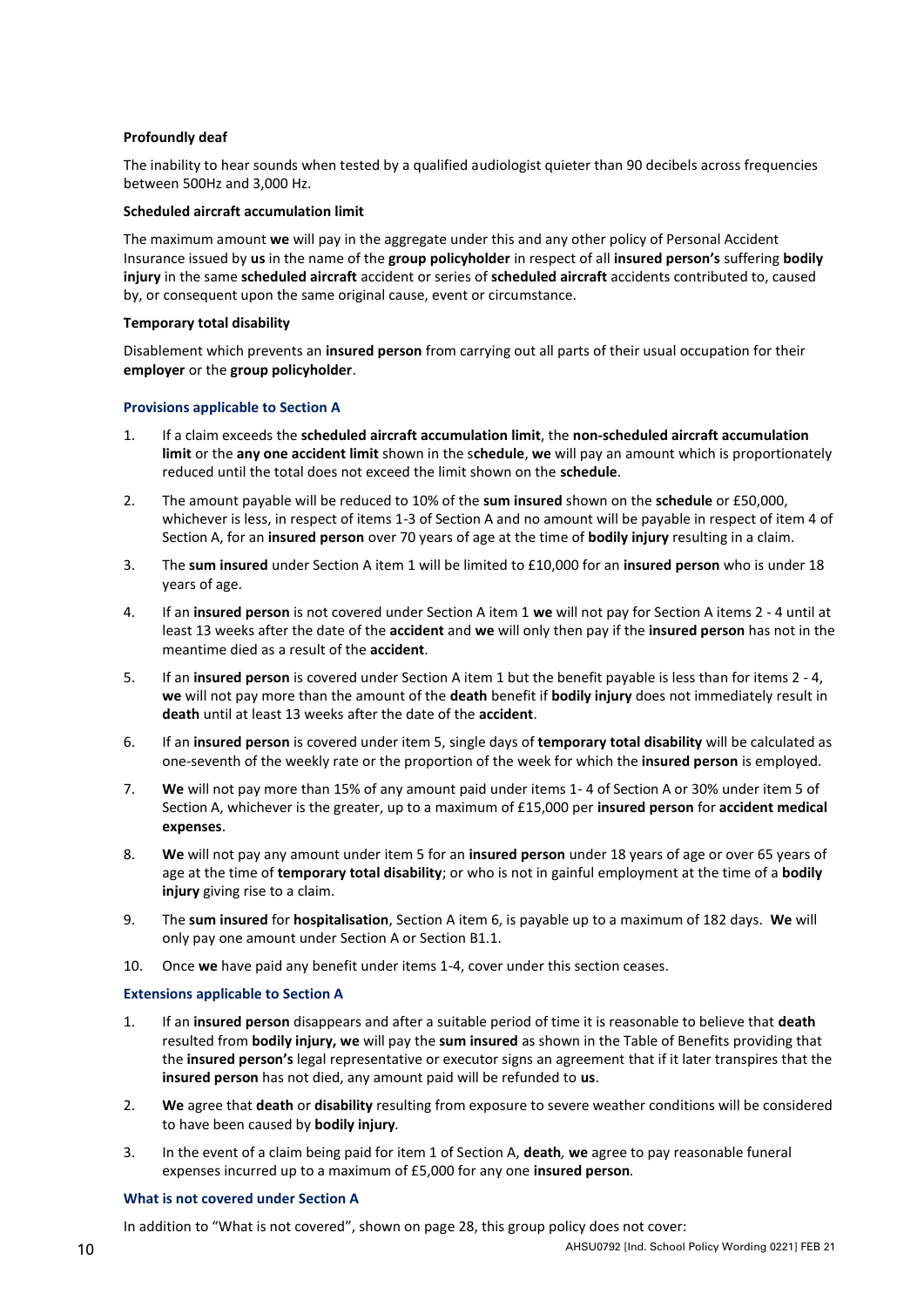- 1. **Death**, **disability***,* **hospitalisation** or the incurring of **accident medical expenses** or **dental treatment** expenses caused by:
	- a. sickness or disease (not resulting from **bodily injury**);
	- b. a **gradually operating cause**, chronic fatigue syndrome, post-traumatic stress disorder, or other anxiety disorder, any mental disorder or any disease of the nervous system.
- 2. **Death** caused by suicide.
- 3. **Dental treatment** which:
	- a. is as a result of any **foodstuff** while the **insured person** was consuming it; or

b. the need for treatment is not apparent within one week of the **accident** which caused the dental injury; or

- c. is the result of ordinary deterioration, deliberate damage or wear and tear.
- 4. **Dental treatment** where the replacement or repair of bridgework, artificial teeth, crown or dentures is not of a similar type or quality to that lost or damaged by the **accident**.
- 5. **Dental treatment** using precious metals other than where the replacement or repair of bridgework, artificial teeth, crown or dentures is not of a similar type or quality to that lost or damaged by the **accident**.
- 6. **Dental treatment** expenses which are:
	- a. not claimed for within 30 days of the **accident** which caused the dental injury; or
	- b. incurred more than 12 months after the date of the **accident** which caused the dental injury.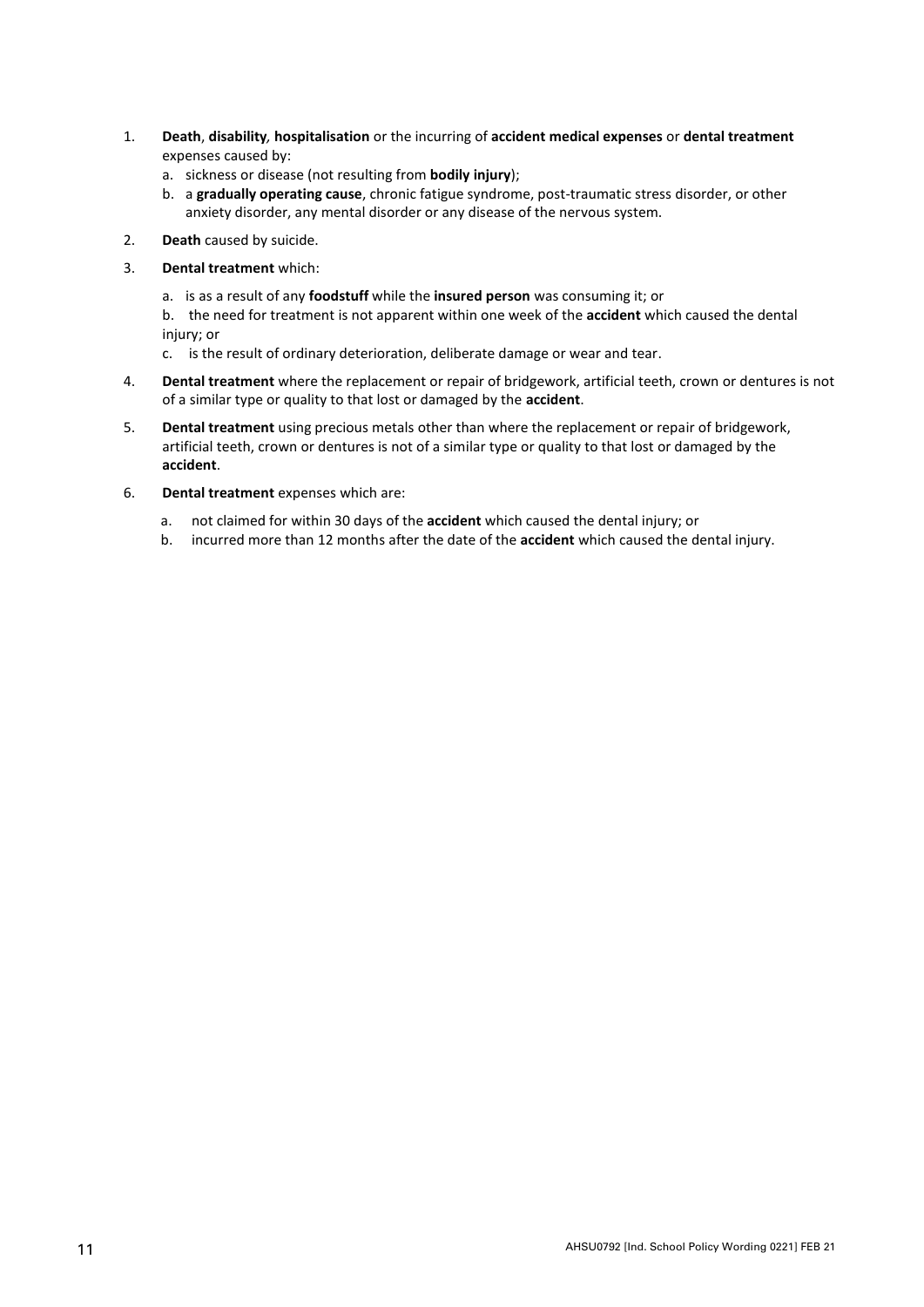# <span id="page-14-1"></span><span id="page-14-0"></span>**Section B – Travel Section B1 – Medical**

# **Definitions applicable to Section B1**

# **Emergency travel expenses**

The additional transport and accommodation expenses (less any possible recovery or saving) incurred by an **insured person** and up to two persons who need to travel to, remain with or escort an **insured person**.

#### **Medical expenses**

The costs incurred outside the **United Kingdom** for medical, surgical or other remedial attention or treatment given or prescribed by a **medical practitioner** and all **hospital**, nursing home and ambulance charges. Dental expenses are covered if incurred in an emergency or if they are the result of an injury.

# **Repatriation expenses**

- 1. The cost of transportation by any suitable means to an appropriate medical facility or to the **insured person's** home in the **United Kingdom** as recommended by **our** appointed medical advisor in conjunction with the local attending **medical practitioner**; or
- 2. In the event an **insured person** dies, the costs of transportation of the body or ashes and the **insured person's** personal belongings back to the **insured person's** home in the **United Kingdom**; or
- 3. Reasonable costs for funeral expenses outside the **United Kingdom**, up to a maximum of £5,000.

# <span id="page-14-2"></span>**Section B1.1 – Medical, Hospitalisation and Emergency Travel Expenses**

If an **insured person** is injured or becomes ill during the **operative time** and the **period of insurance** whilst on a **trip** outside the **United Kingdom**, **we** will reimburse the **group policyholder** or the **policyholder** for **medical expenses***,* **emergency travel expenses** and **hospitalisation** expenses reasonably and necessarily incurred as a direct result, for up to two years from the date of injury or illness, up to the **sum insured** shown in Section B of the Table of Benefits A.

# **Condition applicable to Section B1.1**

The **group policyholder** or **policyholder** must contact the Emergency Assistance Helpline as soon as possible if injury or illness results in the need for **inpatient hospital** treatment.

Emergency Assistance Helpline: **+44 (0)1273 552922 (24 Hours a Day / 7 Days a Week)**

# **Provision applicable to Section B1.1**

**We** will only pay one amount under Section A or Section B1.1 for **hospitalisation**.

# <span id="page-14-3"></span>**Section B1.2 – Repatriation Expenses**

If an **insured person** is injured or becomes ill during the **operative time** and the **period of insurance** whilst on a **trip**, **we** will reimburse the **group policyholder** or **policyholder** for **repatriation expenses** reasonably and necessarily incurred as a direct result, for up to two years from the date of injury or illness.

# **Condition applicable to Section B1.2**

The **group policyholder** or **policyholder** must contact the Emergency Assistance Helpline as soon as possible if injury or illness results in the need for **inpatient hospital** treatment or the possible need for repatriation otherwise the costs may not be reimbursed.

Emergency Assistance Helpline: **+44 (0) 1273 552922 (24 Hour a Day / 7 Days a Week)**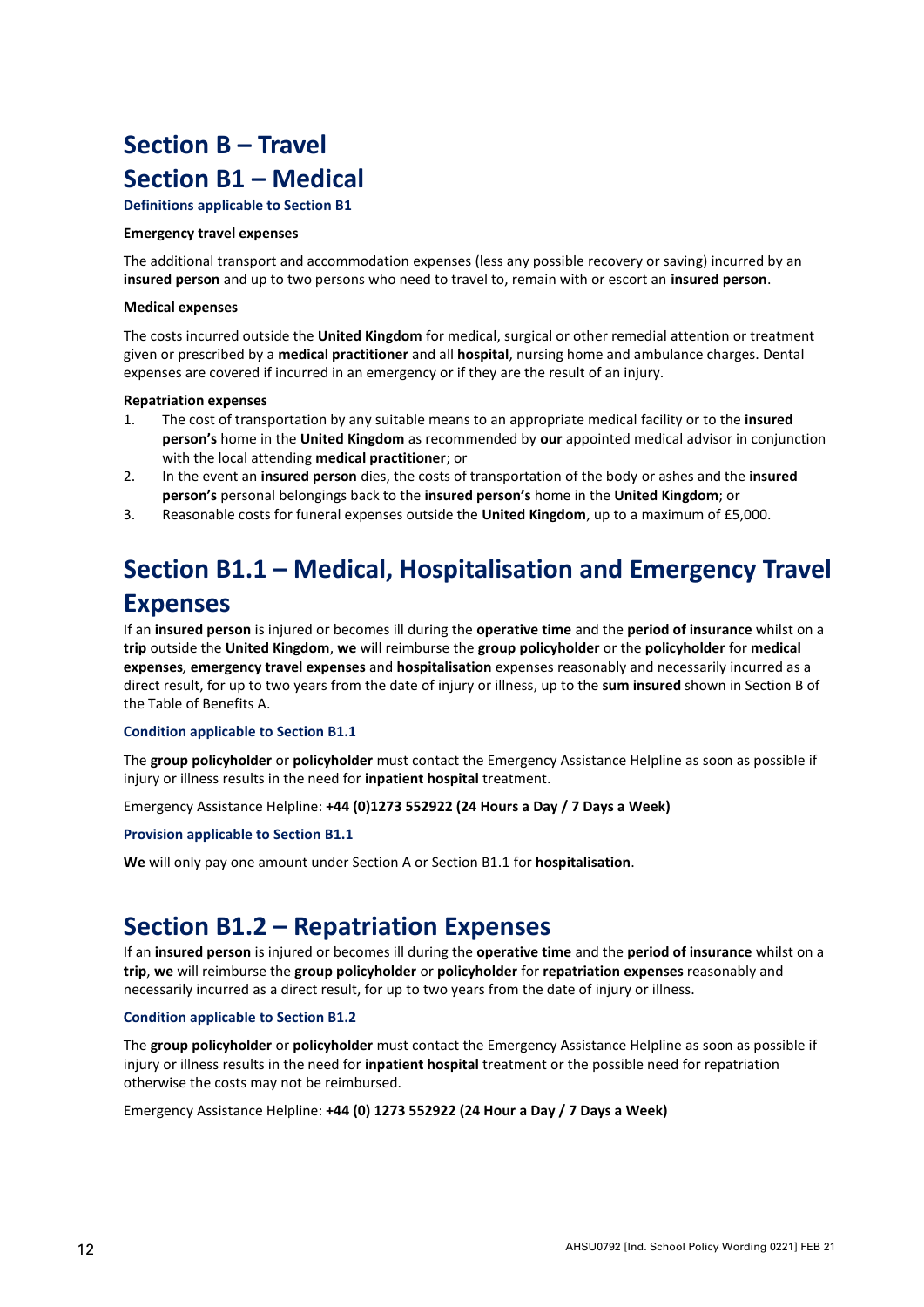# <span id="page-15-0"></span>**Section B1.3 – On-going Medical Treatment**

In the event of a valid claim under Section B1.2, **we** will pay the costs of **hospital inpatient** medical charges necessarily incurred within the three months immediately following the date of return of the **insured person** to the **United Kingdom** up to the **sum insured** shown in Section B of the Table of Benefits A.

# <span id="page-15-1"></span>**Section B1.4 – Emergency Travel Expenses in the United Kingdom**

If an **insured person** is injured or becomes ill during the **operative time** and the **period of insurance** whilst on a **trip** within the **United Kingdom**, **we** will reimburse the **group policyholder** or the **policyholder** for **emergency travel expenses** reasonably and necessarily incurred as a direct result up to the **sum insured** shown in Section B of the Table of Benefits A.

# **What is not covered under Section B1**

In addition to "What is not covered", shown on page 28, this group policy does not cover:

- 1. Where an **insured person** is travelling against the advice of a **medical practitioner**.
- 2. Where the purpose of the **trip** is to receive medical treatment or advice.
- 3. Any costs relating to pregnancy or childbirth, if the **insured person** is more than 26 weeks pregnant at the start of or during the **trip**.
- 4. As a result of drug or alcohol abuse by an **insured person**.
- 5. For **hospitalisation**, **we** will only pay one amount under Section A or Section B1.1.
- 6. The **excess**.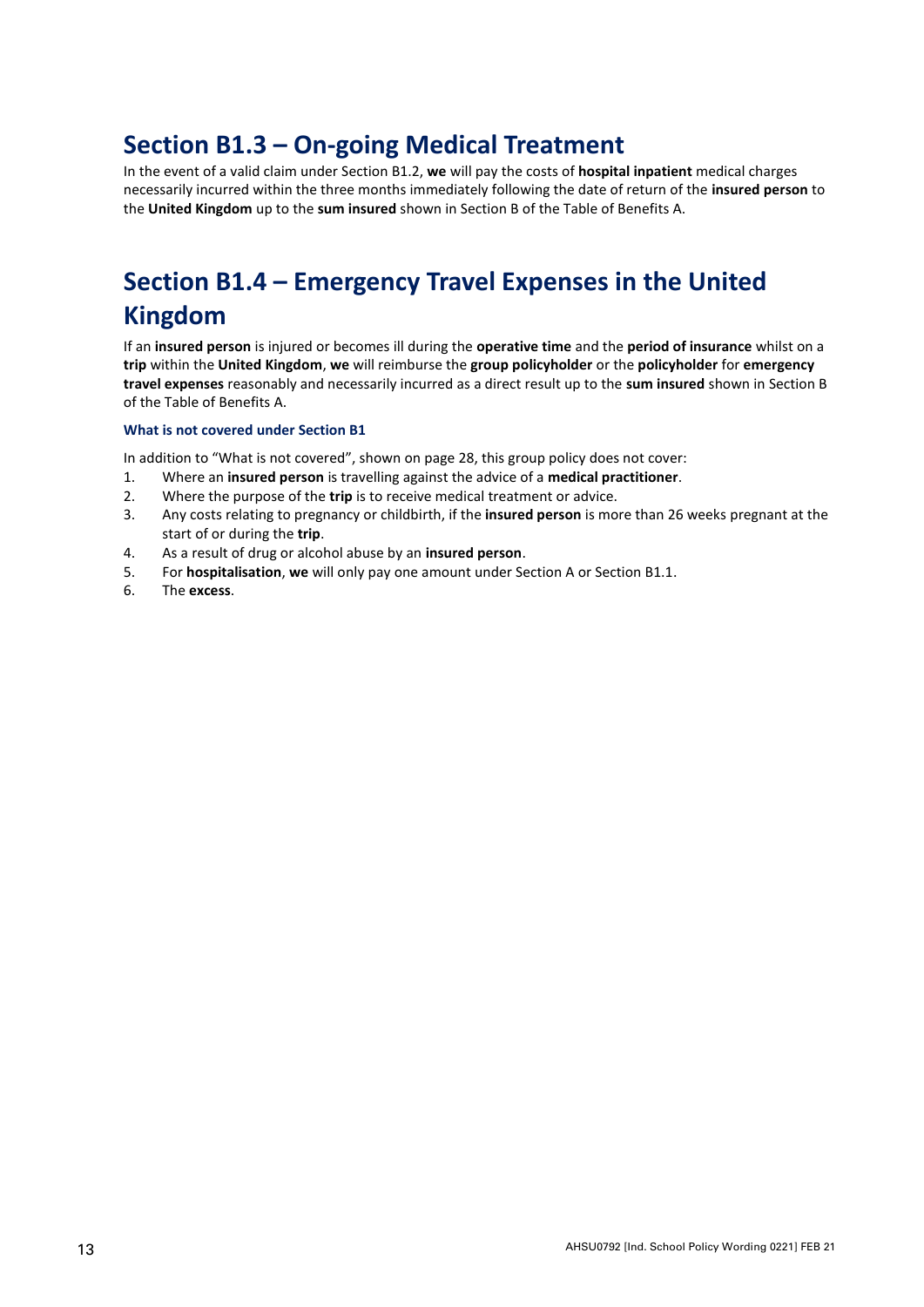# <span id="page-16-0"></span>**Section B2 – Assistance**

**Our** network of Assistance Offices is available 24 hours a day, 365 days a year whenever an **insured person** travels on a **trip**, within the **operative time** and **period of insurance**. To access these services please contact: Emergency Assistance Helpline: **+44 (0) 1273 552922 (24 Hours a Day / 7 Days a Week)**

# **Using the Assistance Service**

When **we** are contacted for assistance, the following information should be provided:

- 1. The **insured person's** name and the telephone number on which the **insured person** or **policyholder**  can be reached
- 2. The nature of the emergency.
- 3. The name of the **group policyholder** and the policy number, if known,

The medical services provided are:

|    | 24 hour Service                   | Emergency telephone lines manned 24 hours a day, 365 days a year by multi-<br>lingual assistance co-ordinators, experienced in the procedures of hospitals and                                                                                                                                                                                                                                                                                                                                                                                                                            |
|----|-----------------------------------|-------------------------------------------------------------------------------------------------------------------------------------------------------------------------------------------------------------------------------------------------------------------------------------------------------------------------------------------------------------------------------------------------------------------------------------------------------------------------------------------------------------------------------------------------------------------------------------------|
|    | <b>Medical Staff</b>              | clinics worldwide.<br>A highly qualified team of medical consultants and nursing staff, on hand at<br>any time to ensure that the most appropriate medical treatment is provided.                                                                                                                                                                                                                                                                                                                                                                                                         |
|    | <b>Direct Billing</b>             | Where appropriate we will arrange direct billing with hospitals and clinics<br>worldwide, relieving the insured person, policyholder or group policyholder of                                                                                                                                                                                                                                                                                                                                                                                                                             |
|    | <b>Air Ambulance</b>              | the need to use their own cash or credit card.<br>Repatriation by air ambulance or scheduled airline depending on the<br>circumstances of the case and, if necessary, with a fully equipped medical team<br>in attendance. On return, suitable transportation will take an insured person<br>to hospital or home address whenever necessary.                                                                                                                                                                                                                                              |
|    |                                   | This group policy also provides travel advice both before and during the trip:                                                                                                                                                                                                                                                                                                                                                                                                                                                                                                            |
|    | <b>Travel Advice</b>              | Helpful and relevant information to the traveller providing valuable assistance<br>in preparation for the journey, including currency and banking regulations, visa<br>details, health requirements and reciprocal agreements.                                                                                                                                                                                                                                                                                                                                                            |
|    | <b>SMS Text Alerts</b>            | Regular text alerts sent directly to insured persons' or policyholders' mobile<br>phones enabling them to stay ahead of changing political situations or severe<br>weather conditions which might otherwise disrupt important travel.                                                                                                                                                                                                                                                                                                                                                     |
|    | <b>Medical Referral</b>           | To a suitable hospital, clinic or dentist for treatment.                                                                                                                                                                                                                                                                                                                                                                                                                                                                                                                                  |
|    | <b>Legal Referral</b>             | To an embassy, consulate or other source if legal consultation is needed,<br>including an English speaking lawyer.                                                                                                                                                                                                                                                                                                                                                                                                                                                                        |
|    | <b>Emergency Medical</b>          | To help locate and send drugs, blood or medical equipment if unavailable                                                                                                                                                                                                                                                                                                                                                                                                                                                                                                                  |
|    | <b>Supplies</b>                   | locally.                                                                                                                                                                                                                                                                                                                                                                                                                                                                                                                                                                                  |
|    | <b>Emergency Message</b><br>Relay | To pass on messages to family and business associates in an emergency.                                                                                                                                                                                                                                                                                                                                                                                                                                                                                                                    |
|    | <b>Emergency Travel</b>           | Provides a complete emergency travel service in liaison with an insured                                                                                                                                                                                                                                                                                                                                                                                                                                                                                                                   |
|    | <b>Service</b>                    | person's medical practitioner, the treating hospital or relatives to make all<br>arrangements for people to visit an insured person who is hospitalised or ill<br>abroad, including any receipted travel, accommodation, guide, interpreter, taxi,<br>telephone and childcare expenses incurred on the recommendation of our<br>medical officers and within the constraints of this group policy. Anyone who is<br>required to travel abroad to visit an ill or hospitalised insured person will be<br>insured under Section B (Travel) subject to its terms, conditions and limitations. |
|    | Lost Ticket & Baggage<br>Location | To help with replacement of lost or stolen tickets, passport or travel documents<br>and help with locating lost baggage. If required we will help locate and dispatch<br>contact lenses and glasses.                                                                                                                                                                                                                                                                                                                                                                                      |
|    | <b>Emergency Cash</b>             | To help with replacement of cash; which has been lost or stolen overseas. Any                                                                                                                                                                                                                                                                                                                                                                                                                                                                                                             |
|    | <b>Advance</b>                    | cash amount which is replaced will be deducted from any subsequent valid<br>claim made under Section B7 (Money) or must otherwise be reimbursed to us.                                                                                                                                                                                                                                                                                                                                                                                                                                    |
|    | Port/Airport                      | To liaise with carrier and advise if an insured person has been delayed on the                                                                                                                                                                                                                                                                                                                                                                                                                                                                                                            |
| 14 |                                   | AHSU0792 [Ind. School Policy Wording 0221] FEB 21                                                                                                                                                                                                                                                                                                                                                                                                                                                                                                                                         |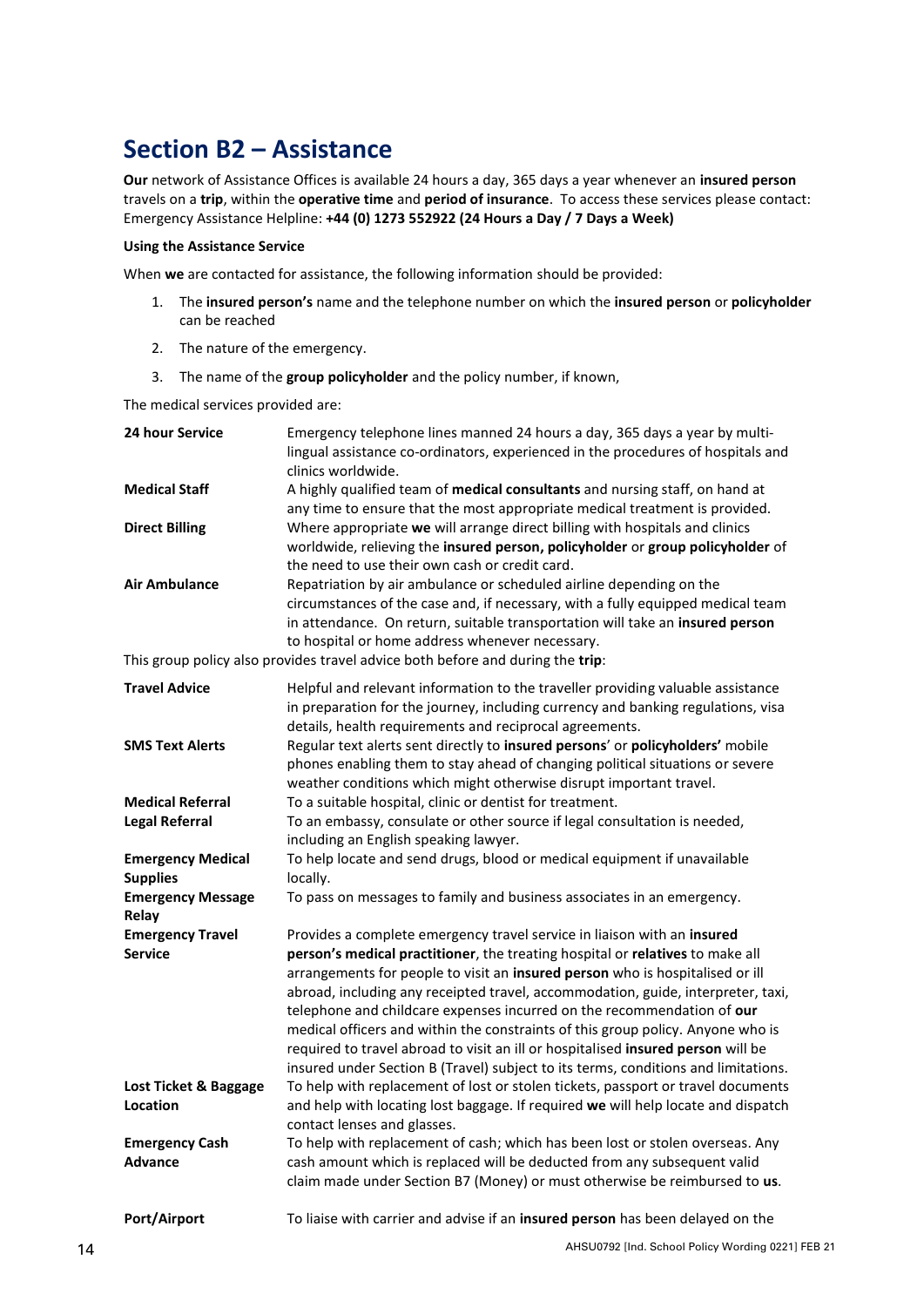**Web Information Service via:** [www.mylifeline.co.uk](file://///ukmp3r3cusrmch1/alldata/A%20&%20H/Specialty%20Markets/Helen)

**Assistance** way to departure point and if necessary make onward travel arrangements. Valuable medical, travel advice and safety information including information and advice on changing security situations can be obtained about travel destinations via Online Country Guides. Personal medical details can be recorded before travelling for faster reference in a medical emergency and important documents such as passport, travel tickets and driving licence can be securely uploaded to the site to provide easy access in the event of loss. **Password access is via the group policyholder***'s* **policy number as shown on the schedule**.

# <span id="page-17-0"></span>**Section B3 – Search and Rescue**

If an **insured person**, whilst on a **trip** outside the **United Kingdom**, during the **operative time** and the **period of insurance**, is reported as missing and it is necessary for the rescue or police authorities to instigate a search and rescue operation, provided that:

- a. it is known or believed that they may have sustained injury or suffered illness, or
- b. safety conditions are such that it becomes necessary to do so in order to prevent injury or illness,

**we** will reimburse the **group policyholder** for necessary and reasonable costs incurred by the Emergency Assistance company and/or levied by recognised rescue or police authorities in searching for such **insured person** and for bringing them to a place of safety, up to the sum insured shown in Section B of the Table of Benefits A for each **insured person**, but not exceeding £100,000 overall for all **insured persons** arising out of any one event and not exceeding £250,000 in total during any one **period of insurance**.

# **Conditions applicable to Section B3**

- 1. The **insured person** must comply at all times with local safety advice and adhere to recommendations prevalent at the time.
- 2. The **insured person** must not knowingly endanger either their own life or the life of any other **insured person** or engage in activities where their experience or skill levels fall below those reasonably required for participating in such activities.
- 3. The **group policyholder** or **insured person** must make arrangements for search and rescue only with the involvement and/or agreement of the Emergency Assistance company and the Emergency Assistance company must be notified as soon as possible.

Emergency Assistance Helpline: **+44 (0) 1273 552922 (24 Hours a Day / 7 Days a Week)**

- 4. Expenses are only payable for the **insured person's** proportion of the search and rescue operation.
- 5. Costs will only be covered up to the point where the **insured person** is recovered or where authorities advise that continuing the search is no longer viable.
- 6. A written statement from the appropriate rescue authorities involved in the search and/or rescue must be obtained and provided to **us** in the event of a claim.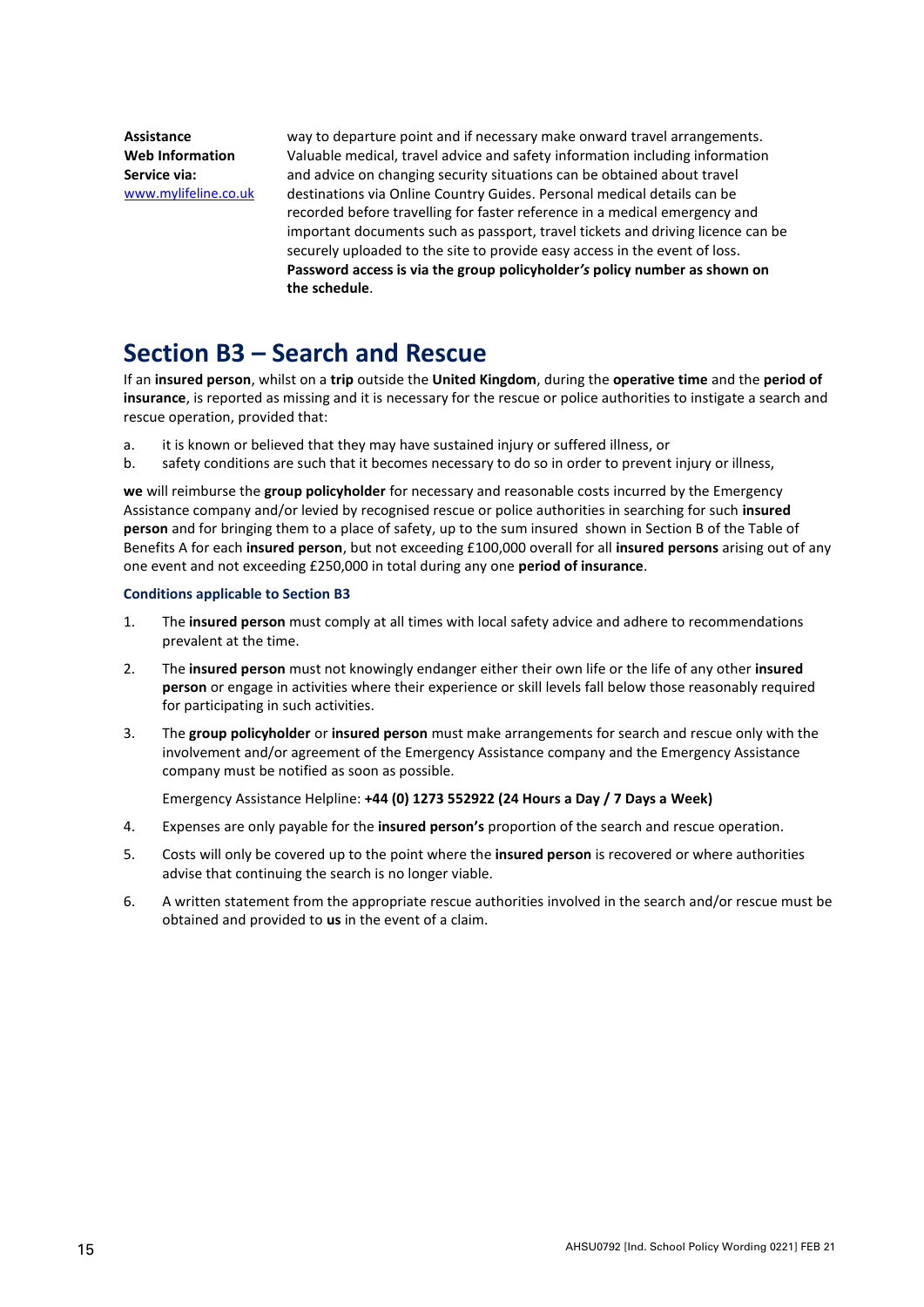# <span id="page-18-0"></span>**Section B4 – Cancellation, Curtailment, Travel Disruption, Replacement, Travel Delay & Missed Departure**

**Item 4a - Cancellation, Curtailment & Disruption**

**We** will either:

1. indemnify a **policyholder** on an individual basis for the irrecoverable or non-refundable costs that neither the **group policyholder** nor the **policyholder** is entitled to from third parties up to the **sum insured** in Section B of the Table of Benefits A if it is necessary and unavoidable for the **policyholder** to cancel, cut short or alter a **trip** occurring during the **operative time** and the **period of insurance** for one of the following reasons:

(a) the death, **bodily Injury** or illness of an **insured person** who is on a **trip** or is due to go on the **trip;**  (b) the death, **bodily Injury** or illness of a **relative** of the **policyholder**,

or

- 2. indemnify the **group policyholder** or a **policyholder** on a group basis for the irrecoverable or non-refundable costs that neither the **group policyholder** nor the **policyholder** is entitled to from third parties up to the **sum insured** in Section B of the Table of Benefits A in respect of any one **insured person** if it is necessary and unavoidable to cancel, cut short or alter a **trip** occurring during the **operative time** and the **period of insurance** if more than 50% of **insured persons** who are due to travel have to cancel their **trip** for one of the following reasons:
	- (a) the death, **bodily Injury** or illness of an **insured person** who is on a **trip** or is due to go on the **trip;**
	- (b) the death, **bodily Injury** or illness of a **relative** of the **policyholder**.

In respect of **bodily injury** or illness, **we** will require a medical certificate issued by a **medical practitioner** to substantiate the claim.

Where the **trip** has to be cancelled prior to departure, **we** will pay for irrecoverable or non-refundable deposits and advance payments in respect of transport and accommodation costs up to the **sum insured** shown in Section B of the Table of Benefits A for any one **trip** but not exceeding £50,000 overall for all **insured persons**,

- a. arising out of any one **trip**, and/or
- b. whilst travelling to any one event which occurs during the **operative time;**

and in either case which cannot be recovered or refunded elsewhere other than due to the insolvency, default, inability or unwillingness to pay of the third party.

Where the **trip** has to be cut short following departure **we** will pay for irrecoverable or non-refundable expenses which:

- a. have been paid or will be payable, or
- b. become payable under contract;

and in either case which cannot be recovered or refunded elsewhere other than due to the insolvency, default, inability or unwillingness to pay of the third party.

When pre-booked travel arrangements in connection with a **trip** have to be altered following departure, **we** will reimburse the **group policyholder** or the **policyholder** for the additional costs of travel and accommodation which are not recoverable or refundable elsewhere and are necessarily incurred to enable an **insured person** to continue the **trip** or return to the **United Kingdom**.

# **Additional Expenses and Replacement**

Where an **employee** (Category B as defined in the Table of Benefits A) has to accompany a **disruptive pupil** or a **pupil** who has sustained **bodily injury** or **become ill** back to the **United Kingdom, we** will indemnify the **group policyholder** in respect of: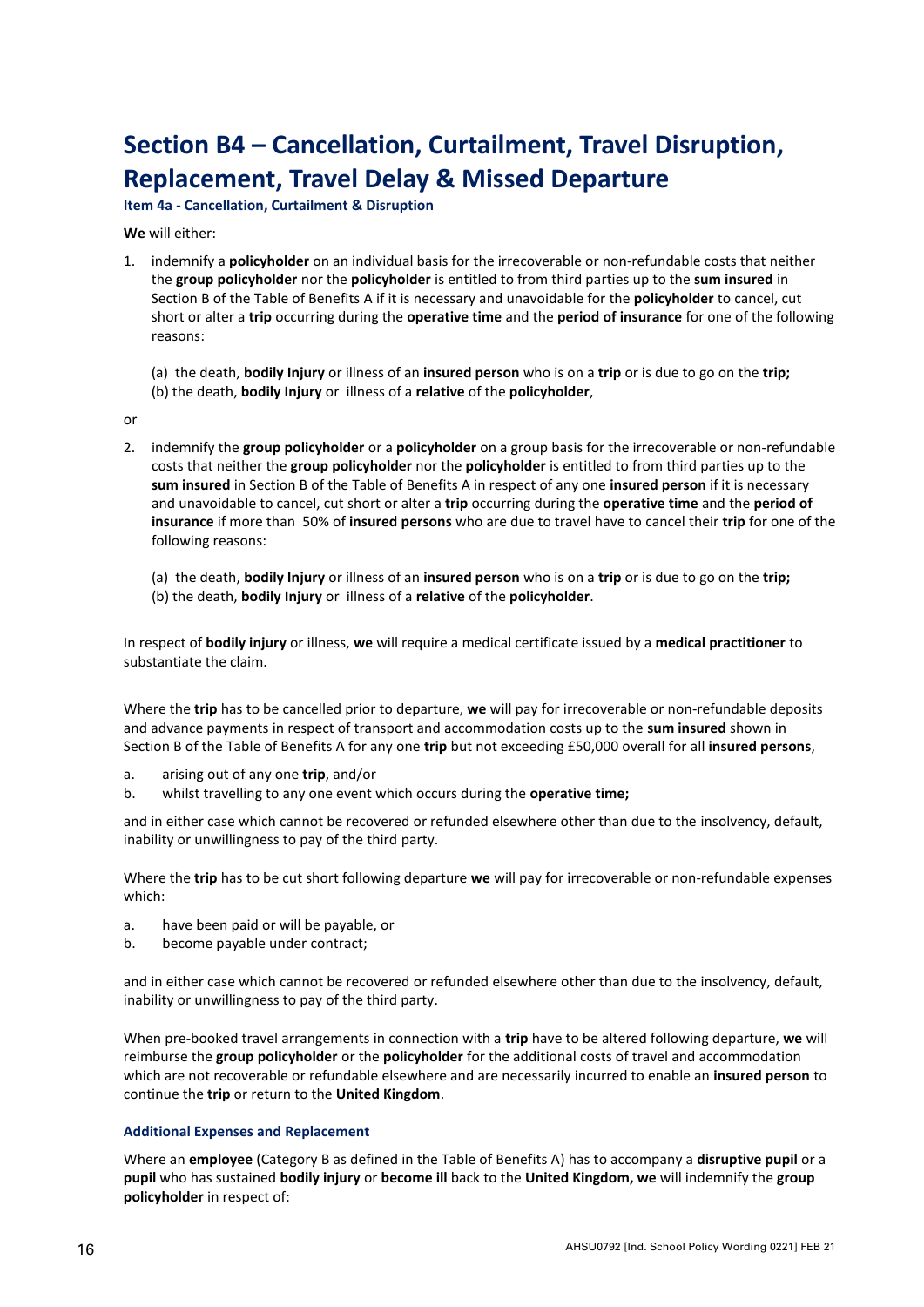- **replacement expenses** up to the **sum insured** shown in Section B of the Table of Benefits A for any one **insured person** per **trip;**
- additional necessary and reasonable expenses incurred by the **employee** or **pupil** to return to the **United Kingdom** that the **group policyholder** or the **policyholder** is not entitled to from third parties up to the **sum insured** shown in Section B of the Table of Benefits A for any one **insured person**, per **trip.**

#### **Item 4b - Travel Delay**

If the departure of the ship, aircraft or train on which an **insured person** is booked to travel in order to get to their planned destination at the commencement or completion of a **trip** is delayed due to strike, industrial action, adverse weather conditions, **natural catastrophe** or mechanical breakdown, **we** will pay £25 per hour in excess of 4 hours delay up to the **sum insured** shown in Section B of the Table of Benefits A in respect of any one **insured person** for any one event.

# **Item 4c - Missed Departure**

If an **insured person** misses the international departure of the ship, aircraft or other conveyance in which they are booked to travel as a result of the failure of public transport due directly to strike, industrial action, adverse weather conditions, **natural catastrophe** or mechanical breakdown, **we** will indemnify the **group policyholder** or **policyholder** in respect of reasonable additional travel and accommodation expenses up to the **sum insured** shown in Section B of the Table of Benefits A in respect of any one **insured person** for any one event but not exceeding £20,000 overall for all **insured persons**.

# **Definitions applicable to Section B4**

# **Disruptive pupil**

An **insured person** as defined in Category A in the Table of Benefits A (a **pupil**) who, in the opinion of the group leader acting for the **group policyholder,** is behaving in such a manner that they cannot reasonably be allowed to continue or complete the **trip**.

# **Natural Catastrophe**

Volcanic eruption, flood, tsunami, earthquake, landslide, hurricane, tornado, typhoon and wildfire.

#### **Replacement expenses**

All reasonable costs incurred in transporting a replacement adult who is authorised by the **group policyholder** to complete the original **trip** provided that such costs will be limited to economy fare travel and other essential expenses in transportation of the replacement adult to the point at which the original **trip** was curtailed. The **trip**  must be continued within three months of the original curtailment.

# **What is not covered under Section B4**

In addition to "What is not covered", shown on page 28, this group policy does not provide cover if the **trip** is cancelled, cut short or altered as the result of or related to:

- 1. an **insured person** or a **policyholder** on **their** behalf deciding not to travel or, if on a **trip***,* deciding not to continue;
- 2. pregnancy or childbirth, if the **insured person** is more than 26 weeks pregnant at the start of or during the **trip**;
- 3. redundancy or resignation of an **insured person** or the termination of an **insured person's** contract of employment within 31 days of a pre-booked **trip**;
- 4. redundancy, resignation or the termination of employment of an **insured person**, once a **trip** has started;
- 5. the **group policyholder***,* a **policyholder's** or an **insured person's** financial circumstances;
- 6. the default of any provider (or their agent) of transport or accommodation, acting for the **group policyholder** or an **insured person** or a **policyholder** acting on their behalf;
- 7. regulations made by any Public Authority or Government;
- 8. strike, labour dispute, mechanical breakdown or failure of the means of transport except where the departure of a ship, aircraft or train on which the **insured person** is booked to travel is delayed by at least 24 hours unless the delay is due to a strike or industrial action which existed or the possibility of which existed and for which advance warning had been given before the date on which the **trip** was booked;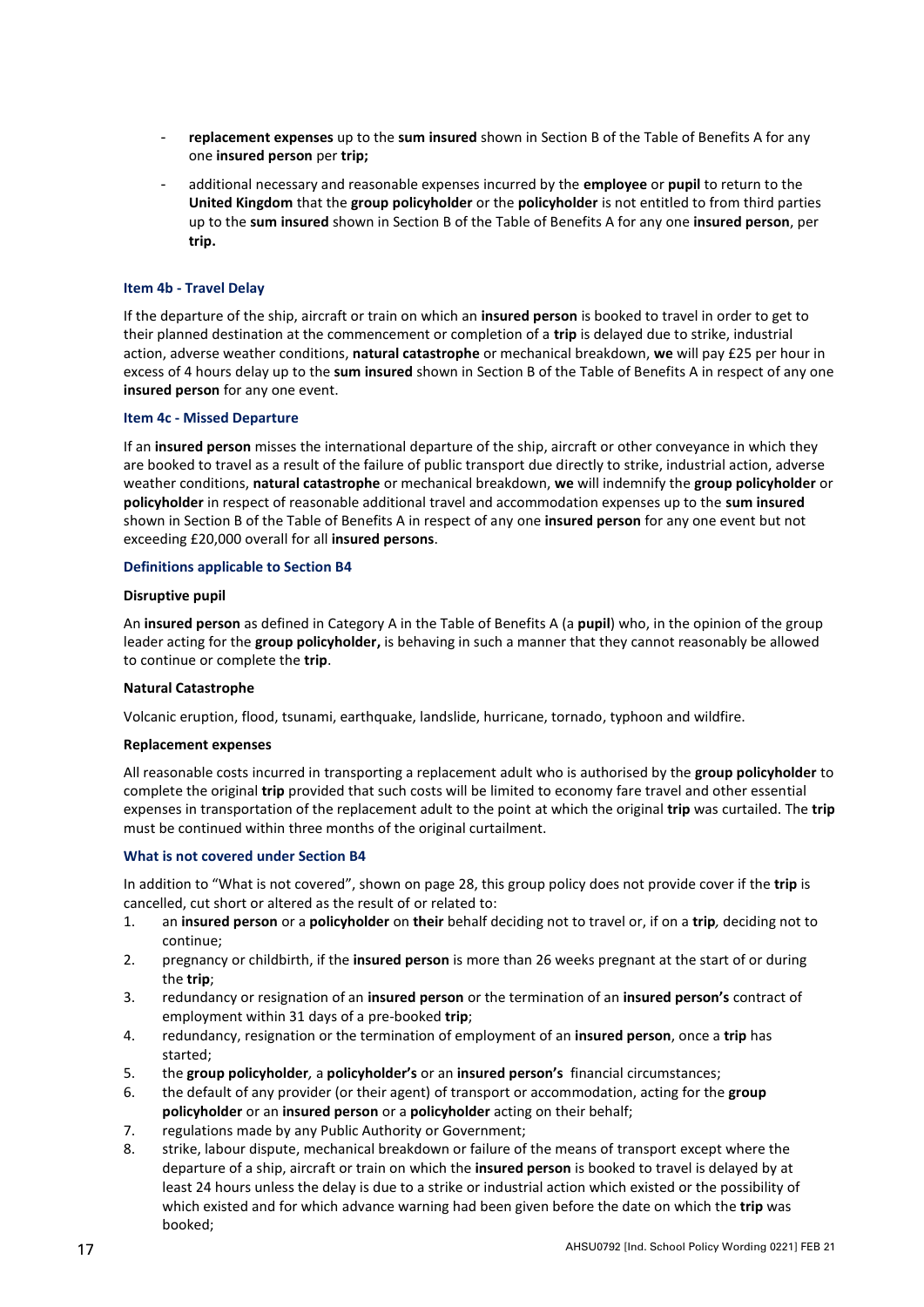- 9. an **insured person** travelling or intending to travel against the advice of a **medical practitioner** or for the purpose of obtaining treatment;
- 10. any claim for cancellation following delay of a ship, aircraft or train; if
	- a. an **insured person** fails to check-in according to the itinerary supplied unless the failure was itself due to strike or industrial action; or
	- b. a delay caused by a ship, aircraft or train being withdrawn from service temporarily or permanently of any ship, aircraft or train on the orders or recommendation of any Port Authority, Rail Authority or the Civil Aviation Authority or any similar body in any country;
- 11. a pandemic, epidemic or any event declared by the World Health Organization as a public health emergency of international concern issued by the World Health Organization;
- 12. the **excess**.

# <span id="page-20-0"></span>**Section B5 – Personal Property**

If an **insured person** loses, has stolen or damages **personal property** whilst on a **trip** during the **operative time** and the **period of insurance**, **we** will reimburse the **policyholder** for the cost of replacement or repair up to the **sum insured** in Section B of the Table of Benefits A.

# **Definition applicable to Section B5**

# **Personal property**

Property owned by or in the custody or control of an **insured person**.

# **Extensions applicable to Section B5**

- 1. If the **insured person's personal property** is temporarily lost for more than four hours during a **trip**, **we** will reimburse up to £750 towards the cost of buying essential and reasonable replacement items. If the **personal property** which has been temporarily lost becomes permanently lost and this results in a claim, **we** will deduct the amount already paid for temporary loss from the personal property claim payment.
- 2. If during a **trip** an **insured person** loses or damages their passport, visa, **money** *(*as defined in Section B6 Money), travel tickets or other essential travel documents, **we** will pay the **policyholder** for the reasonable and necessary additional travel and accommodation costs of replacing them, up to £1,000.

# **What is not covered under Section B5**

In addition to "What is not covered", shown on page 28, this group policy does not cover:

- 1. any item valued at more than £1,500 at the time it was lost, stolen or damaged. A deduction will be made for wear, tear and loss of value depending on the age of the property;
- 2. loss due to chipping, scratching or breakage of glass, china or other fragile articles, unless due to fire, theft or accident to the conveyance in which they were being transported;
- 3. loss or damage due to:
- a. moth, vermin, wear and tear, atmospheric or climatic conditions or gradual deterioration,
- b. mechanical or electrical failure or breakdown,
- c. any process of cleaning, dying, restoring, repairing or alteration;
- 4. loss of **money** (as defined in Section B6), bonds, negotiable instruments and securities of any kind;
- 5. loss or damage caused by delay, detention or confiscation by order of any Government or Public Authority;
- 6. loss of or damage to vehicles, their accessories or spare parts;
- 7. loss of or damage to **personal property** sent as freight or under an airway-bill or bill of lading.
- <span id="page-20-1"></span>8. the **excess**.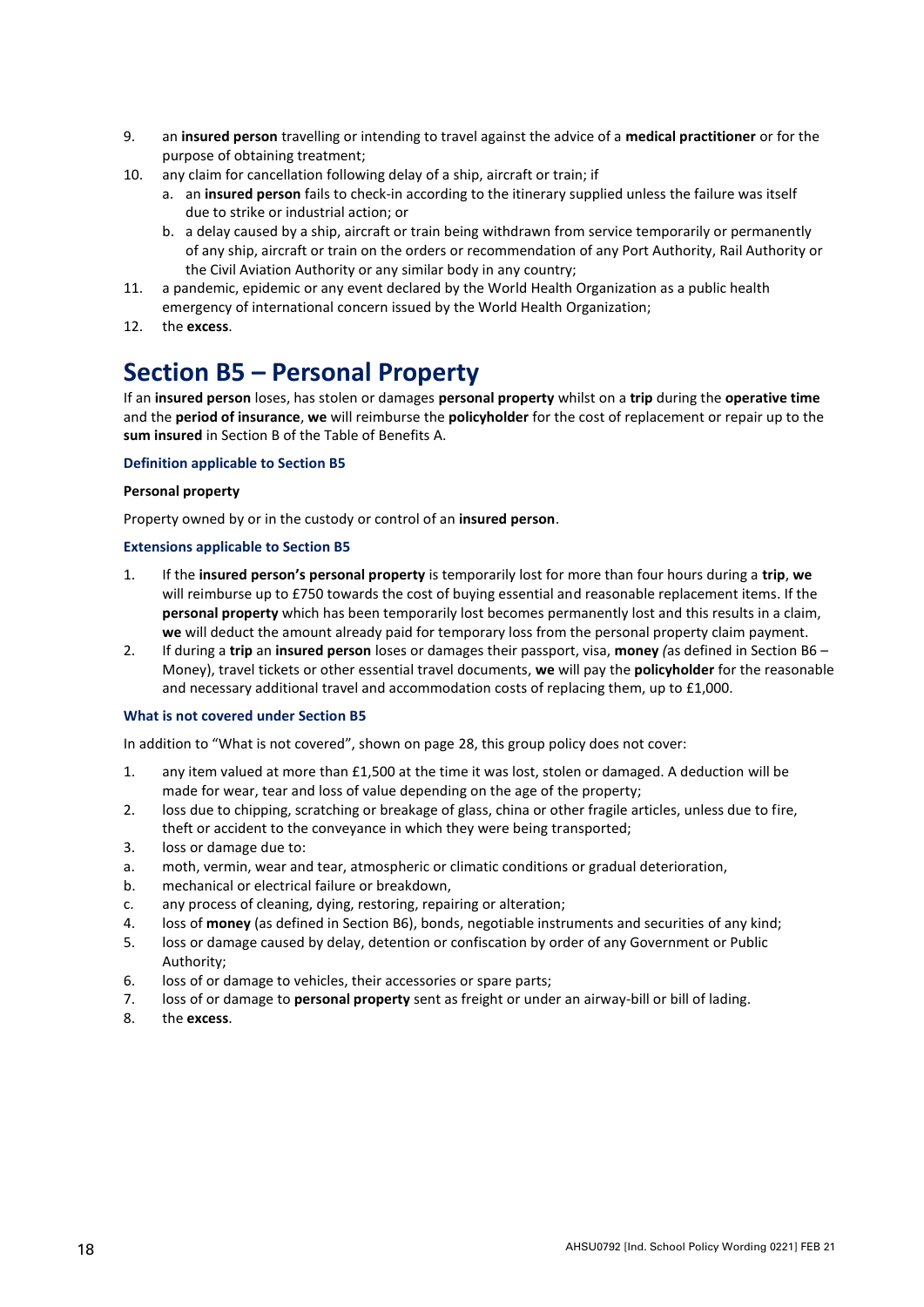# **Section B6 – Money**

If an **insured person** loses or suffers theft of **money** or financial loss as the result of fraudulent use of credit, debit or charge cards whilst on a **trip** occurring during the **operative time** and the **period of insurance**, **we** will reimburse the **policyholder** up to the **sum insured** in Section B of the Table of Benefits A.

# **Definition applicable to Section B6**

# **Money**

Coins, bank or currency notes, bankers drafts, bills of exchange, letters of credit, luncheon vouchers, credit, debit or charge cards, phone cards, postal or money orders, traveller's cheques, travel tickets, petrol or other coupons with a monetary value or credit vouchers which belong to or are in the custody and control of an **insured person** and are intended for travel, meals, accommodation and personal expenditure only.

# **Extension applicable to Section B6**

Foreign currency and traveller's cheques purchased for a **trip** are covered from the time of collection or 120 hours prior to departure on the **trip** whichever occurs last and up to 120 hours after completion of a **trip** or until deposited or cashed, whichever happens first.

# **What is not covered under Section B6**

In addition to "What is not covered", shown on page 28, this group policy does not cover:

- 1. any loss of cash in excess of £1,000 other than whilst held in the custody and control of any one party leader, being a responsible adult authorised by the **group policyholder**, when the limit is increased to £2,500;
- 2. loss or theft of a credit card, charge card or cash card unless the **insured person** has complied with all the terms and conditions under which the card was issued;
- 3. shortages of **money** due to confiscation or detention by Customs or other Officials, error, omission and depreciation in value.
- 4. the **excess**.

# <span id="page-21-0"></span>**Section B7 – Winter Sports**

# **Ski Hire**

If during a **trip** to undertake **winter sports** during the **operative time** and the **period of insurance**, skis owned or hired by an **insured person** are:

- 1. lost or broken as the result of an accident; or
- 2. lost or misplaced by an airline or other carrier on the outward **trip** from the **United Kingdom** and delayed for at least 12 hours after the arrival of the **insured person** at **their** destination

**we** will pay the **policyholder** up to £25 for each 24 hour period it is necessary for the **insured person** to hire replacement skis up to the **sum insured** shown in Section B of the Table of Benefits A.

#### **Ski Pass**

If during a **trip** to undertake **winter sports** an **insured person** is unable to use their ski pass as a result of an **accident** or illness or due to loss or theft of the ski pass, **we** will pay up to £75 for each full week or a proportionate amount for shorter or longer periods in respect of an unused ski pass and hire or tuition fees which they cannot otherwise recover up to the **sum insured** shown in Section B of the Table of Benefits A.

#### **Piste Closure**

If during a **trip** to undertake **winter sports** an **insured person** is unable to ski due to a lack of snow in the prebooked resort and no alternative skiing being available, **we** will pay up to £25 for each 24 hour period they are unable to ski up to the **sum insured** shown in Section B of the Table of Benefits A.

#### **Definition applicable to Section B7**

#### **Winter sports**

Skiing (including skiing outside the area of the normal compacted snow or ice slope i.e. off-piste but only whilst accompanied by a guide or ski instructor), tobogganing, snowboarding and ice skating (other than on an indoor rink), but excluding competitive winter sports (including, but not limited to ski or bob racing, mono skiing, ski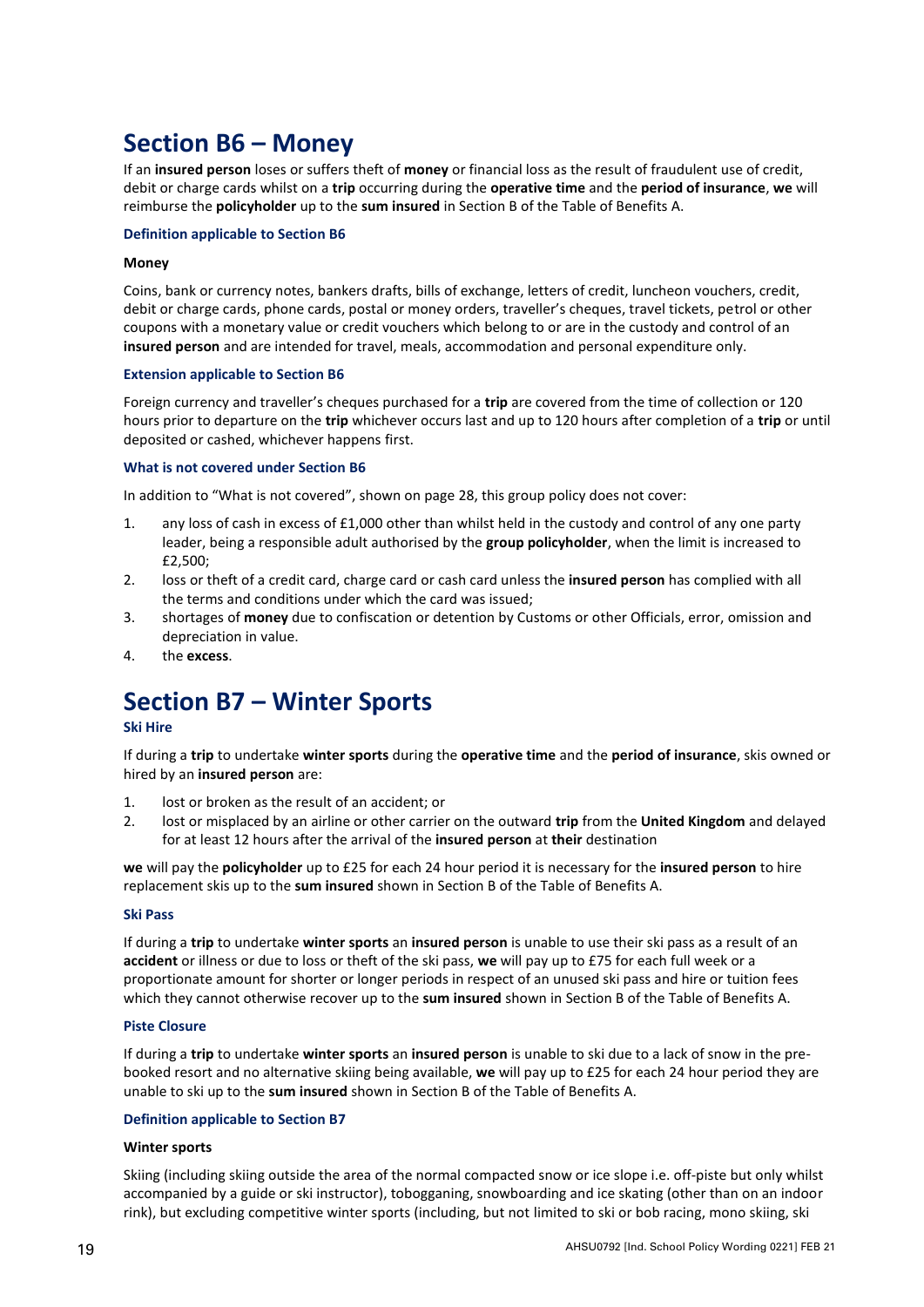jumping, ski boarding, ice hockey, or the use of bobsleighs or skeletons).

#### **What is not covered under Section B7**

In addition to "What is not covered", shown on page 28, under this group policy **we** will not be liable for:

- 1. loss due to delay, seizure, confiscation or detention by customs or any other authority;
- 2. loss not reported to the police and/or appropriate authorities within forty-eight hours of discovery and a report obtained.

# **Condition applicable to Section B7**

The **insured person** will take all reasonable precautions for the safety of their ski pass.

# <span id="page-22-0"></span>**Section B8 – Legal Expenses**

**We** will reimburse the **group policyholder** or the **policyholder** for **legal expenses** which **we** consent to pay before they are incurred.

**We** will pay up to the **sum insured** specified in Section B of the Table of Benefits A in respect of the pursuit of a claim for damages or compensation against a third party who has caused **bodily injury** to, or **death** or illness of an **insured person** arising from an incident occurring whilst on a **trip**, during the **operative time** and **period of insurance**.

The **group policyholder** or the **policyholder** who is making the claim is free to choose a **legal representative**.

# **Definitions applicable to Section B8**

# **Legal expenses**

- a. The reasonable costs in obtaining the opinion of the **legal representative** upon the merits of pursuing a claim for damages or compensation prior to the commencement of any legal proceedings against the third party who has caused the **bodily injury**, **death** or illness of an **insured person**.
- b. Any costs, fees, expenses and other amounts reasonably incurred by the **legal representative** in connection with any claim or legal proceedings, including costs and expenses of expert witnesses as well as those incurred by **us** on behalf of an **insured person** in connection with any such claim or legal proceedings.
- c. Any costs payable by an **insured person** following an award of costs by any court or tribunal and any costs payable following an out-of-court settlement made in connection with any claim or legal proceedings.
- d. Any fees, expenses and other amounts reasonably incurred by the **legal representative** in appealing or resisting an appeal against the judgment of a court, tribunal or arbitrator.

# **Legal representative**

A solicitor, firm of solicitors, or any appropriately qualified person, firm or company, appointed to act by or on behalf of the **insured person**.

# **Conditions applicable to Section B8**

- 1. **Our** consent to pay legal expenses must first be obtained in writing from **us**. **Our** decision to grant consent to the commencement of legal proceedings will take into account the opinion of:
	- a. the **legal representative**, and
	- b. **our** own legal advisers which may include an opinion from counsel upon the merits of the claim.
- 2. Consent will be given if:
	- a. the collective legal opinion of the **legal representative** and **our** own legal advisors is that there is a reasonable prospect of success (more than 50%), and
	- b. the cost in pursuing a claim is likely to be less than the amount of damages or compensation that the **insured person** is likely to receive, and
	- c. it is reasonable for **legal expenses** to be paid by **us**.
- 3. If the opinion of the **legal representative** and **our** legal advisers differ, **we** may at **our** own cost obtain an opinion from a qualified barrister to be mutually selected, or if agreement upon selection cannot be reached, to be chosen by the President of the Law Society. This opinion will determine whether **we** give **our** consent to the commencement of legal proceedings.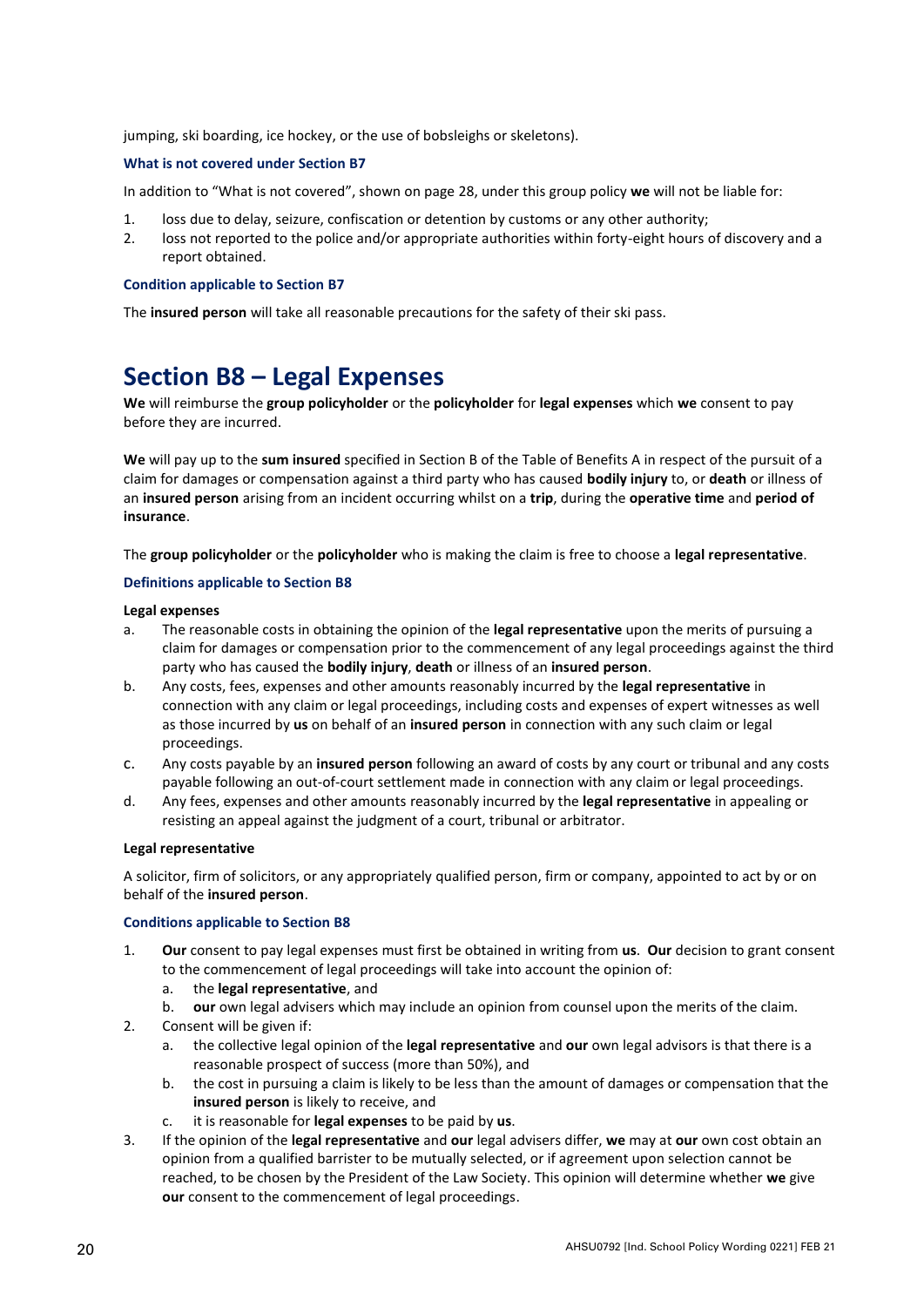- 4. If **we** do not give **our** consent, then **we** will only pay for the reasonable costs in obtaining the initial opinion of the **insured person's legal representative** upon the merits of pursuing a claim for damages or compensation.
- 5. All claims including any appeal against a judgment resulting from the same original cause, event or circumstances will be regarded as one claim.
- 6. If following any successful claim or legal proceedings an award of costs is made in favour of the **insured person** or those acting on behalf of the **insured person**, any **legal expenses** paid by **us** shall be reimbursed by the **insured person** or those acting on behalf of the **insured person** to **us** from the full amount of such costs award.
- 7. If the legal opinion (which determines whether **we** give our consent to the commencement of legal proceedings) is that there is a reasonable prospect of success but the cost of pursuing a claim is likely to be more than the amount of damages or compensation that the **insured person** is likely to receive, the maximum **we** will pay is the anticipated amount of damages or compensation or the **sum insured** stated in Section B of the Table of Benefits A, whichever is the lesser amount.

# **What we do not cover under Section B8**

In addition to "What is not covered", shown on page 28, this group policy does not cover:

- 1. **legal expenses** incurred in defending any civil claim or legal proceedings made or brought against the **insured person**;
- 2. fines or other penalties imposed by a court of criminal jurisdiction;
- 3. **legal expenses** incurred in connection with any criminal act deliberately or intentionally committed by the **insured person**;
- 4. **legal expenses** incurred in pursuing any claim against any travel agent, tour operator, insurer or their agents;
- 5. any claim or circumstance notified more than two years after the incident from which the cause of action arose;
- 6. **legal expenses** incurred by an **insured person** in making a claim against the **group policyholder**, **us** or any organisation or person involved in arranging this group policy.

# <span id="page-23-0"></span>**Section B9 – Personal Liability (Limit of Liability)**

**We** will reimburse the **group policyholder** or each **policyholder** up to the **sum insured** specified in Section B of the Table of Benefits A for any legal liability incurred whilst on a **trip**, during the **operative time** and **period of insurance** as the result of:

- a. **bodily injury**, sickness or disease of any person, or
- b. accidental loss of or damage to the property of any person.

In addition **we** will pay all costs and expenses incurred with **our** written consent in connection with the defence of any claims against an **insured person** that are covered under this section of the group policy.

# **Conditions applicable to Section B9**

- 1. No admission of liability, offer, promise or payment must be made without **our** written consent.
- 2. **We** will, if **we** consider it necessary, take over and conduct the defence or settlement of any claim against the **insured person** and for that purpose **we** can use the **insured person's** name. **We** can conduct the defence however **we** see fit. In the course of conducting the defence **we** can pursue, at **our** own expense and for **our** own benefit, any claim against any other person(s).
- 3. The **insured person** must give **us** full assistance in defending or pursuing any claim and will provide **us** with any information and documents available.

# **What we do not cover under Section B9**

In addition to "What is not covered", shown on page 28, this group policy does not cover:

- 1. **bodily injury** to, or sickness or disease of, any **employee** of the **group policyholder** when injury results from their employment by the **group policyholder**;
- 2. liability arising directly or indirectly, by or through or in connection with, any mechanically propelled vehicle, aircraft or watercraft;
- 3. liability arising directly or indirectly, by or through or in connection with:
	- a. the ownership, possession or occupation of land or buildings, immobile property or caravans other than occupying a temporary residence;
		- b. any wilful, malicious or criminal act;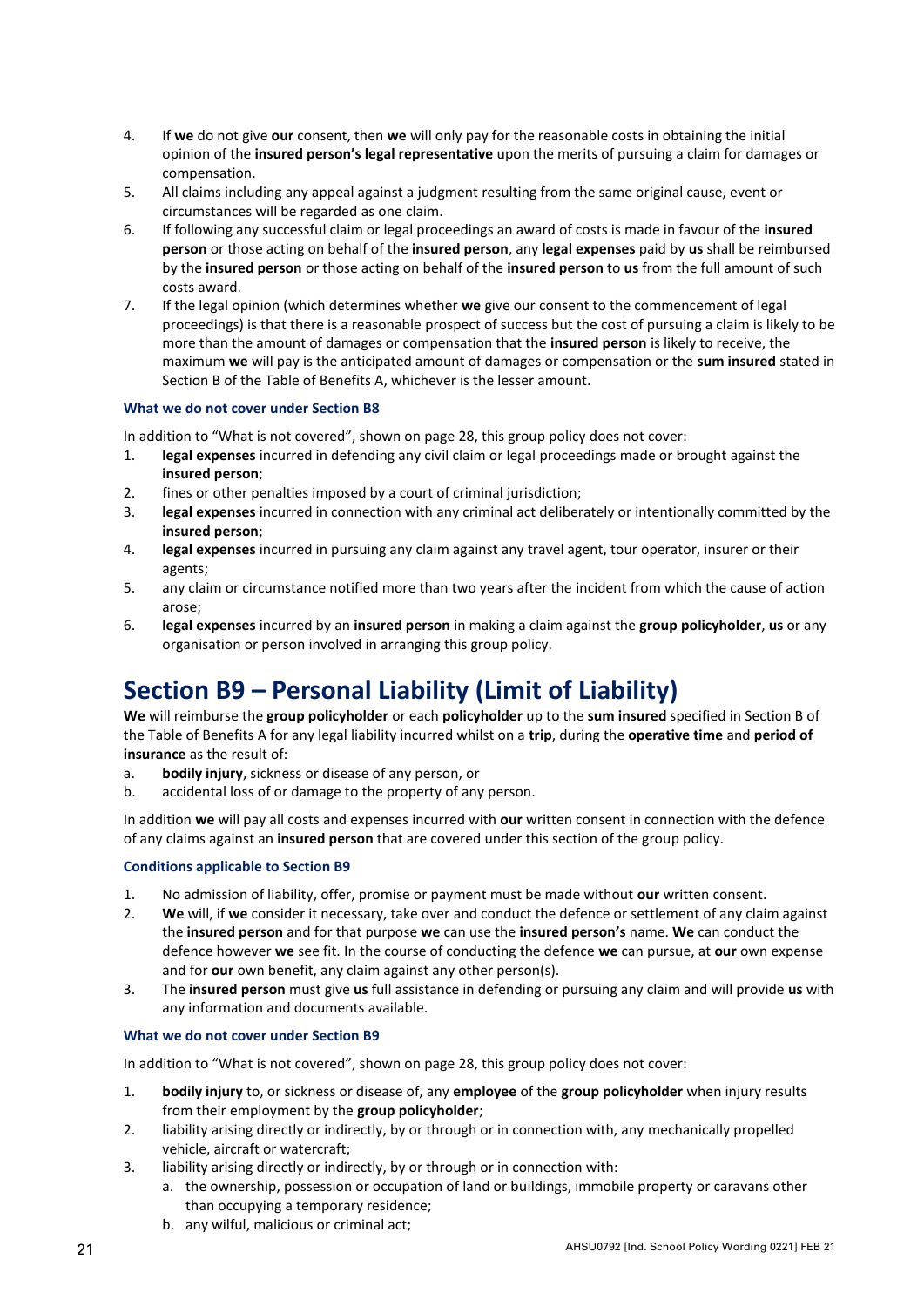- c. the carrying on of any trade, business or profession;
- d. racing.
- 4. accidental loss of or damage to property belonging to, held in trust by or in the custody or control of the **group policyholder** or an **insured person** or any of their **employees** including domestic staff or any member of the **insured person's** family or household;
- 5. liability attaching to the **group policyholder** or an **insured person** under an express term of any contract, unless liability would have attached to the **group policyholder** or **insured person** irrespective of the express term;
- 6. liability for which payment should be more specifically claimed under any other insurance policy in the name of the **group policyholder** or the **insured person**;
- 7. any claim where an **insured person** is insane or which results from an **insured person** being under the influence of or affected by drugs (other than drugs taken under the direction of a medical practitioner), alcohol, or solvents.
- 8. any claim resulting from sexually transmitted diseases.

# <span id="page-24-0"></span>**Section B10 – Hijack, Kidnap, Hostage or Kidnap for Ransom Consultants Costs**

**We** will pay the **policyholder** up to the **sum insured** in Table of Benefits A for each complete day that an **insured person** is forcibly or illegally detained as the result of a **hijack**, **kidnap** or being taken **hostage** which starts during the **operative time** and the **period of insurance** up to a maximum of £15,000. **We** will also pay up to the **sum insured** in Section B of the Table of Benefits A in respect of **kidnap for ransom consultant costs**.

# **Definitions applicable to Section B10**

# **Consultant costs**

Reasonable fees and expenses of **our** chosen Consultants incurred during response to a **kidnap for ransom**, including but not limited to costs of travel, accommodation, qualified interpretation, communication and payments to informants.

# **Hijack**

The unlawful seizure of, or wrongful taking control of, an aircraft, ship or train in which an **insured person** is travelling.

# **Hostage**

The detention of an **insured person** by a third party who threatens to kill, injure or continue to detain the **insured person** in order to compel a state, international organisation or person to do or abstain from doing any act.

# **Kidnap**

The seizing, detaining or carrying away by force or fraud of one or more **insured persons** (except a **child** by their **parent***)* by a third party by force or fraud without the consent of an **insured person** and without lawful excuse.

# **Kidnap for ransom**

Any event or connected series of events of seizing, detaining or carrying away by force or fraud of one or more **insured persons** (except a **child** by their **parent**) for the purpose of demanding cash, monetary instruments, bullion or the fair market value of any securities, property or services.

# **Emergency Assistance Helpline: +44 (0) 1273 552922 (24 Hours a Day / 7 Days a Week)**

# **What is not covered under Section B10 (Kidnap for Ransom Consultants Costs only)**

In addition to "What is not covered", shown on page 28, this group policy does not cover:

- 1. The fraudulent, dishonest or criminal acts of the **group policyholder** or **insured person** or any person authorised by them to have custody of ransom monies. This exclusion will not apply to the payment of ransom monies by the **group policyholder** or **insured person** in a situation where local authorities have declared such payment illegal.
- 2. The **group policyholder** or **insured person** who has had kidnap insurance cancelled or declined in the past.
- 3. Any claim for an **insured person** within the **United Kingdom** or their **permanent country of residence***.*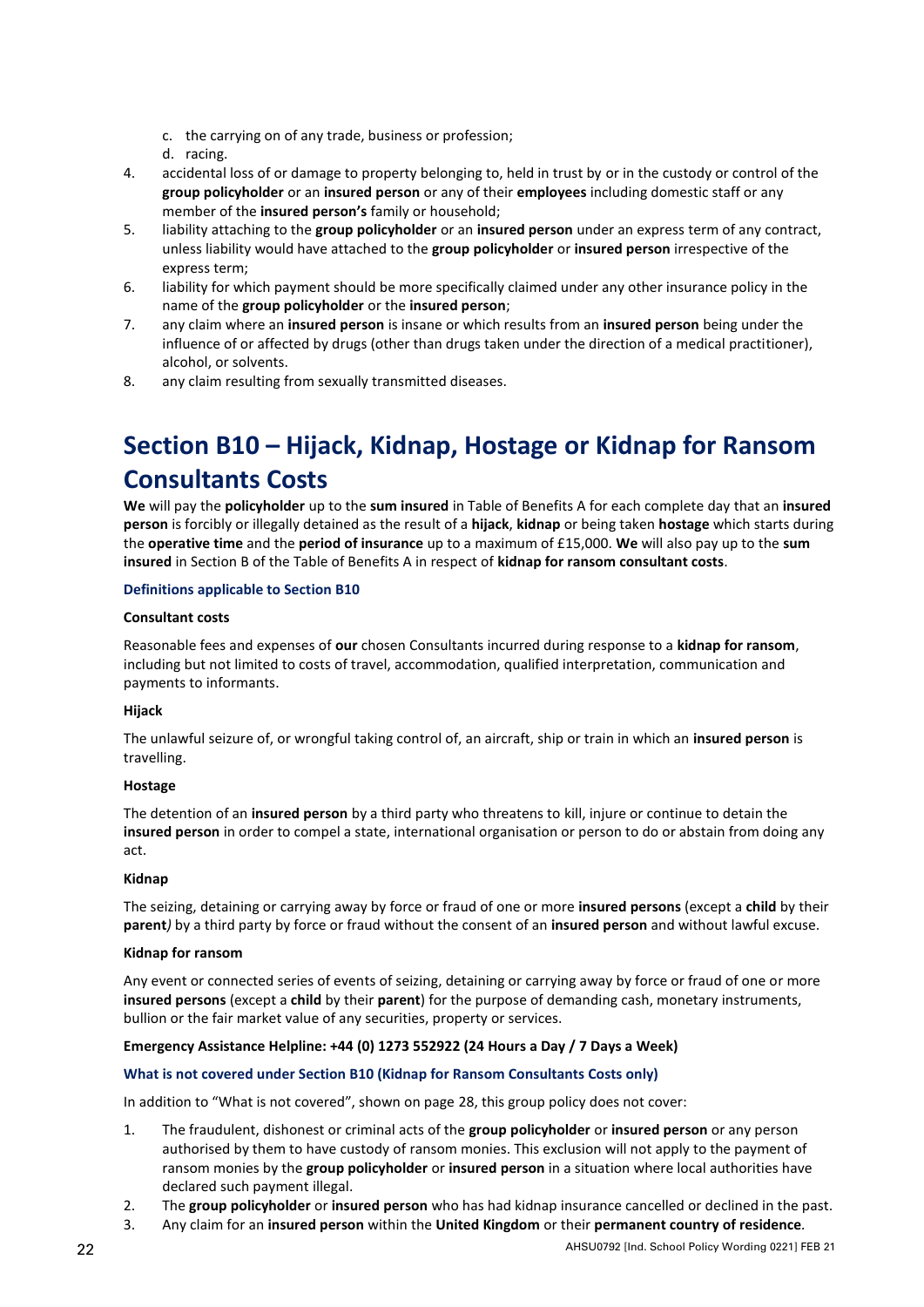4. Any **kidnap for ransom** which occurs in Colombia, Iraq, Nigeria or the Philippines.

# **Additional conditions applicable to section B10**

#### 1. **Sanctions**

**We** shall not be deemed to provide cover and **we** shall not be liable to pay any claim or provide any benefit hereunder to the extent that the provision of such cover, payment of such claim or provision of such benefit would expose **us**, **our** parent company or **our** ultimate controlling entity to any sanction, prohibition, restriction or any applicable anti-terrorism legislation or regulation under United Nations resolutions or the trade or **economic sanctions**, laws or regulations of the European Union, or the United States of America or the United Kingdom .

2. Any benefit or claim under this section will not be covered to the extent that the provision of cover, payment of a claim or provision of a benefit would be contrary to the laws of any country where cover is provided.

3. If an incident occurs which may result in a covered event an **insured person** must contact the Emergency Assistance by calling **+44 (0)1273 552922**; which is available globally twenty-four hours a day, seven days a week

If the Emergency Assistance phone line has not been contacted as soon as possible, then no claim will be paid.

# <span id="page-25-0"></span>**Section B11 – Political Evacuation**

**We** will reimburse the **group policyholder** for **evacuation and repatriation costs** and for **expenses** due to **political evacuation** or **political instability***.* The maximum **we** will pay under this section is £50,000 any one evacuation and in the annual aggregate for **evacuation and repatriation costs** and *£*100 per **insured person** per day for a maximum of thirty days in respect of **expenses**.

# **Condition applicable to Section B11**

If an incident occurs which may result in an **insured event** the **group policyholder** must contact the CRISIS CENTRE HOTLINE by calling +44 (0)1273 552922; which is available globally twenty-four hours a day, seven days a week

#### **Definitions applicable to Section B11**

#### **Advisory**

A formal recommendation of the **appropriate authorities** that an **insured person** specifically leave the **host country** or that a class of persons which include an **insured person** leave the **host country**.

#### **Appropriate authorities**

Any legally empowered regulatory, governmental or local authority of the **home country**.

#### **Evacuation and repatriation costs**

Costs incurred by the **group policyholder** or an **insured person** for the emergency evacuation of an **insured person** within thirty days prior to an **insured event** and ten days after an **insured event** to the nearest place of safety or for the repatriation of the **insured person** to **their** country of citizenship.

Evacuation costs will be paid once per **insured person** per **insured event**.

#### **Expenses**

The costs of accommodation, transportation, food and any other reasonable and necessary expenses for up to thirty days until such time as an **insured person** can be repatriated to **their home country**.

#### **Home country**

The country of citizenship of the **insured person**.

#### **Host country**

Any countries in which an **insured person** is employed.

#### **Insured event**

Any occurrence described under **political evacuation** or **political instability**.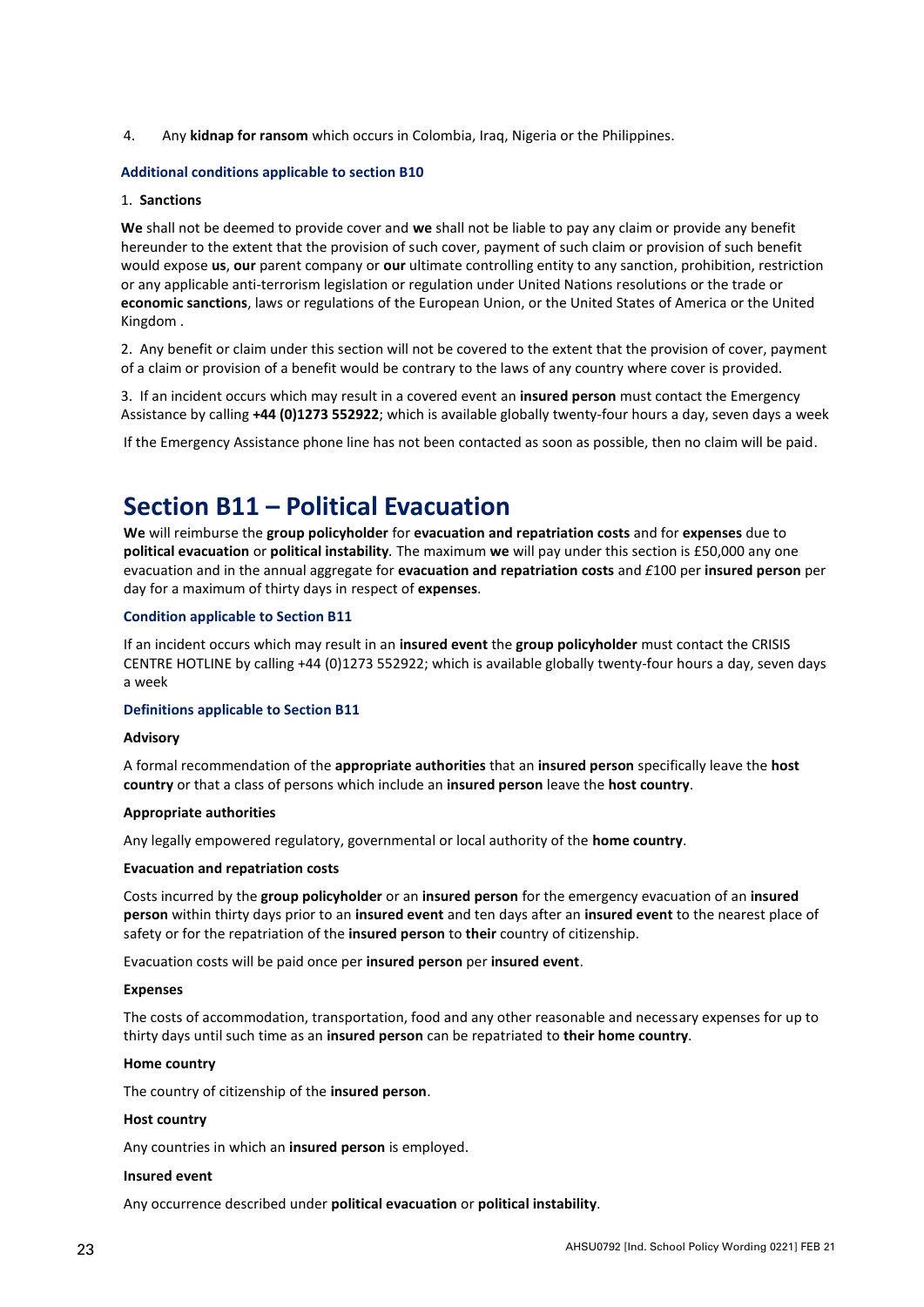## **Political evacuation**

An **insured person** being expelled or declared persona non grata on the written authority of the recognised government of a **host country**, or the wholesale seizure, confiscation or expropriation of the property, plant or equipment of the **group policyholder**.

# **Political instability**

Political or military events involving a **host country** such that the **appropriate authorities** issue an **advisory** ordering the departure of all **home country** governmental personnel in non-emergency positions and their dependents from the **host country** or such that the **group policyholder** or **insured person** receives direct instructions or recommendation to evacuate from the **appropriate authorities**. All such interrelated contingencies will be considered a single event hereunder and all losses arising there from will be considered a single loss. All acts or events having a common cause (including continuous or repeated exposure to conditions) or perpetrated or instigated by any person, group or collaborating groups will be treated as interrelated contingencies.

# **What is not covered under Section B11**

In addition to "What is not covered", shown on page 28, under this Section of the group policy **we** will not be liable for any claim:

- 1. Arising from or attributable to an alleged violation of the laws of the **host country** by the **group policyholder** or by an **insured person**.
- 2. Which results from failure of the **group policyholder** or an **insured person** to maintain and possess duly authorised and issued required documents and visas; unless **we** determine in its sole discretion that such allegations were intentionally false, fraudulent and malicious and made solely to achieve a political, propaganda and/or coercive effect upon or at the expense of the **group policyholder** or an **insured person**.
- 3. Arising from or attributable, in whole or in part, to a debt, insolvency, commercial failure, the repossession of any property by any titleholder or lienholder or any other financial cause.
- 4. Arising from or attributable, in whole or in part, to non-compliance by the **group policyholder** or an **insured person** with any obligation specified in a contract or license or failure by the **group policyholder** or an **insured person** to provide bond or other security because of any liability assumed by the **group policyholder** or an **insured person** under any contract, whether written or oral, unless **our** specific consent hereto is endorsed on this policy prior to an **insured event**.
- 5. Arising from or attributable, in whole or in part, to the implementation of currency exchange rates by a legally constituted authority.
- 6. If an **insured person** is a citizen of the **host country**.

# <span id="page-26-0"></span>**Section C – Crisis Containment Management**

**We** will reimburse the **group policyholder** for **crisis consultant** fees and costs incurred as a direct result of a **crisis** up to the **sum insured** in Section C of the Table of Benefits A, which starts during the **period of insurance** and is reported to **us** in accordance with this cover. Any fees and costs will be approved and paid by the **group policyholder** and submitted to **us** for approval and reimbursement under this policy. **Crisis consultant** costs are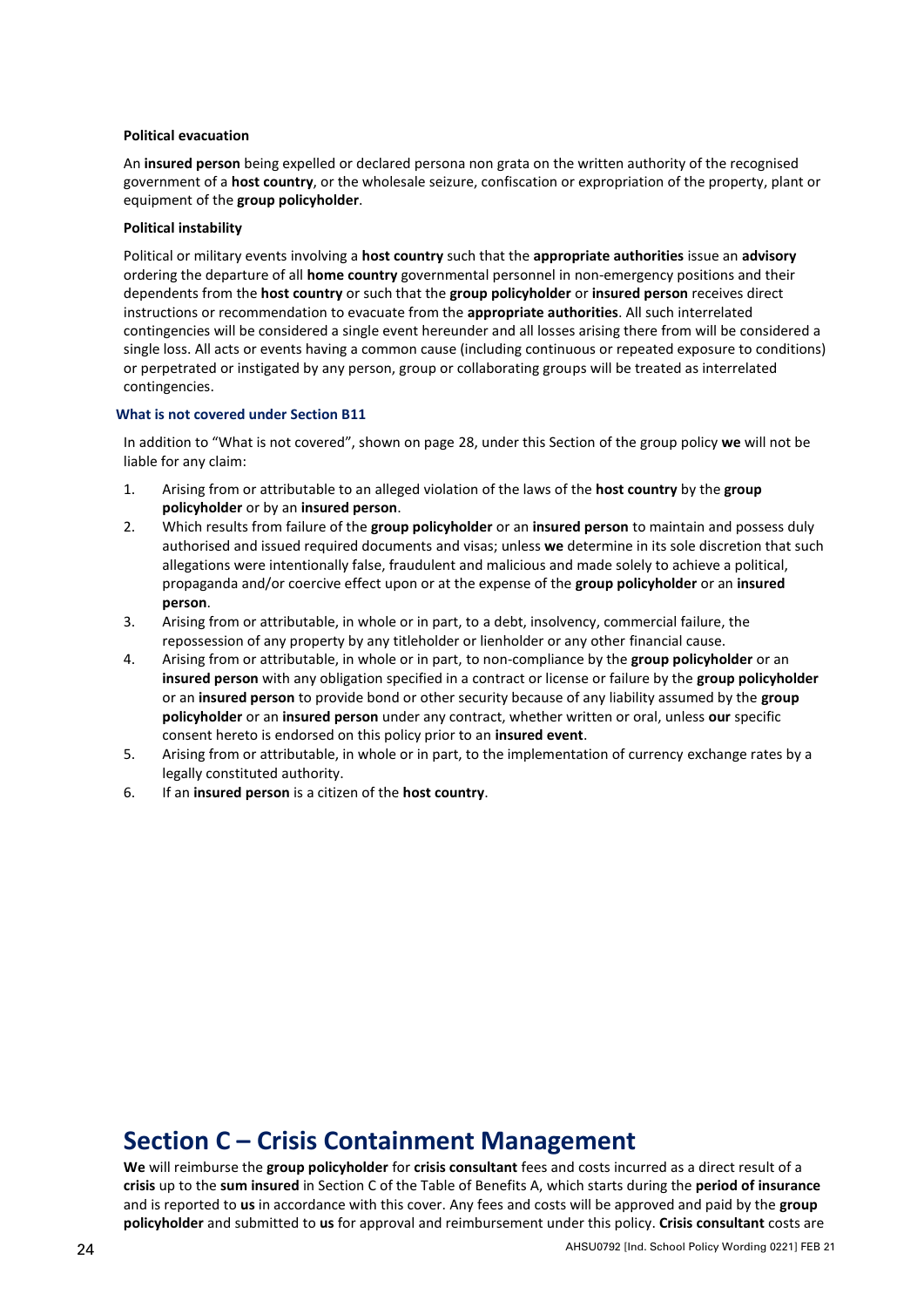limited to fees or costs which are incurred within the **crisis coverage period** subject to an aggregate limit of £50,000 per **crisis** or all **crises** which start during the **period of insurance**.

# **Definitions applicable to Section C**

# **Adverse publicity**

Any negative reporting of an **insured event** in local, regional or national media (including but not limited to radio, television, newspaper and/or magazines) which has the potential to cause a **material interruption**.

# **Crisis**

Any decisive, unstable or crucial time in the **group policyholder's** affairs or business resulting from an **insured event** that:

- 1. has directly caused a **material interruption**; or
- 2. has the potential to cause:
	- a. imminent **financial loss***,* or
	- b. **adverse publicity**

for the **group policyholder** if left unmanaged.

# **Crisis consultants**

The independent crisis consultants previously approved by **us** for use by the **group policyholder** in connection with a **crisis**.

# **Crisis coverage period**

The period of time commencing when the **crisis** is first reported to **us** and ending not later than thirty days thereafter.

# **Financial loss**

- 1. within a 48 hour period, the price per share of the **group policyholder's** common stock decreases by 10% net of the change in the Standard & Poor's Composite Index or any other comparable index used to measure the stock exchange in which the **group policyholder** lists its common stock; or
- 2. a decrease greater than 20% in the consolidated revenues of the **group policyholder***.*

# **Insured event**

A notification of a potential claim under Sections A or B of this policy.

# **Material interruption**

A disruption or break in the continuity of the **group policyholder's** normal business operations, which:

- 1. requires the direct involvement of all of the **group policyholder's** board of directors or senior executives and diverts their concentration from their normal operating duties; and
- 2. is likely to have a significant negative impact on the **group policyholder's** revenues, earnings or net worth.

# **Conditions applicable to Section C**

1. Any **crisis** arising out of, based upon or attributable to, related, continuous or repeated notifications under Sections A & B of the policy will be considered a single **crisis**. The **group policyholder** must give **us** immediate notice of any **crisis** by calling the CRISIS CENTRE HOTLINE on **+44 (0)12 7355 2922**. This number is available globally, twenty-four hours a day, seven days a week

Any event that meets the following conditions must be reported to **us** in the time period indicated:

- a. any event that results in regional or national media coverage (print, radio or television) and relates to an **insured event**, must be reported to **us** within 24 hours of the media coverage, if **we** have not previously been notified of the event by the **group policyholder**;
- b. any event that results in the filing of a claim or litigation against the **group policyholder** and relates to an **insured event**, must be reported to **us** within 48 hours of the claim/litigation filing, if **we** have not previously been notified of the event by the **group policyholder**.

No claim will be paid if **we** are not notified as described above.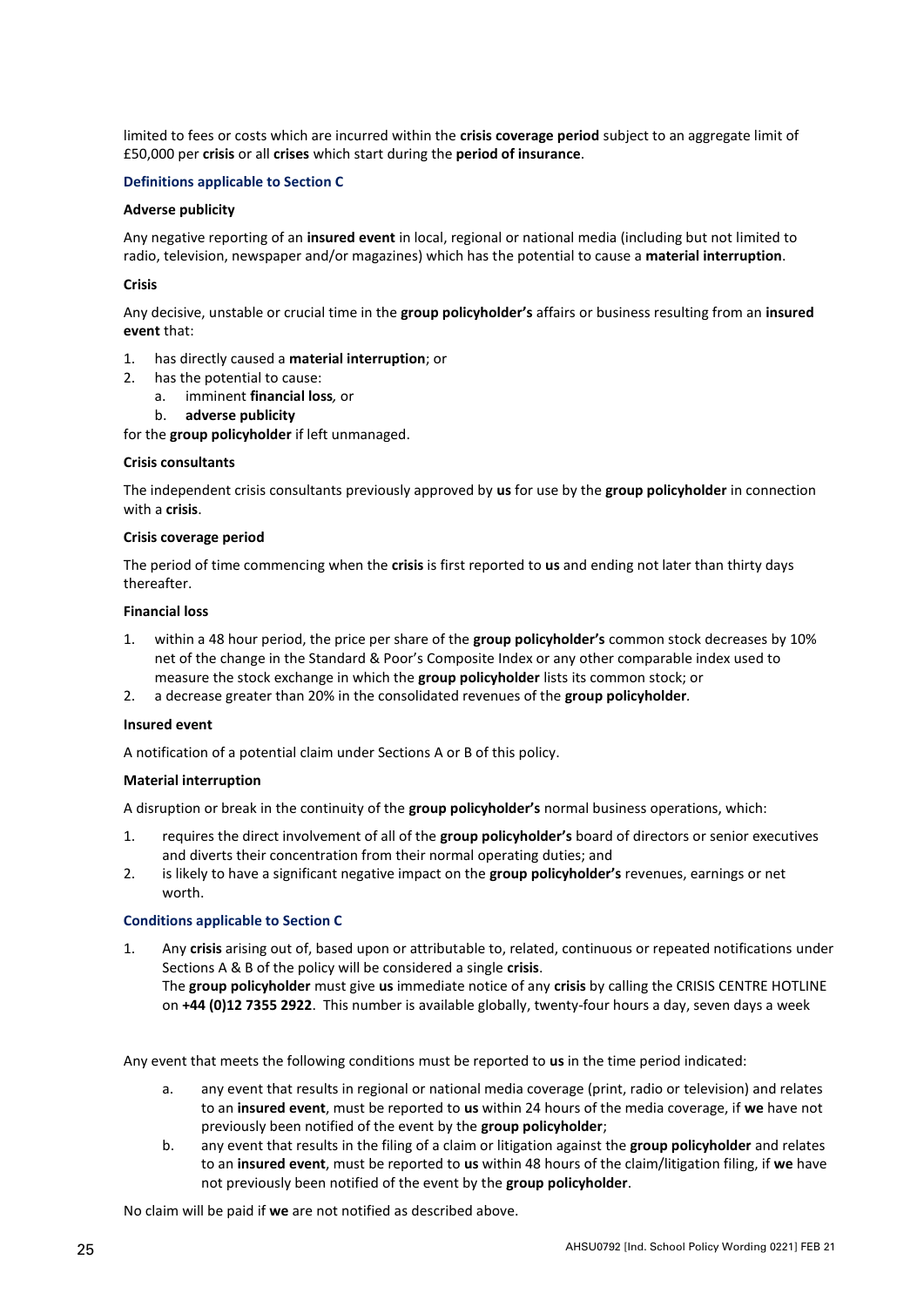# **Provision applicable to Section C**

The **group policyholder** will bear 20% of the cost of each **crisis** which will remain uninsured. **We** will reimburse the **group policyholder** subject to the aggregate limit of liability after deducting 20% from the amount of the incurred **crisis consultant** costs*.*

# **What is not covered under Section C**

In addition to "What is not covered", shown on page 28, under this Section **we** will not be liable for any claim directly or indirectly caused by or resulting from:

- 1. circumstances that affect the industry in which the **group policyholder** conducts its business activities;
- 2. governmental regulations which affect another country or the industry in which the **group policyholder** conducts its business activities;
- 3. changes in population, customer tastes, economic conditions, seasonal sales variations or competitive environment;
- 4. any fraudulent act committed by any of the **group policyholder's** senior executives.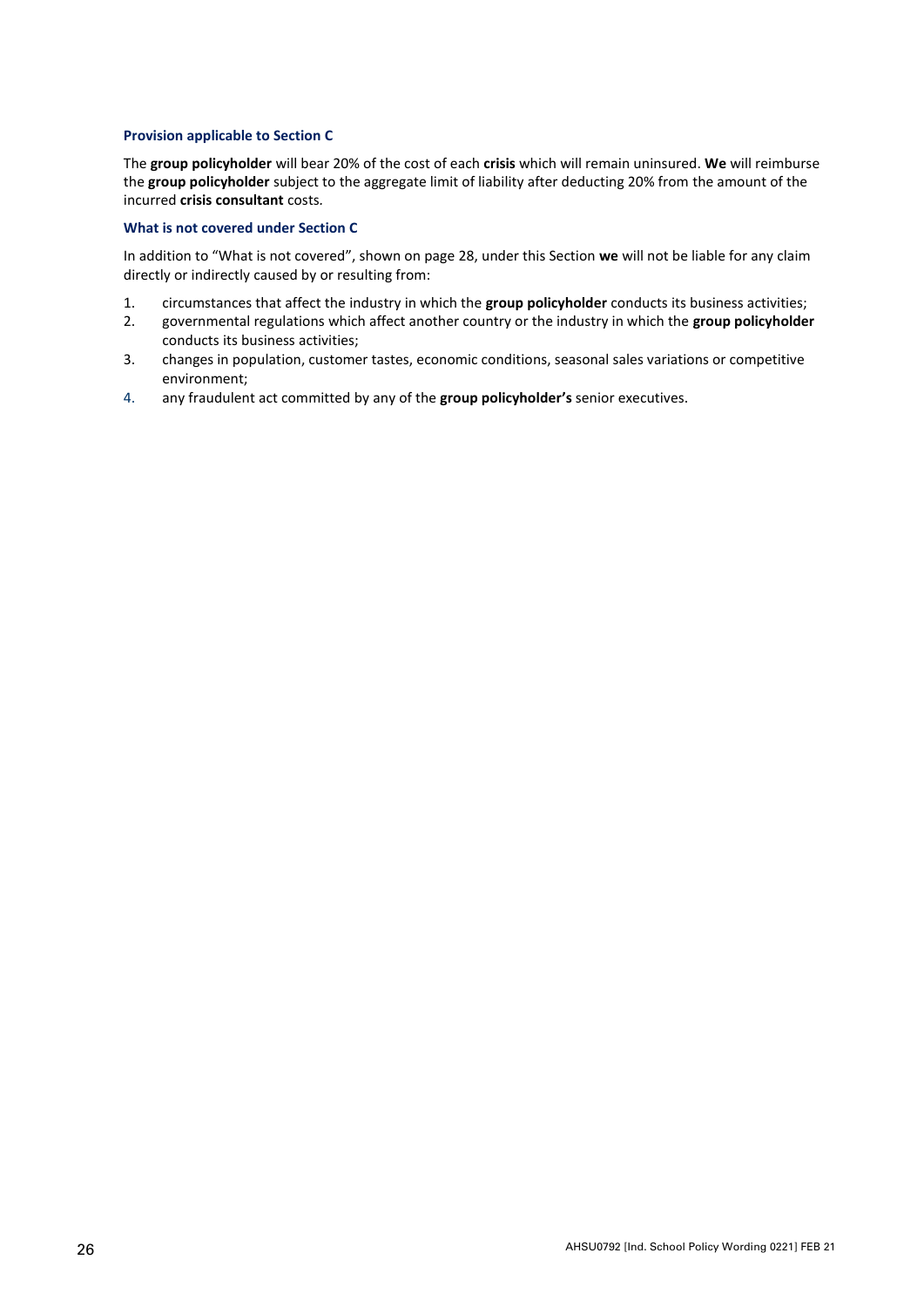# <span id="page-29-0"></span>**Section D – Virtual Medical Care**

# **Virtual Medical Care**

Virtual Medical Care provides you and your immediate family (partner and children up to the age of 23) with unlimited, round the clock access to a GP via the GP Consultation service.

No matter where you are in the world, qualified and experienced doctors are available 24/7 to answer your health concerns and provide medical advice.

For complex medical cases, where you may be struggling to get a diagnosis or would like a second opinion, world-leading experts will be on hand to assess your case and provide recommendations for treatments via the Expert Case Management review service.

Virtual Medical Care can be accessed via: [www.virtualmedicalcare.co.uk/en](http://www.virtualmedicalcare.co.uk/en)

Or by calling: +44 (0)203 499 0658

The GP Consultation service can also be accessed via the Virtual Medical Care App via the App Store or Google Play.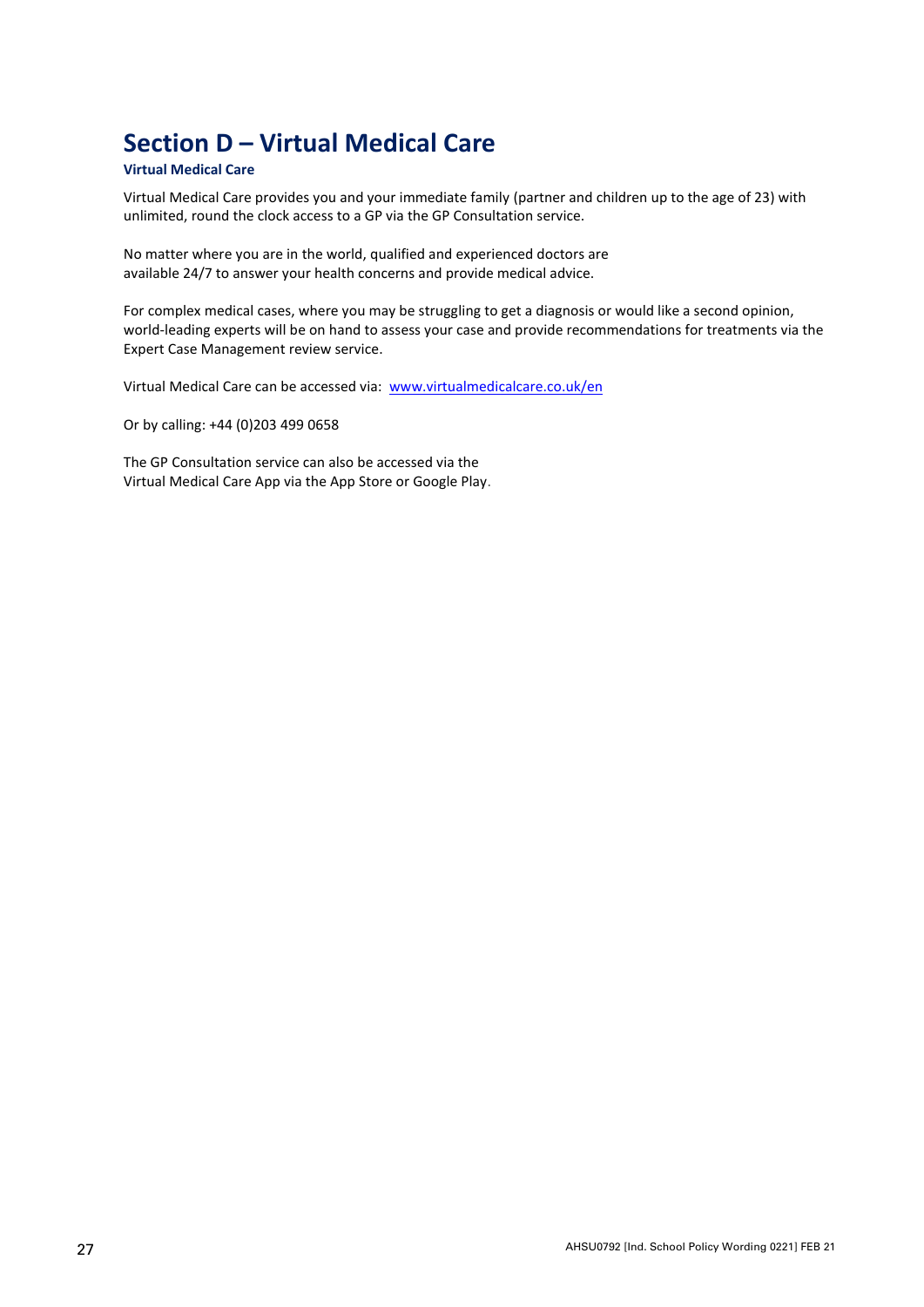# <span id="page-30-0"></span>**What is not covered**

This policy does not cover:

- 1. Any **pupil** who**,** at the beginning of the **period of insurance**, is 18 years of age or 23 years of age or over, and no longer in full-time education.
- 2. Any **insured person**, who at the beginning of the **period of insurance** is not a **pupil** and is 75 years of age or over.
- 3. Injury, loss or expense caused by:
	- a. attempted suicide or intentional self-injury;
	- b. flying as a pilot.

Important: Please also refer to the additional cover limitations applicable to each policy section.

# <span id="page-30-1"></span>**Start and finish of cover for an insured person**

The cover for an **insured person** will begin on the **start date of cover** for the **period of insurance** or the date they are included in this insurance through the **insurance arrangement**, whichever is later. Cover for cancellation under Section B4 commences when the **trip** is booked during the **period of insurance**.

Cover will end on the happening of the earliest of the following:

- a. the end of the period for which premium is paid to **us** (unless this is due to a mistake by the **group policyholder**);
- b. the cancellation of this policy by the **group policyholder** or **us** (please see the 'Cancellation and cooling off period' section for further details);
- c. the **insured person** notifying the **group policyholder** that they no longer wish to be included in this policy;
- d. the **insured person** ceasing to be a **pupil** or **employee** of the **group policyholder;**
- e. the **insured person** dying (although a claim for that person can be submitted if the **death** is due to **bodily injury**);
- f. the end of the **period of insurance**;
- g. the end of the **period of insurance** during which the **pupil** reaches 18 years of age or 23 years and no longer in full-time education;
- h. the end of the **period of insurance** when any other **insured person** reaches 75 years of age.

# <span id="page-30-2"></span>**General policy conditions**

1. **Assignment**

This policy may not be assigned or transferred unless otherwise agreed by **us** in writing.

# 2. **Interest on amounts payable**

**We** will not pay interest on any amount paid under this policy.

# 3. **Law and jurisdiction**

This policy will be governed by English law, and the **group policyholder**, the **insured persons** and **we** agree to submit to the courts of England and Wales to determine any dispute arising under or in connection with it, unless the relevant **insured person** resides in Scotland, Northern Ireland or the Isle of Man, in which case the law applicable to that jurisdiction will apply and its courts will have exclusive jurisdiction, unless agreed to the contrary by the **group policyholder** and **us** before the start date of cover.

The terms and conditions of this policy will only be available in English and all communication relating to this policy will be in English.

# 4. **Policy alteration**

**We** may change the terms and conditions, including the premium, of this policy at any time and as considered necessary to reflect any event outside **our** control or that **we** expect to have an impact on future claims which **we** could not reasonably have foreseen when **we** last reviewed the cover terms and premiums or in the event of any change in the law affecting this policy, for example a change in Insurance Premium Tax.

Before **we** make any changes, **we** will give the **group policyholder** 30 days notice in writing.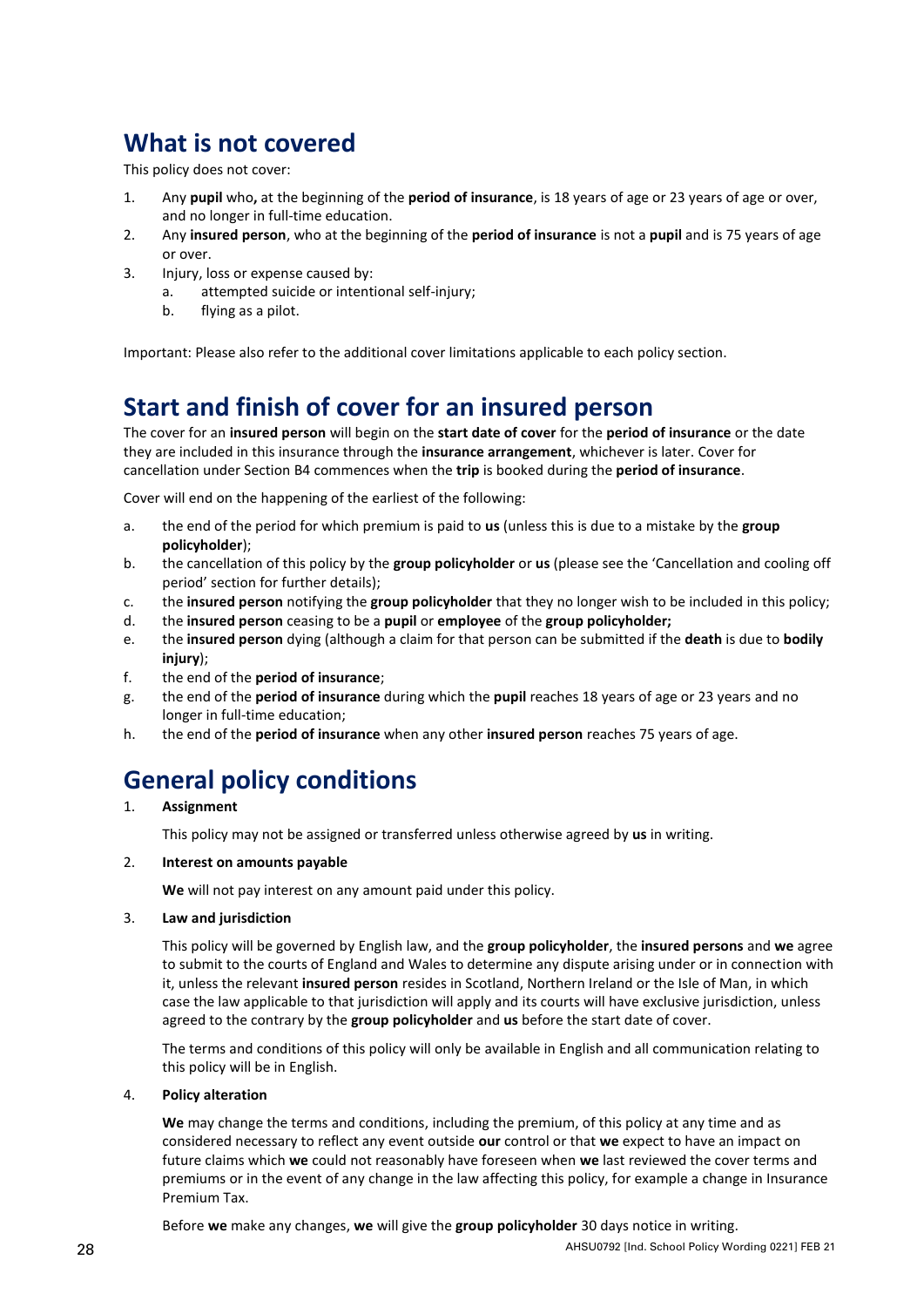If the changes are acceptable to the **group policyholder** then this cover will continue. The **group policyholder** is responsible for notifying **insured persons** included in this policy of the changes applicable.

If the changes are not acceptable, the **group policyholder** may cancel this policy. If this happens, no claims will be paid after the date of the cancellation. Any premium for the unused portion of the **period of insurance** will be returned to the **group policyholder** who is responsible for passing on any return premium to an **insured person** who has paid the premium, or the premium has been collected from them.

Only the **group policyholder** and **us** have rights to alter the policy as described.

#### 5. **Premium payment**

The premiums are to be paid as agreed and information will be supplied to **us** in the form and at the frequency reasonably required by **us** for the cover to remain in force**.**

#### 6. **Rights of third parties**

Only the **group policyholder**, an **insured person** (or their **parent** if they are under 18 years of age or their executor or legal representative in the event of the **death** of an **insured person**) or **us** may enforce the terms of this policy and the provisions of the Contract (Rights of Third Parties) Act 1999 do not apply.

#### 7. **No direct financial benefit**

The **group policyholder** will not derive any direct financial benefit from or in relation to this policy.

#### 8. **Sanctions**

**We** shall not be deemed to provide cover and the **we** shall not be liable to pay any claim or provide any benefit hereunder to the extent that the provision of such cover, payment of such claim or provision of such benefit would expose **us**, **our** parent company or **our** ultimate controlling entity to any sanction, prohibition or restriction under United Nations resolutions or the trade or economic sanctions, laws or regulations of the United Kingdom, the European Union or the United States of America.

#### 9. **Restricted persons**

This policy will not cover any injury, loss or expense sustained directly or indirectly by any **insured person** who is a terrorist or member of a terrorist organisation, narcotics trafficker, or purveyor of nuclear, chemical or biological weapons.

#### 10. **Duty of Disclosure**

# **Remedies for group policyholder's breach of duty of fair representation of risk**

If the **group policyholder** breaches its duty of fair presentation of the risk and, but for the breach, **we**

- a) would not have entered into the policy or
- b) would have done so only on different terms

**we** will have remedies as against the **group policyholder** as follows:

- a) **We** may avoid the policy and refuse all claims if:
- i) the breach is deliberate or reckless, in which event **we** may retain the premium paid ; or

ii) but for the breach **our** underwriter would not have entered into the policy on any terms, in which event we shall return the premium.

b) In all other cases:

i) where **our** underwriter would have charged more premium, any amounts payable by **us** will be scaled down to the ratio that the premium actually charged (the "Actual Premium") bears to the premium that he would have charged to assume that risk (the "Reference Premium"); and in addition

ii) where our underwriter would have written the risk on different terms (other than in relation to premium) the policy is to be treated as if it had been entered into on those terms.

Where this policy provides cover for: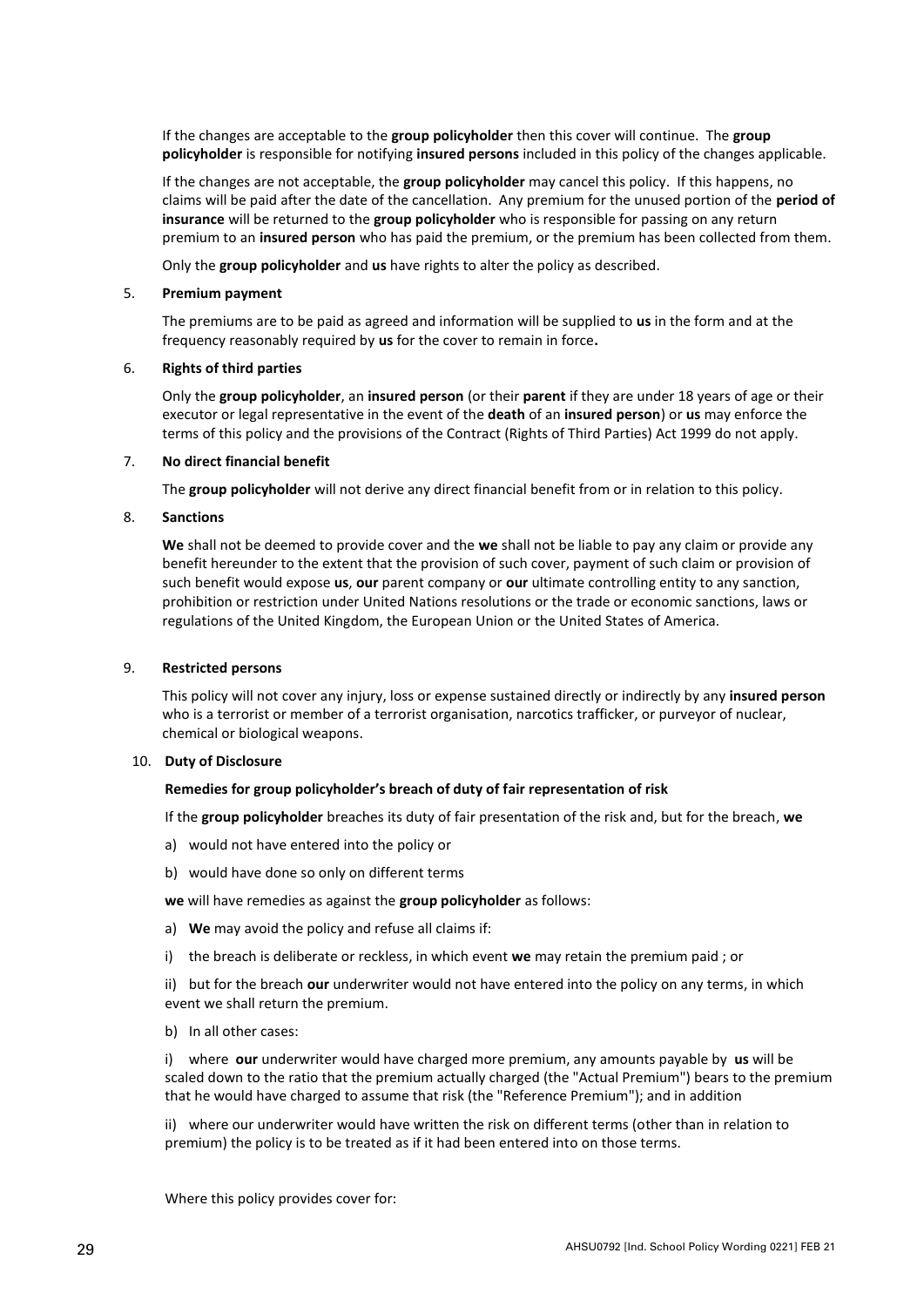i) any person other than the named **group policyholder** (hereinafter referred to as an '**insured person'**); and

ii) that person would, if they had taken out such cover in their own name, have done so for purposes wholly or mainly unconnected with their trade, business or profession, we *will* not invoke the remedies which might otherwise have been available under this Fair Presentation clause as against the **group policyholder**, if the failure to make a fair presentation of the risk concerns only facts or information which relate to a particular **insured person**. However, if the **insured person** concerned (or the **group policyholder** acting on their behalf) makes a careless misrepresentation of fact, **we** may invoke the remedies available under this clause as against that particular person, as if a separate insurance contract had been issued to them, leaving the remainder of the policy unaffected. In those circumstances references within this clause to premium should be read as if they were references to that part of the premium which relates to the **insured person** concerned and any additional terms which might be applied will only be applied to the cover for that particular **insured person**.

# <span id="page-32-0"></span>**Complaint procedure**

# **Our commitment to you**

**We** believe that you deserve courteous, fair and prompt service. If there is any occasion when our service does not meet your expectations, please contact **Us** using the appropriate contact details below, providing the Policy/Claim Number and the name of the Policyholder / Insured Person to help **Us** deal with your comments quickly.

#### **For Claims related complaints:**

Write to: Claims Manager, Personal Accident, American International Group UK Limited, The AIG Building, 2-8 Altyre Road, Croydon CR9 2LG.

Call: 0800 731 6396

Email: aigdirect.claims@aig.com

Lines are open Monday to Friday 9am to 5pm, excluding public holidays.

#### **All Other Complaints:**

Write to: Customer Relations Team, American International Group UK Limited, The AIG Building, 2-8 Altyre Road, Croydon CR9 2LG.

Call: **0**800 012 1301

Email: uk.customer.relations@aig.com

Online: <http://www.aig.co.uk/your-feedback>

Lines are open Monday to Friday 9.15am to 5pm, excluding public holidays. The Customer Relations Team free call number may not be available from outside the **United Kingdom** – so please call us from abroad on +44 (0)20 8649 6666. Calls may be recorded for quality, training and monitoring purposes.

We operate a comprehensive complaint process and will do our best to resolve any issue you may have as quickly as possible. On occasions however, we may require up to 8 weeks to provide you with a resolution. We will send you information outlining this process whilst keeping you informed of our progress.

If we are unable to resolve your concerns within 8 weeks, you may be entitled to refer the complaint to the Financial Ombudsman Service. We will provide full details of how to do this when we provide our final response letter addressing the issues raised.

Please note that the Financial Ombudsman Service may not be able to consider a complaint if you have not provided us with the opportunity to resolve it.

# **The Financial Ombudsman Service can be contacted at:**

Write to: Financial Ombudsman Service, Exchange Tower, London E14 9SR.

Call: 0800 023 4567 or +44 (0) 300 123 9123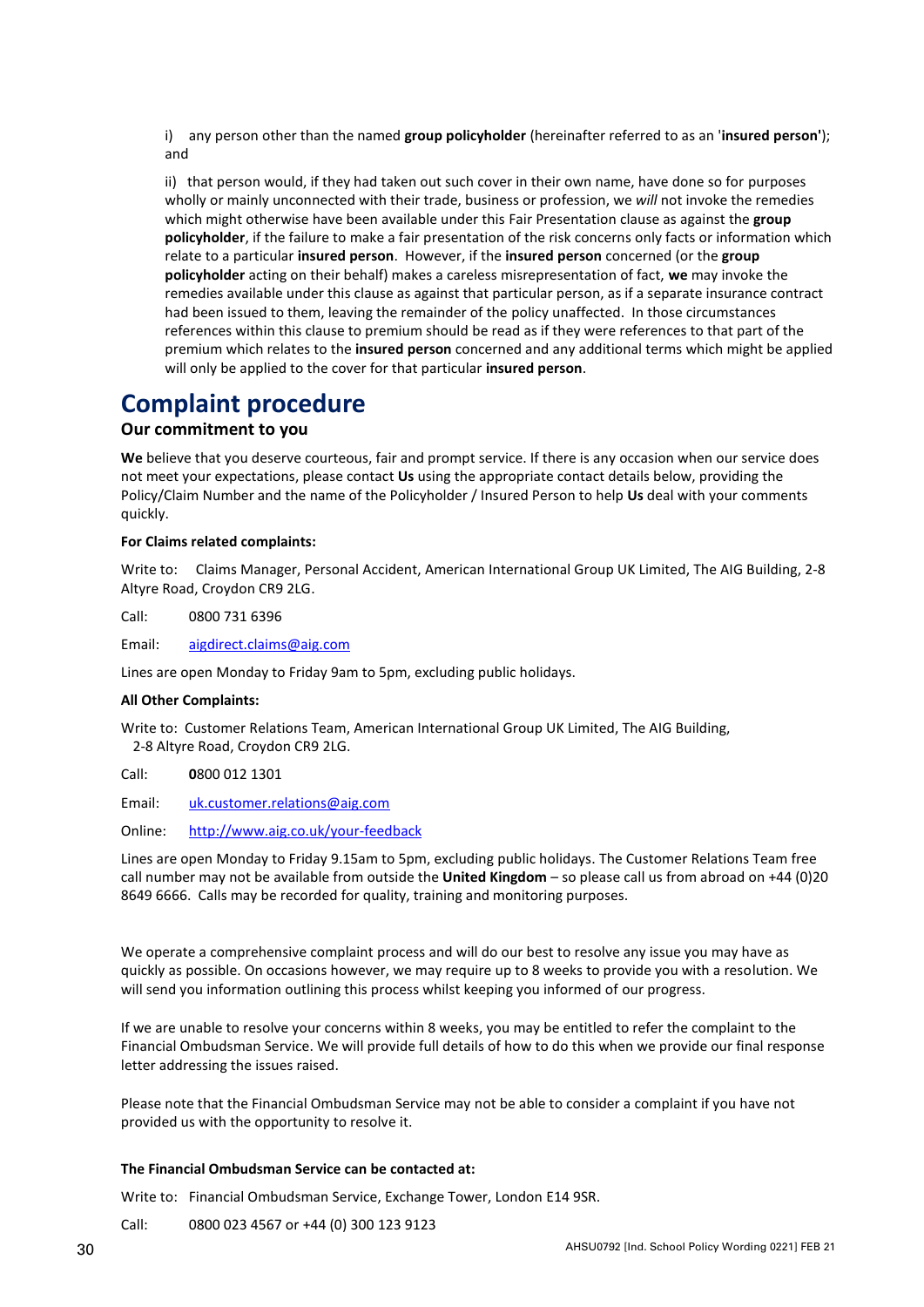Email: [complaint.info@financial-ombudsman.org.uk](mailto:complaint.info@financial-ombudsman.org.uk)

Online: [www.financial-ombudsman.org.uk](http://www.financial-ombudsman.org.uk/)

Following this complaint procedure does not affect your rights to take legal action.

# <span id="page-33-0"></span>**Financial Services Compensation Scheme (FSCS)**

**We** are covered by the FSCS. If **we** are unable to meet **our** financial obligations you may be entitled to compensation from the scheme, depending on whether you are an eligible claimant, the type of insurance and the circumstances of the claim.

Further information about compensation scheme arrangements is available at www.fscs.org.uk or by calling +44 (0) **20 7741 4100** or (freephone) 0**800 678 1100**.

# <span id="page-33-1"></span>**Fraud or false information**

# **By the group policyholder**

Any fraud, deliberate dishonesty or deliberate hiding of information connected with the **group policyholder's** application for this policy or in connection with a claim, will entitle **us** to terminate the policy with effect from the date of such act.

In this event **we** will not refund any premiums and **we** will not consider for payment any claims which have not already been submitted to **us**.

Where claims have been made by **policyholders** under this policy, but remain unpaid, prior to the discovery of such fraud, deliberate dishonesty or deliberate hiding of information, where the **policyholder** making the claim had no involvement in it, such claims will be considered for payment in the usual way.

# **By the policyholder**

Any fraud, deliberate dishonesty or deliberate hiding of information by a **policyholder** or an **insured person** at any time will make this policy invalid so far as concerns cover for that **insured person**.

If this happens, the **policyholder** will lose any amount due to them and they must pay back any amount that **we** have already paid.

If this occurs, **we** will not refund any premiums in respect of that **policyholder** or **insured person**.

# <span id="page-33-2"></span>**Cancellation**

**Cancellation of cover** *–* **us** and the **group policyholder**

**We** can cancel this group policy by giving 30 days notice in writing to the **group policyholder** at the **group policyholder's** last known address.

The **group policyholder** can cancel this policy by giving 30 days notice in writing to **us** at **our** head office address: American International Group UK Limited, The AIG Building, 58 Fenchurch Street, London EC3M 4AB United Kingdom.

It is the responsibility of the **group policyholder** to notify **insured persons** that the policy has been cancelled.

The premium for the period up to the date when the cancellation takes effect will be calculated and any unused portion of the premium paid will be returned to the **group policyholder** for them to pass on to the **insured person** provided the **insured person** has paid the premium and they have not made a claim.

It is the **group policyholder's** responsibility to tell an **insured person** contributing that the premium will no longer be collected and the policy is cancelled.

**We** may cancel any cover provided by this group policy for **war** by sending seven days notice to the **group policyholder** at their last known address.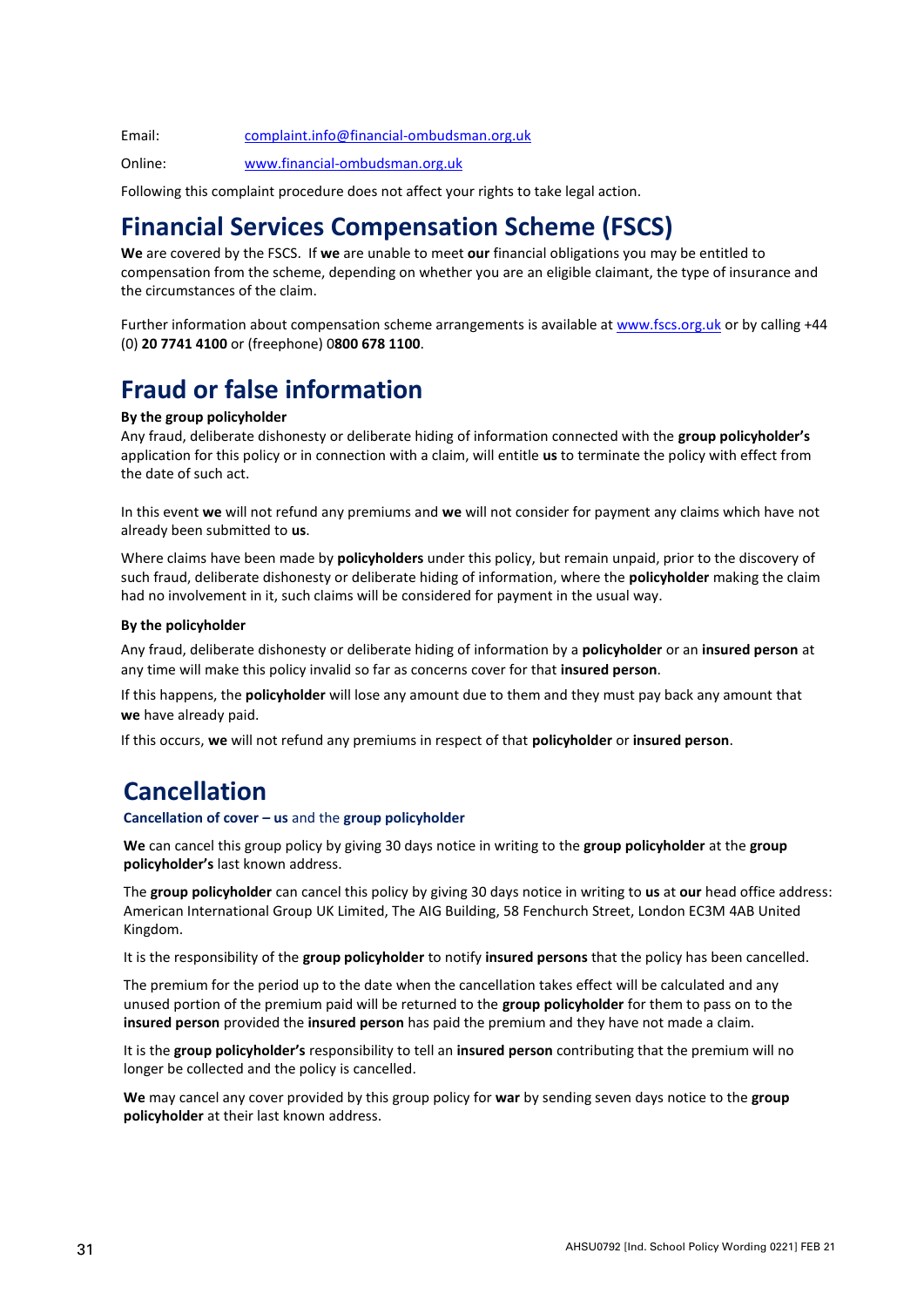#### **Cancellation of cover – Insured person**

An **insured person** has no rights to cancel the group policy held by the **group policyholder**, only the right not to be included.

Other than specifically detailed under the cooling off period, an **insured person** may withdraw from their inclusion of cover under this group policy by giving notice in writing to the **group policyholder** or their appointed administrators. Cover will cease at the end of the period for which payment of premium was paid to **us** unless the premium is paid annually when a proportionate return will be given to the **group policyholder** for them to pass on to the **insured person** provided the **insured person** has paid the premium.

#### **Cancellation period – Insured person**

If this group policy does not meet an **insured person's** needs, they can choose not to be covered by this group policy by notifying the **group policyholder** and returning the documentation provided to them within 15 days of the inception date of this group policy or the date the **insured person** is included in this insurance or the date upon which an **insured person** receives their insurance documents, whichever is later.

If within this cancellation period an **insured person** sustains a **bodily injury** which results in a covered claim under this group policy, **we** will only refund the part of the premium in proportion to the period of unused cover. This will be returned to the **group policyholder** for them to pass on to the **insured person** if the cost of their inclusion in this insurance has been collected from the **insured person**.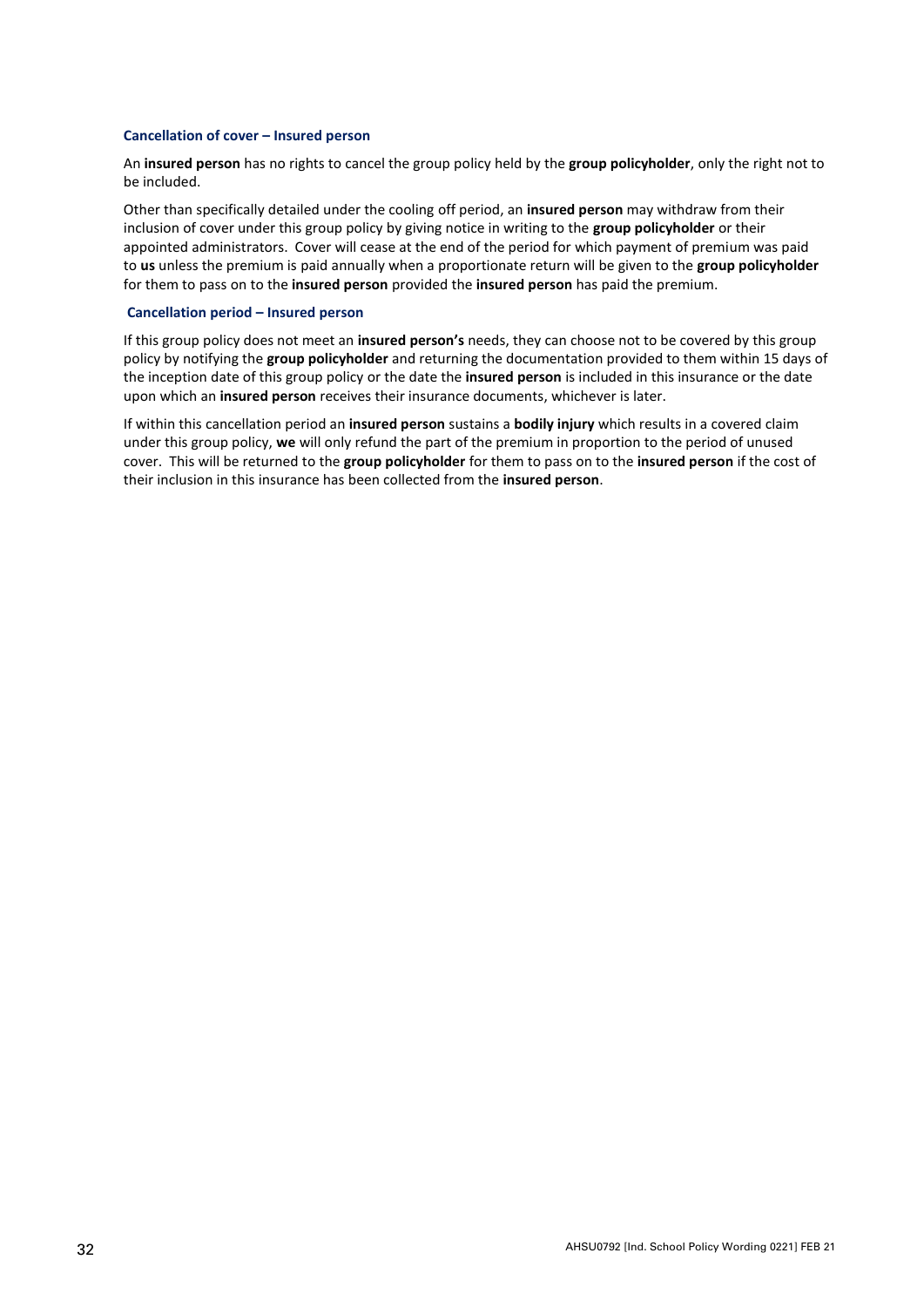# **How We Use Personal Information**

American International Group UK Limited is committed to protecting the privacy of customers, claimants and other business contacts.

"**Personal Information**" identifies and relates to you or other individuals (e.g. your partner or other members of your family). If you provide Personal Information about another individual, you must (unless we agree otherwise) inform the individual about the content of this notice and our Privacy Policy and obtain their permission (where possible) for sharing of their Personal Information with us.

The types of Personal Information we may collect and why – Depending on our relationship with you, Personal Information collected may include: contact information, financial information and account details, credit reference and scoring information, sensitive information about health or medical conditions (collected with your consent where required by applicable law) as well as other Personal Information provided by you or that we obtain in connection with our relationship with you. Personal Information may be used for the following purposes:

- Insurance administration, e.g. communications, claims processing and payment
- Make assessments and decisions about the provision and terms of insurance and settlement of claims
- Assistance and advice on medical and travel matters
- Management of our business operations and IT infrastructure
- Prevention, detection and investigation of crime, e.g. fraud and money laundering
- Establishment and defence of legal rights
- Legal and regulatory compliance (including compliance with laws and regulations outside your country of residence)
- Monitoring and recording of telephone calls for quality, training and security purposes
- Market research and analysis

To opt-out of any marketing communications that we may send you, contact us by e-mail at: [AIGDirect.Queries@aig.com](mailto:AIGDirect.Queries@aig.com) or by writing to: Customer Support Team, The AIG Building, 2-8 Altyre Road, Croydon, Surrey, CR9 2LG. If you opt-out we may still send you other important service and administration communications relating to the services.

**Sharing of Personal Information -** For the above purposes Personal Information may be shared with our group companies and third parties (such as brokers and other insurance distribution parties, insurers and reinsurers, credit reference agencies, healthcare professionals and other service providers). Personal Information will be shared with other third parties (including government authorities) if required by laws or regulations. Personal Information (including details of injuries) may be recorded on claims registers shared with other insurers. We are required to register all third party claims for compensation relating to bodily injury to workers' compensation boards. We may search these registers to prevent, detect and investigate fraud or to validate your claims history or that of any other person or property likely to be involved in the policy or claim. Personal Information may be shared with prospective purchasers and purchasers, and transferred upon a sale of our company or transfer of business assets.

**International transfer -** Due to the global nature of our business, Personal Information may be transferred to parties located in other countries (including the United States, China, Mexico Malaysia, Philippines, Bermuda and other countries which may have a data protection regime which is different to that in your country of residence). When making these transfers, we will take steps to ensure that your Personal Information is adequately protected and transferred in accordance with the requirements of data protection law. Further information about international transfers is set out in our Privacy Policy (see below).

**Security of Personal Information** – Appropriate technical and physical security measures are used to keep your Personal Information safe and secure. When we provide Personal Information to a third party (including our service providers) or engage a third party to collect Personal Information on our behalf, the third party will be selected carefully and required to use appropriate security measures.

**Your rights –** You have a number of rights under data protection law in connection with our use of Personal Information. These rights may only apply in certain circumstances and are subject to certain exemptions. These rights may include a right to access Personal Information, a right to correct inaccurate data, a right to erase data or suspend our use of data. These rights may also include a right to transfer your data to another organisation, a right to object to